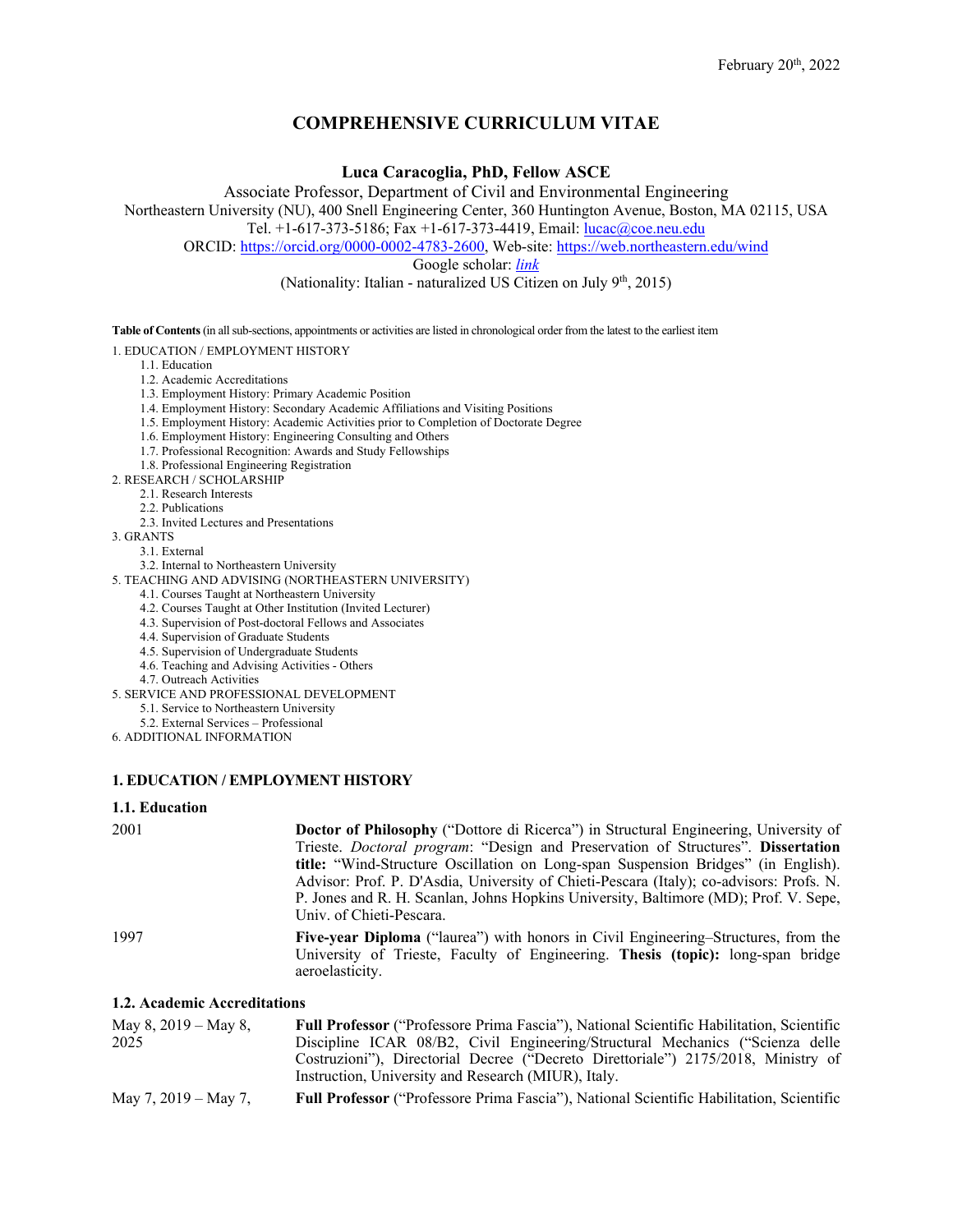| 2025                           | Discipline ICAR 08/B3, Civil Engineering/Structural Design ("Tecnica delle<br>Costruzioni"), Directorial Decree ("Decreto Direttoriale") 2175/2018, Ministry of<br>Instruction, University and Research (MIUR), Italy. Renewal of qualification below.                                                                                               |
|--------------------------------|------------------------------------------------------------------------------------------------------------------------------------------------------------------------------------------------------------------------------------------------------------------------------------------------------------------------------------------------------|
| $2013 - Dec. 11, 2019$         | Full Professor ("Professore Prima Fascia"), National Scientific Habilitation, Scientific<br>Discipline ICAR 08/B3, Civil Engineering/Structural Design ("Tecnica delle<br>Costruzioni"), Directorial Decree ("Decreto Direttoriale") 222/2012, Ministry of<br>Instruction, University and Research (MIUR), Italy. Qualification expired in 2019.     |
|                                | 1.3. Employment History: Primary Academic Position                                                                                                                                                                                                                                                                                                   |
| Sept. 2011-present             | Associate Professor with Tenure, Department of Civil and Environmental<br>Engineering, Northeastern University, Boston, Massachusetts.                                                                                                                                                                                                               |
| 2005-August<br>January<br>2011 | Assistant Professor, Department of Civil and Environmental Engineering,<br>Northeastern University, Boston, Massachusetts.                                                                                                                                                                                                                           |
| July 2002-Dec. 2004            | Post-doctoral Research Associate, Department of Civil and Environmental<br>Engineering, University of Illinois at Urbana-Champaign (UIUC). Activities: wind<br>engineering (supervisor: Prof. N.P. Jones); development of operations and<br>management plan for the NEES MUST-SIM facility (supervisors: Profs. A. Elnashai<br>and B.F. Spencer Jr.) |
| April 2001-June 2002           | Post-doctoral Fellow, Department of Civil Engineering, Johns Hopkins University,<br>Baltimore, MD (JHU).                                                                                                                                                                                                                                             |
|                                | 1.4. Employment History: Secondary Academic Affiliations and Visiting Positions                                                                                                                                                                                                                                                                      |
| July 2021 - present            | Affiliate Faculty Member, Institute for Experiential Artificial Intelligence (IEAI),<br>Northeastern University, Boston, Massachusetts.                                                                                                                                                                                                              |
| May/June 2020                  | Visiting Professor, Department of Civil, Environmental and Mechanical Engineering,<br>University of Trento, Italy (virtual).                                                                                                                                                                                                                         |
| $2017 - 2020$                  | Affiliate Faculty Member, Department of Mechanical and Industrial Engineering,<br>Northeastern University, Boston, Massachusetts.                                                                                                                                                                                                                    |
| 2019-present                   | Member of the International Faculty Board (Affiliated Faculty), International<br>Doctoral Program in Civil and Environmental Engineering, University of Perugia,<br>Perugia, Italy.                                                                                                                                                                  |
| 2013-2015                      | Research Fellow, Department of Civil, Environmental and Mechanical Engineering,<br>University of Trento, Italy (on sabbatical leave from NU, October - December 2014).                                                                                                                                                                               |
|                                | 1.5. Employment History: Academic Activities prior to Completion of Doctorate Degree                                                                                                                                                                                                                                                                 |
| June 2000-July 2000            | Visiting Graduate Student, Department of Civil Engineering, Johns Hopkins<br>University, Baltimore (JHU). Aerodynamic/aeroelastic experimental testing in the "S.<br>Corrsin" Wind Tunnel.                                                                                                                                                           |
| Sept. 1999-Mar. 2000           | Visiting Graduate Student ("Visiting Scholar"), Department of Civil Engineering<br>(JHU). Preparation for aerodynamic/aeroelastic tests in the "S. Corrsin" Wind Tunnel;<br>also attended graduate courses.                                                                                                                                          |
| 1998                           | Title of "Subject Expert" (equivalent to Instructor) in Structural Design, Faculty of<br>Engineering, University of Trieste, Italy.                                                                                                                                                                                                                  |
| 1997-2000                      | Graduate Research Assistant, Dept. of Civil Engr., Univ. of Trieste, Italy                                                                                                                                                                                                                                                                           |
|                                | 1.6. Employment History: Engineering Consulting and Others                                                                                                                                                                                                                                                                                           |
| 2002-2003                      | Structural Engineering Consultant (in a team). Executive design of a road by-pass in<br>the City of Muggia, Italy (design of a one-kilometer underwater by-pass). Design team:<br>Geodata Engineering, Turin, Italy, COWI Engineers, Lyngby, Denmark, Steam<br>Engineering, Padova, Italy and Gambirasio Architecture, Bergamo, Italy).              |
| 2000-2001                      | Traffic-induced Noise Engineer (consultant in a team). Various projects: Italian<br>National Route 415 (Paullese) between Crema and Spino d'Adda, Italy; New Northern<br>Beltway of Cremona, Italy.                                                                                                                                                  |
| 2001                           | <b>Road Design</b> (in a team). For: a) junction between the Italian National Routes 14 &                                                                                                                                                                                                                                                            |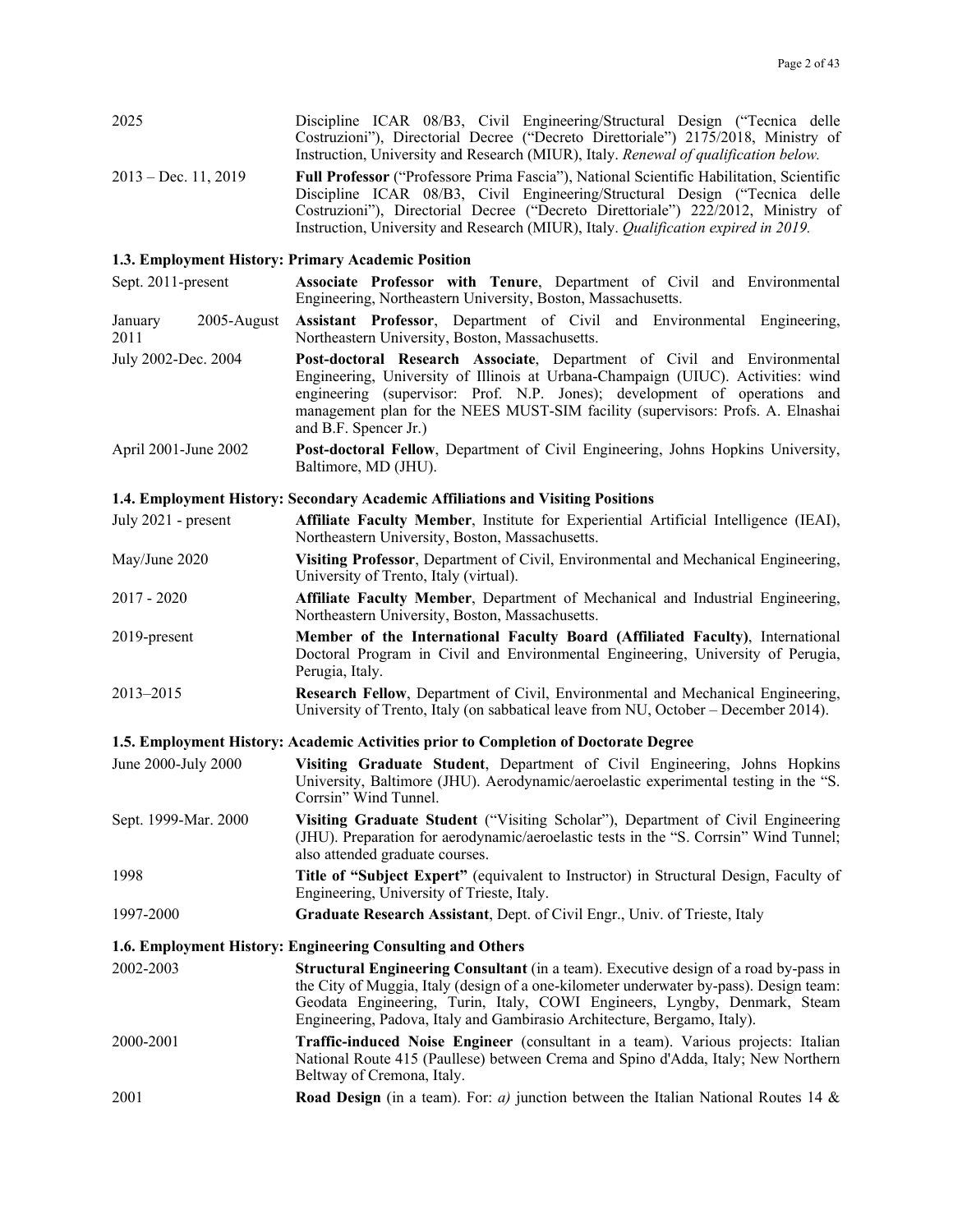|           | 55; b) alternate by-pass to the Italian National Route n.14 from km 161 to km 164";<br>Region Friuli-Venezia Giulia, Italy.                                                                                             |
|-----------|-------------------------------------------------------------------------------------------------------------------------------------------------------------------------------------------------------------------------|
| 2000      | <b>Transportation Engineering Consultant</b> (in a team). Environmental Impact Study<br>for the completion of the Siracusa-Gela Motorway, from Rosolini to Gela East (80)<br>km). Motorway Administr. of Sicily, Italy. |
| 1999      | <b>Traffic Engineering Consultant</b> (in a team). Traffic Monitoring Campaign. Province<br>of Gorizia, Italy (monitoring of 20 stations)                                                                               |
| 1999      | Engineering Consultant (in a team). Traffic and Revenue Study. Additional Report",<br>for the feasibility of the Zagreb-Gorican Trans-European Motorway (Croatia); Astaldi<br>Engineering, Rome.                        |
| 1997-1998 | Coast Guard Officer (Ensign, military duty). Commercial Port of Chioggia (Venice,<br>Italy) after completing the $97th/L$ Reserve Course at Italian Navy Academy of Livorno.<br>Maritime Safety Control surveys.        |

## **1.7. Professional Recognition: Awards and Study Fellowships**

| <b>Awards</b>                              |                                                                                                                                                                                                                         |
|--------------------------------------------|-------------------------------------------------------------------------------------------------------------------------------------------------------------------------------------------------------------------------|
| 2021                                       | 2019 Best Journal Paper Award, American Association for Wind Engineering<br>(AAWE) for J76, by Cui & Caracoglia A New Stochastic Formulation for Synthetic<br>Hurricane Simulation over the North Atlantic Ocean        |
| 2020                                       | Fellow (F.ASCE), American Society of Civil Engineers (held by 3% of ASCE<br>members only).                                                                                                                              |
| 2019                                       | Global Experience Office (GEO), Northeastern University, Faculty Fellow 2019.                                                                                                                                           |
| 2015                                       | Elsevier, Certificate of Outstanding Contribution in Reviewing. Journal of Sound<br>and Vibration, awarded May 2015.                                                                                                    |
| 2014                                       | Elsevier, Certificate of Excellence in Reviewing. Engineering Structures 2013.                                                                                                                                          |
| 2014                                       | Elsevier, Certificate of Excellence in Reviewing. Journal of Wind Engineering and<br>Industrial Aerodynamics 2013.                                                                                                      |
| 2010                                       | <b>ASCE Outstanding Reviewer Award. ASCE Journal of Bridge Engineering.</b>                                                                                                                                             |
| 2009                                       | <b>Faculty Early CAREER Development Award. NSF.</b>                                                                                                                                                                     |
| <b>Study Fellowships</b>                   |                                                                                                                                                                                                                         |
| 2004                                       | <b>Recipient</b> of a travel fellowship. Engineering Mechanics Division of the American<br>Society of Civil Engineers to attend the 17 <sup>th</sup> EM Conference.                                                     |
| 1999, 2000                                 | <b>Recipient</b> of two one-month study fellowships, "Short-Term Mobility Program of<br>Researchers". Italian National Research Council (CNR), Department of International<br>Exchanges (as a Visiting Scholar at JHU). |
| 1.8. Professional Engineering Registration |                                                                                                                                                                                                                         |

1998 Italian National Civil Engineering Registration, Trieste No. 2003 (note: while licensure still standing, actual affiliation and registration with the civil engineering board has been inactive since 2016; active registration is incompatible with LC's current residence in a country other than Italy).

#### **2. SCHOLARSHIP / RESEARCH**

#### **2.1. Research Interests**

Structural dynamics, wind engineering: long-span bridges, wind engineering: tall buildings, climate change effects in structural wind engineering, use of artificial intelligence and machine learning in structural wind engineering, wind energy and wind-based energy harvesting systems, fluid-structure interaction: wind borne debris for performance-based wind engr., fluid-structure interaction: other topics, cable/stay and cable network dynamics.

### **2.2. Publications**

*According to Google Scholar (accessed on 02/20/2022) L. Caracoglia has 2514 citations with an H-index = 29 and i10-index = 71.*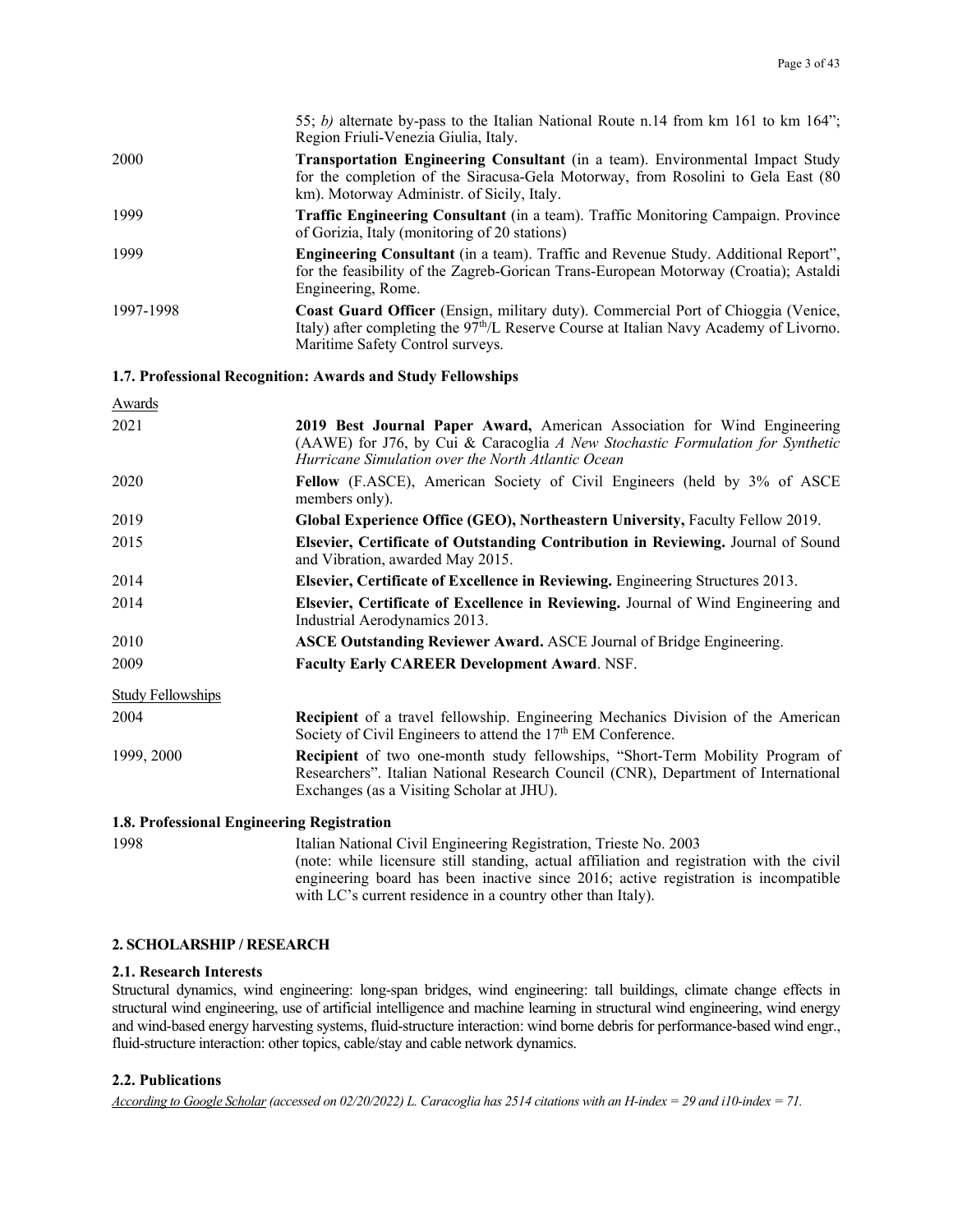*Graduate and undergraduate student co-authors, who are current or former students supervised by L. Caracoglia, are respectively denoted by superscripts "\*\*" and "\*"; post-doctoral fellows supervised by L. Caracoglia are denoted by "\*\*\*". For Refereed Book Chapters ("BC") and Journal Publications ("J") the corresponding author (or research leader) is denoted by* "†"**.** *For Conferences ("C") and Posters ("PS") the lead presenter is indicated by "*‡*".*

#### Refereed Book Chapters (BC)

*Book chapters, listed in this section, are "full research papers", which are peer reviewed and listed on peerreviewed digital databases after publication* 

**BC1.** Caracoglia, L., *"Investigation on a Generalized Intervention Cost Function to Examine Wind-Induced Damage on Tall Buildings,"* **Special ASCE Book Publication "Wind Engineering in Natural Hazards"**, Ed. by A. M. Aly and E. Dragomirescu, American Society of Civil Engineers (ASCE), Reston, VA, USA, ISBN: 978-0-7844-1515-3 (print), 2018, pp. 25-53 (29 pp.), DOI: 10.1061/9780784415153.ch02.

Refereed Journal Publications (J)

*Published (please refer to Table 1 at the end of this list for Impact Factors).*

- **J92.** Egger, P.\*\* and Caracoglia, L.**†** , "*New Discrete Mass Model Examining the Dynamics of Multiple-Element-Pendulum Impact Dampers for Bridge Stay-Cables,*" **Engineering Structures**, Vol. 253, 2022, 113665 (12 pages).
- **J91.** Le, V.<sup>\*\*</sup> and Caracoglia, L.<sup>†</sup>, "*A Practical Approach to Simulate Non-synoptic Wind Velocity Profiles and its Implications on the Response of Monopole Towers,*" **Journal of Structural Engineering, ASCE**, Vol. 148, No. 1, 2022, 06021007 (5 pages), DOI: 10.1061/(ASCE)ST.1943-541X.0003228.
- **J90.** Rizzo, F.\*\*\*, Caracoglia, L.**†** , and Piccardo, G., "*Examining Wind-Induced Floor Accelerations in an Unconventionally Shaped, High-Rise Building for the Design of "Smart" Screen Walls,*" **Journal of Building Engineering, Elsevier**, Vol. 43, 2021, 103115 (18 pages), DOI: 10.1016/j.jobe.2021.103115.
- **J89.** Rizzo, F.\*\*\* and Caracoglia, L.**†** , "*Examination of Artificial Neural Networks to Predict Wind-Induced Displacements of Cable Net Roofs,*" **Engineering Structures**, Vol. 245, 2021, 112956 (19 pages), DOI: 10.1016/j.engstruct.2021.112956.
- **J88.** Le, V.\*\* and Caracoglia, L.**†** , "*Life-cycle Cost Analysis of Vertical Structures under Nonstationary Winds: Downburst vs. Tornado Loads,*" **Engineering Structures**, Vol. 243, 2021, 112515 (17 pages), DOI: 10.1016/j.engstruct.2021.112515.
- **J87.** Giaccu, G.F. and Caracoglia, L.**†** , "*Gyroscopic Stabilizer to Improve Flutter Performance of Long-Span Cable-Supported Bridges,*" **Engineering Structures**, Vol. 240, 2021, 112373 (5 pages), DOI: 10.1016/j.engstruct.2021.112373.
- **J86.** Zhang, L.\*\* and Caracoglia, L.**†** , "*Layered Stochastic Approximation Monte-Carlo Method for Tall Building and Tower Fragility in Mixed Wind Load Climates,*" **Engineering Structures**, Vol. 239, 2021, 112159 (18 pages), DOI: 10.1016/j.engstruct.2021.112159.
- **J85.** Caracoglia, L., "*Review of Wind Effects on Structures: Modern Structural Design for Wind (Fourth Edition), by Emil Simiu and DongHun Yeo,*" **ASCE Journal of Structural Engineering**, Vol. 147, No. 3, 2021, 07520001 (one page), DOI: 10.1061/(ASCE)ST.1943-541X.0002944.
- **J84.** Cui, W.\*\*,**†** , Ma T. and Caracoglia, L., "*Time-Cost "Trade-Off" Analysis for Wind-Induced Inhabitability of Tall Buildings Equipped with Tuned Mass Dampers,*" **Journal of Wind Engineering and Industrial Aerodynamics**, Vol. 207, 2020, 104394 (12 pages), DOI: 10.1016/j.jweia.2020.104394.
- **J83.** Li, S.<sup>\*\*</sup> and Caracoglia, L.<sup>†</sup>, "Experimental Error Examination and its Effects on the Aerodynamic Properties of *Wind Turbine Blades,*" **Journal of Wind Engineering and Industrial Aerodynamics**, Vol. 206, 2020, 104357 (18 pages), DOI: 10.1016/j.jweia.2020.104357.
- **J82.** Le, V.\*\* and Caracoglia, L.**†** , "E*xperimental Investigation on Non-Stationary Wind Loading Effects Generated with a Multi-Blade Flow Device,*" **Journal of Fluids and Structures**, Vol. 96, 2020, 103049 (28 pages), DOI: 10.1016/j.jfluidstructs.2020.103049.
- **J81.** Venanzi, I.**†** , Ierimonti, L.\*\*\* and Caracoglia, L., *"Life-Cycle-Cost Optimization for the Wind Load Design of Tall Buildings Equipped with TMDs,"* **Wind and Structures, an International Journal,** Techno-Press, Vol. 30, No. 4, 2020, pp. 379-392 (13 pp.), DOI: 10.12989/was.2020.30.4.379.
- **J80.** Rizzo, F. \*\*\* and Caracoglia, L.**†** , "*Artificial Neural Network Model to Predict the Flutter Velocity of Suspension Bridges,*" **Computers and Structures**, Vol. 233, 2020, 106236 (20 pages), DOI: 10.1016/j.compstruc.2020.106236.
- **J79.** Le, V.\*\* and Caracoglia, L.**†** , "*A Neural Network Surrogate Model for the Performance Assessment of a Vertical Structure Subjected to Non-stationary, Tornadic Wind Loads,*" **Computers and Structures**, Vol. 231, 2020, 106208 (17 pages), DOI: 10.1016/j.compstruc.2020.106208.
- **J78.** Le, V.\*\* and Caracoglia, L.**†** , "*Life-cycle Cost Analysis of a Monopole Structure Subjected to Tornadic Wind Loads,*" **ASCE Journal of Structural Engineering**, Vol. 146, No. 2, 2020, 04019194 (14 pages), DOI: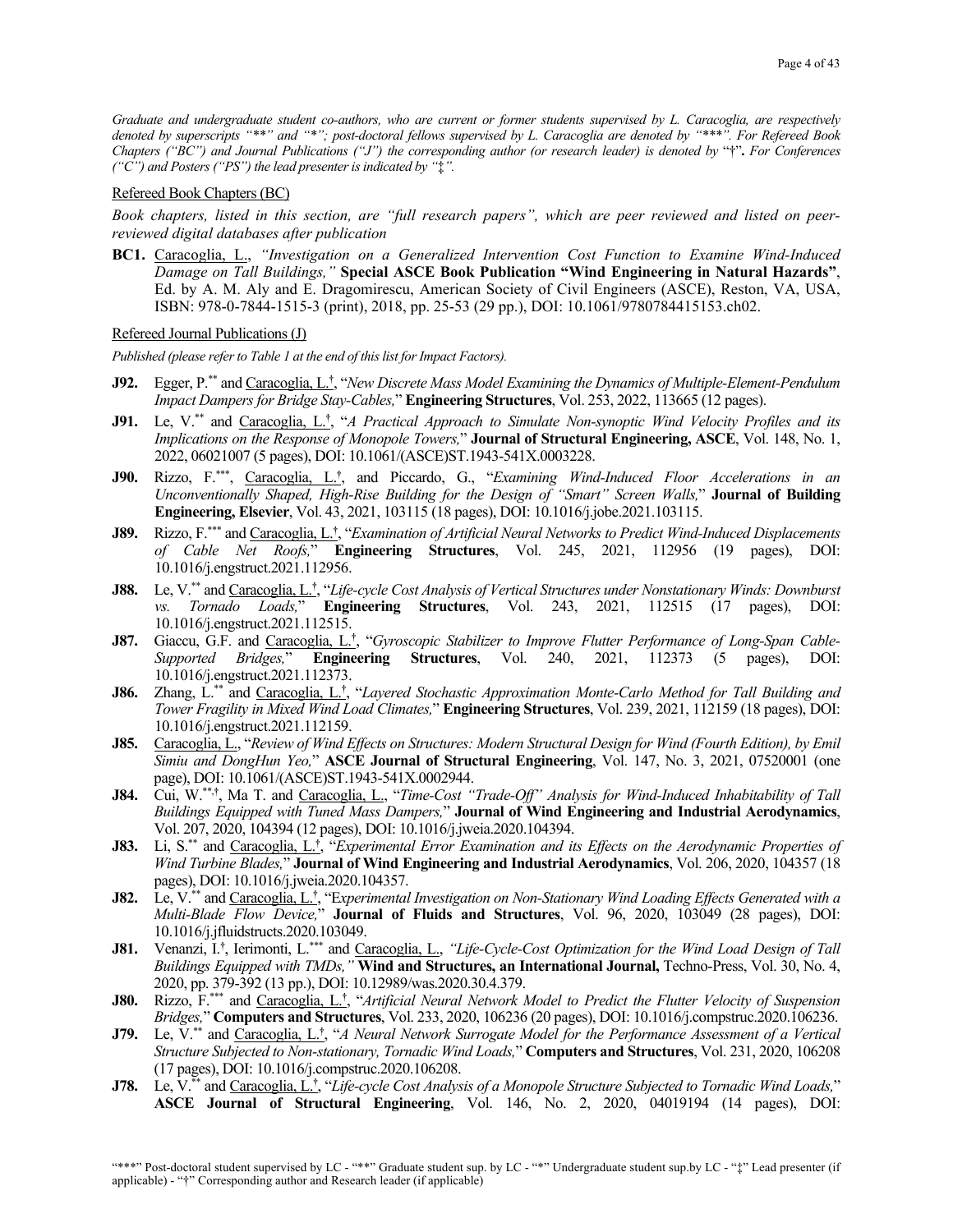10.1061/(ASCE)ST.1943-541X.0002480.

- **J77.** Cui, W.\*\* and Caracoglia, L.**†** , "*Performance-Based Wind Engineering of Tall Buildings Based on Life-Cycle Downtime and Multi-Source Wind Damage,*" **ASCE Journal of Structural Engineering**, Vol. 146, No. 1, 2020, 04019179 (12 pages), DOI: 10.1061/(ASCE)ST.1943-541X.0002479.
- **J76 .** Cui, W.\*\* and Caracoglia, L.**†** , "*A New Stochastic Formulation for Synthetic Hurricane Simulation over the North Atlantic Ocean,*" **Engineering Structures**, Vol. 199, 2019, 109597 (11 pages), DOI: 10.1016/j.engstruct.2019.109597 – **Winner of "2019 Best Journal Paper Award" from AAWE**.
- **J75.** Ierimonti, L.\*\*\* , Venanzi, I., Caracoglia, L. **†** and Materazzi, A.L., *"Cost-based Design of Nonstructural Elements for Tall Buildings under Extreme Wind Environments,"* **Journal of Aerospace Engineering, ASCE**, Vol. 32, No. 3, 2019, 04019020 (16 pages), DOI: 10.1061/(ASCE)AS.1943-5525.0001008.
- **J74.** Li, S. \*\* and Caracoglia, L. **†** , "*Surrogate Model Monte Carlo Simulation for Stochastic Flutter Analysis of Wind Turbine Blades,*" **Journal of Wind Engineering and Industrial Aerodynamics**, Vol. 188, 2019, pp. 43-60 (18 pp.), DOI: 10.1016/j.jweia.2019.02.004.
- **J73.** Le, V.\*\* and Caracoglia, L.**†** , "G*eneration and Characterization of a Non-Stationary Flow Field in a Small-Scale Wind Tunnel using a Multi-blade Flow Device,*" **Journal of Wind Engineering and Industrial Aerodynamics**, Vol. 186, 2019, pp. 1-16 (16 pp.), DOI: 10.1016/j.jweia.2018.12.017.
- **J72.** Caracoglia, L., *"Unified Stochastic Dynamic and Damage Cost Model for the Structural Analysis of Tall Buildings in Thunderstorm-like Winds,"* **ASCE-ASME Journal of Risk and Uncertainty in Engineering Systems, Part A: Civil Engineering**, Vol. 4, No. 4, 2018, 04018043 (17 pages), DOI: 10.1061/AJRUA6.0000999.
- **J71.** Giaccu, G.-F. and Caracoglia, L.**†** , "*Wind-Load Fragility Analysis of Monopole Towers by Layered Stochastic-Approximation-Monte-Carlo Method,*" **Engineering Structures**, Vol. 174, 2018, pp. 462-477 (16 pp.), DOI: 10.1016/j.engstruct.2018.07.081.
- **J70.** Rizzo, F.\*\*\***,†**, Caracoglia, L., Montelpare, S., "*Predicting the Flutter Speed of a Pedestrian Suspension Bridge through Examination of Laboratory Experimental Errors,*" **Engineering Structures**, Vol. 172, 2018, pp. 589-613 (25 pp.), DOI: 10.1016/j.engstruct.2018.06.042.
- **J69.** Rizzo, F.\*\*\* and Caracoglia, L.**†** , "*Examination of Experimental Errors in Scanlan Derivatives of a Closed-Box Bridge Deck,*" **Wind and Structures – An International Journal**, Vol. 26, No. 4, 2018, pp. 231-251 (21 pp.), DOI: 10.12989/was.2018.26.4.231.
- **J68.** Cui, W.\*\* and Caracoglia, L.**†** , "*A Unified Framework for Performance-Based Wind Engineering of Tall Buildings in Hurricane-Prone Regions Based on Lifetime Intervention-Cost Estimation,*" **Structural Safety**, Vol. 73, 2018, pp. 75-86 (12 pp.), DOI: 10.1016/j.strusafe.2018.02.003.
- **J67.** Le, V.\*\* and Caracoglia, L.**†** , "*Computationally Efficient Stochastic Approach for the Fragility Analysis of Vertical Structures Subjected to Thunderstorm Downburst Winds,*" **Engineering Structures**, Vol. 176, 2018, pp. 152-169 (18 pp.), DOI: 10.1016/j.engstruct.2018.03.007.
- **J66.** Ierimonti, L.\*\*,**†** , Venanzi, I. and Caracoglia, L., *"Life-Cycle Damage-Based Cost Analysis of Tall Buildings Equipped with Tuned Mass Dampers,"* **Journal of Wind Engineering and Industrial Aerodynamics**, Vol. 176, 2018, pp. 54-64 (12 pp.), DOI: 10.1016/j.jweia.2018.03.009.
- **J65.** Caracoglia, L., *"Modeling the Coupled Electro-Mechanical Response of a Torsional-Flutter-Based Wind Harvester with a Focus on Energy Efficiency Examination,"* **Journal of Wind Engineering and Industrial Aerodynamics**, Vol. 174, 2018, pp. 437-450 (14 pp.), DOI: 10.1016/j.jweia.2017.10.017.
- **J64.** Cui, W.\*\* and Caracoglia, L.**†** , "*A Fully-Coupled Generalized Model for Multi-Directional Wind Loads on Tall Buildings: A Development of the Quasi-Steady Theory,*" **Journal of Fluids and Structures**, Vol. 78, 2018, pp. 52- 68 (17 pp.), DOI: 10.1016/j.jfluidstructs.2017.12.008.
- **J63.** Abbiati G., La Salandra, V., Bursi, O.S.**†** and Caracoglia, L., "*A Composite Experimental Dynamic Substructuring Method Based on Partitioned Algorithms and Localized Lagrange Multipliers*," **Mechanical Systems and Signal Processing**, Vol. 100, 2018, pp. 85–112 (28 pp.), DOI: 10.1016/j.ymssp.2017.07.020.
- **J62.** Ierimonti, L.\*\*,**†** , Caracoglia, L., Venanzi, I. and Materazzi A.L., *"Life-Cycle Loss Estimation in Tall Buildings Accounting for Wind Directionality Effects,"* **Journal of Wind Engineering and Industrial Aerodynamics**, Vol. 171, 2017, pp. 207-218 (12 pp.), DOI: 10.1016/j.jweia.2017.09.020.
- **J61.** Cui, W.\*\* and Caracoglia, L.**†** , "*Examination of Experimental Variability in HFFB Testing of a Tall Building under Multi-Directional Winds,*" **Journal of Wind Engineering and Industrial Aerodynamics**, Vol. 171, 2017, pp. 34- 49 (16 pp.), DOI: 10.1016/j.jweia.2017.09.001.
- **J60.** Le, T.-H. and Caracoglia, L.**†** , "*Computer-based Model for the Transient Dynamics of a Tall Building during Digitally Simulated Andrews AFB Thunderstorm,*" **Computers and Structures**, Vol. 193, 2017, pp. 44-72 (29 pp.), DOI: 10.1016/j.compstruc.2017.07.019.
- **J59.** Giaccu, G.-F.<sup>†</sup>, and Caracoglia, L., "A Displacement-Based Approach for Determining Non-Linear Effects on Pre-*Tensioned-Cable Cross-Braced Structures,*" **Journal of Sound and Vibration**, Vol. 394, 2017, pp. 465-481 (17 pp.), DOI: 10.1016/j.jsv.2017.01.008.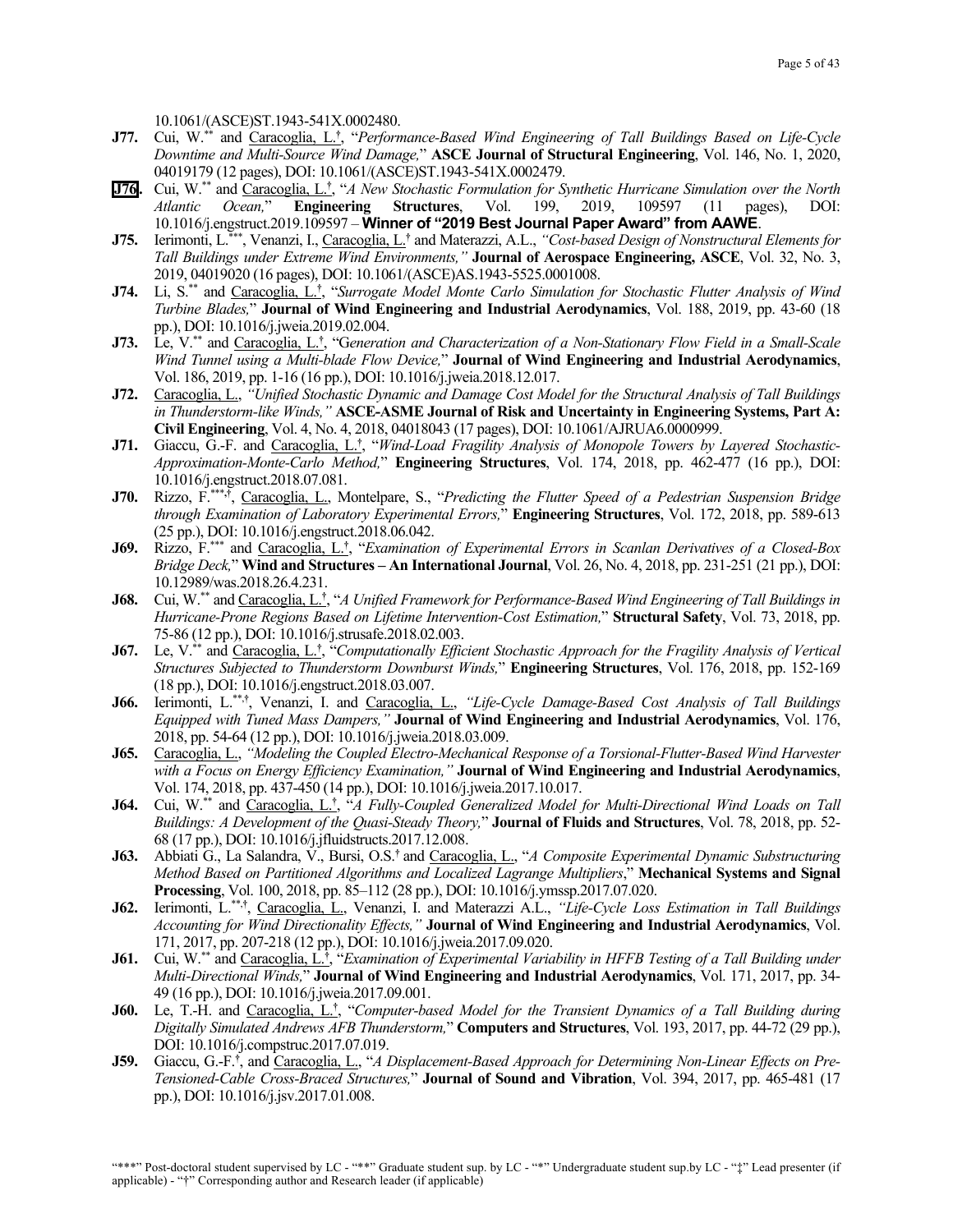- **J58.** Caracoglia, L.**†** , Giaccu, G.-F. and Barbiellini, B., "*Estimating the Standard Deviation of Eigenvalue Distributions for the Nonlinear Free-Vibration Stochastic Dynamics of Cable Networks,*" **Meccanica – An International Journal of Theoretical and Applied Mechanics AIMETA**, Vol. 52, No. 1, 2017, pp. 197-211 (15 pp.), DOI 10.1007/s11012-016-0388-0.
- **J57.** Caracoglia, L., *"Examining Monetary Losses due to Transient-Wind-Load Damage on Tall Building Envelopes by Stochastic Modeling,"* **Wind Engineers - Official Journal of the Japan Association for Wind Engineering, JAWE**, Vol. 41, No. 4 [No. 149], 2016, pp. 325-329 (5 pp.) (ISSN 0912-1935), DOI: 10.5359/jawe.41.326.
- **J56.** Canor, T. \*\***†** , Caracoglia, L. and Denoël, V., "*Perturbation Methods in Evolutionary Spectral Analysis for Linear Dynamics and Equivalent Statistical Linearization*," **Probabilistic Engineering Mechanics**, Vol. 46, 2016, pp. 1-17 (17 pp.), DOI: 10.1016/j.probengmech.2016.07.001.
- **J55.** Pourazarm, P., Caracoglia, L., Lackner, M. and Modarres-Sadeghi Y.**†** , "*Perturbation Methods for the Reliability Analysis of Wind-Turbine Blade Failure due to Flutter*," **Journal of Wind Engineering and Industrial Aerodynamics**, Vol. 156, 2016, pp. 159–171 (13 pp.), DOI: 10.1016/j.jweia.2016.07.011.
- **J54.**Sorace, S.†, Blocken, B., Borri, C., Caracoglia, L., Molina, F.J., and Müller, G., *"Advanced Materials and Technologies for Structural Performance Improvement,"* **Advances in Materials Science and Engineering***,* Vol. 2016, Article ID 1854839*,* 2016, DOI: 10.1155/2016/1854839
- **J53.** Egger, P.\*\*, Caracoglia, L.**†** and Kollegger J., "*Modeling and Experimental Validation of a Multiple-Mass-Particle Impact Damper for Controlling Stay-Cable Oscillations,*" **Structural Control and Health Monitoring**, Vol. 23, No. 6, 2016, pp. 960-978 (19 pp.), DOI: 10.1002/stc.1812.
- **J52.** Cui, W. \*\* and Caracoglia, L.**†** , "*Exploring Hurricane Wind Speed along US Atlantic Coast in Warming Climate and Effects on Predictions of Structural Damage and Intervention Costs,*" **Engineering Structures**, Vol. 122, 2016, pp. 209-225 (17 pp.), DOI: 10.1016/j.engstruct.2016.05.003.
- **J51.** Le, T.-H. and Caracoglia, L.**†** , "M*odeling Vortex-Shedding Effects for the Stochastic Response of Tall Buildings under Non-Synoptic Winds,*" **Journal of Fluids and Structures**, Vol. 61, 2016, pp. 461-491 (31 pp.), DOI: 10.1016/j.jfluidstructs.2015.12.006.
- **J50.** Caracoglia, L., *"Comparison of Reduced-Order Models to Analyze the Dynamics of a Tall Building under the Effects of Along-Wind Loading Variability,"* **ASCE-ASME Journal of Risk and Uncertainty in Engineering Systems, Part A: Civil Engineering**, Vol. 2, No. 2, 2016, C4015002 (13 pages), DOI: 10.1061/AJRUA6.0000833.
- **J49.** Cui, W.\*\* and Caracoglia, L.**†** , "*Physics-based Method for the Removal of Spurious Resonant Frequencies in High-Frequency Force Balance Tests,*" **ASCE Journal of Structural Engineering**, Vol. 142, No. 2, 2016, 04015129 (7 pages), DOI: 10.1061/(ASCE)ST.1943-541X.0001414.
- **J48.** Izzi. M.\*\*, Caracoglia, L.† and Noè, S., *"Investigating the Use of Targeted-Energy-Transfer Devices for Stay-Cable Vibration Mitigation,"* **Structural Control and Health Monitoring**, Vol. 23, No. 2, 2016, pp. 315 – 332 (18 pp.), DOI: 10.1002/stc.1772.
- **J47.** Cui, W.\*\* and Caracoglia, L.**†** , "*New GPU Computing Algorithm for Wind Load Uncertainty Analysis on High-Rise Systems,*" **Wind and Structures – An International Journal,** Special issue on "Wind Impact on High-Rise Structures: Load Characterization, Response Evaluation and Mitigation", Vol. 21, No. 5, 2015, pp. 461-487 (27 pp.), DOI: 10.12989/was.2015.21.5.461.
- **J46.** Le, T.-H.**†** and Caracoglia, L., "*High-Order, Closely-Spaced Modal Parameter Estimation Using Wavelet Analysis,*" **Structural Engineering and Mechanics - An International Journal, Techno Press, South Korea**, Vol. 56, No. 3, 2015, pp. 423-442, DOI: http://dx.doi.org/10.12989/sem.2015.56.3.423.
- **J45.** Le, T.-H. and Caracoglia, L.**†** , "*Wavelet-Galerkin Analysis to Study the Coupled Dynamic Response of a Tall Building against Transient Wind Loads,*" **Engineering Structures**, Vol. 100, 2015, pp. 763–778 (16 pp.), DOI: 10.1016/j.engstruct.2015.03.060.
- **J44.** Egger, P.\*\* and Caracoglia, L.**†** , "*Analytical and Experimental Investigation on a Multiple-Mass-Element Pendulum Impact Damper for Vibration Mitigation,*" **Journal of Sound and Vibration**, Vol. 353, 2015, pp. 38–57 (20 pp.), DOI: 10.1016/j.jsv.2015.05.003.
- **J43.** Le, T.-H. and Caracoglia, L.**†** , "*Rectangular Prism Pressure Coherence by Modified Morlet Continuous Wavelet Transform,*" **Wind and Structures – An International Journal**, Vol. 20, No. 5, 2015, pp. 661-682 (22 pp.), DOI: 10.12989/was.2015.20.5.661.
- **J42.** Moghim, F.\*\*, Xia, F.T.\* and Caracoglia, L. **†** , "*Experimental Analysis of a Stochastic Model for Estimating Wind-Borne Compact Debris Trajectory in Turbulent Winds,*" **Journal of Fluids and Structures,** Vol. 54, 2015, pp. 900– 924 (25 pp.), DOI: 10.1016/j.jfluidstructs.2015.02.007.
- **J41.** Canor, T.\*\*, Caracoglia, L. and Denoël, V.**†** , "*Application of Random Eigenvalue Analysis to Assess Bridge Flutter Probability*," **Journal of Wind Engineering and Industrial Aerodynamics**, Vol. 140, 2015, pp. 79-86 (11 pp.), DOI: 10.1016/j.jweia.2015.02.001.
- **J40.** Seo, D.-W.*\*\** and Caracoglia, L.**†** , "*Exploring the Impact of "Climate Change" on Lifetime Replacement Costs for Long-Span Bridges Prone to Torsional Flutter*," **Journal of Wind Engineering and Industrial Aerodynamics**,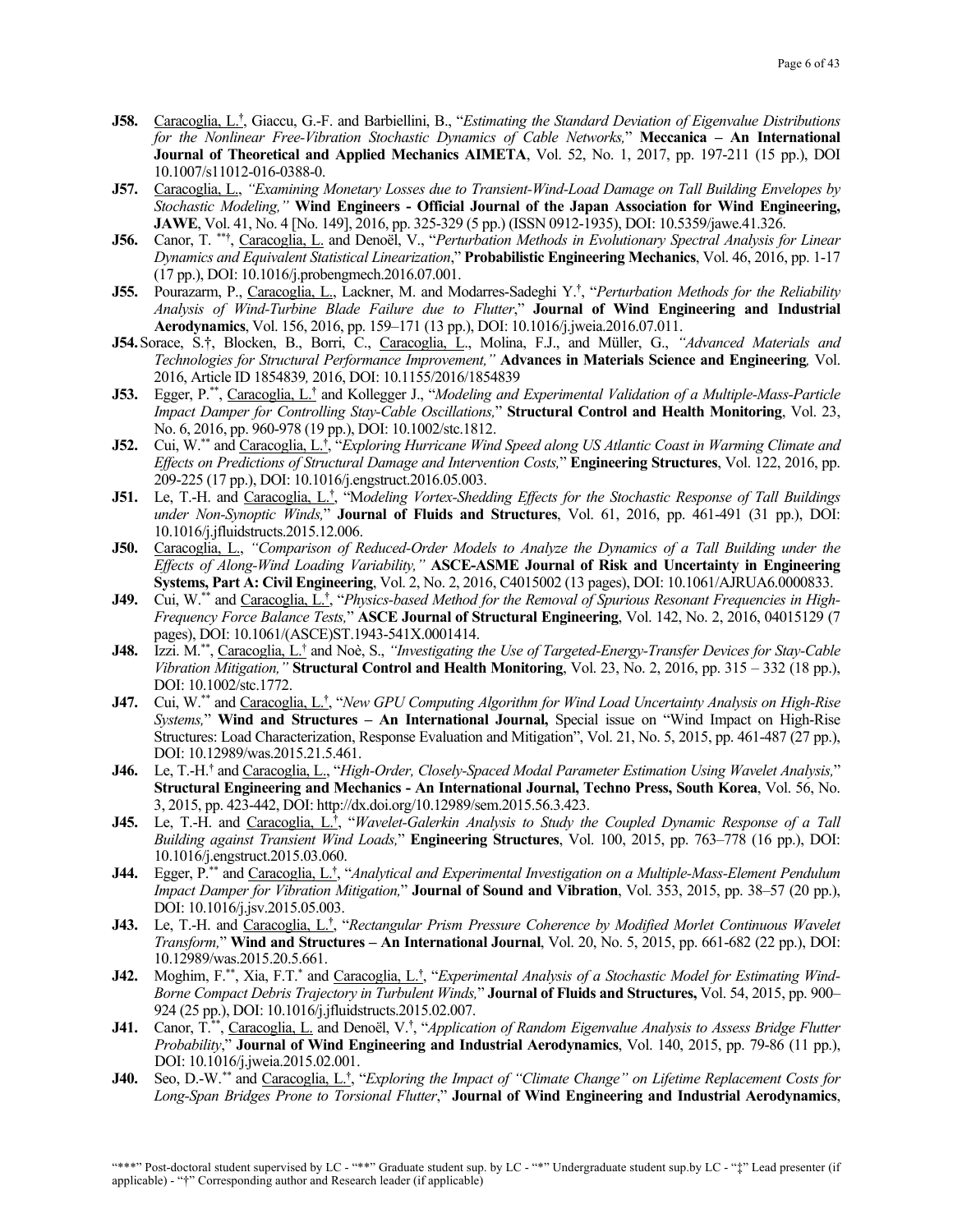Vol. 140, 2015, pp. 1-9 (9 pp.), DOI: 10.1016/j.jweia.2015.01.013.

- **J39.** Le, T.-H. and Caracoglia, L.**†** , "*Reduced-Order Wavelet-Galerkin Solution for the Coupled, Nonlinear Stochastic Response of Slender Buildings in Transient Winds,*" **Journal of Sound and Vibration**, Vol. 344, 2015, pp. 179-208 (30 pp.), DOI: 10.1016/j.jsv.2015.01.007.
- **J38.** Cui, W.\*\* and Caracoglia, L.**†** , "*Simulation and Analysis of Intervention Costs due to Wind-Induced Damage on Tall Buildings,*" **Engineering Structures,** Vol. 87, 2015, pp. 183–197 (15 pp.), DOI: 10.1016/j.engstruct.2015.01.001.
- **J37.** Giaccu, G.-F.\*\*\*, Barbiellini, B. and Caracoglia, L.**†** , "*Stochastic Unilateral Free Vibration of an In-Plane Cable Network,*" **Journal of Sound and Vibration,** Vol. 340, 2015, pp. 95-111 (17 pp.), DOI: 10.1016/j.jsv.2014.12.004.
- **J36.** Pourazarm, P., Caracoglia, L., Lackner, M. and Modarres-Sadeghi Y.**†** , "*Stochastic Analysis of Flow-Induced Dynamic Instabilities of Wind Turbine Blades*," **Journal of Wind Engineering and Industrial Aerodynamics**, Vol. 137, 2015, pp. 37-45 (9 pp.), DOI: 10.1016/j.jweia.2014.11.013.
- **J35.** Giaccu, G.-F.\*\*\*, Barbiellini, B. and Caracoglia, L.**†** , "*Parametric Study on the Nonlinear Dynamics of a Three-Stay Cable Network under Stochastic Free Vibration,*" **ASCE Journal of Engineering Mechanics**, Vol. 141, No. 6, 2015, 04014166 (10 pages), DOI: 10.1061/(ASCE)EM.1943-7889.0000887.
- **J34.** Caracoglia, L., *"A Stochastic Model for Examining Along-Wind Loading Uncertainty and Intervention Costs due to Wind-Induced Damage on Tall Buildings,"* **Engineering Structures**, Vol. 78, 2014, pp. 121-132 (12 pp.), DOI: 10.1016/j.engstruct.2014.07.023.
- **J33.** Giaccu, G.-F.\*\*\*, Caracoglia, L.**†** and Barbiellini, B., "*Modeling "Unilateral" Response in the Cross-Ties of a Cable Network: Deterministic Vibration,*" **Journal of Sound and Vibration,** Vol. 333, No. 19, 2014, pp. 4427-4443 (17 pp.), DOI: 10.1016/j.jsv.2014.04.030.
- **J32.** Moghim F.\*\* and Caracoglia, L.**†** , *"Effect of Computer-generated Turbulent Wind Field on Trajectory of Compact Debris: a Probabilistic Analysis Approach,"* **Engineering Structures**, Vol. 59, 2014, pp. 195–209 (15 pp.), DOI: 10.1016/j.engstruct.2013.10.010.
- **J31.** Seo, D.-W.\*\* and Caracoglia, L.**†** , "*Estimating Life-Cycle Monetary Losses due to Wind Hazards: Fragility Analysis of Long-Span Bridges,*" **Engineering Structures,** Vol. 56, 2013, pp. 1593–1606 (14 pp.), DOI: 10.1016/j.engstruct.2013.07.031.
- **J30.** Giaccu, G.-F.\*\*\* and Caracoglia, L.**†** , *"Generalized Power-Law Stiffness Model for Nonlinear Dynamics of In-Plane Cable Networks,"* **Journal of Sound and Vibration**, Vol. 332, No. 8, 2013, pp. 1961–1981 (21 pp.), DOI: 10.1016/j.jsv.2012.12.006.
- **J29.** Caracoglia, L., "*An Euler - Monte Carlo Algorithm Assessing Moment Lyapunov Exponents for Stochastic Bridge Flutter Predictions,*" **Computers and Structures**, Vol. 122, 2013, pp. 65–77 (13 pp.), DOI: 10.1016/j.compstruc.2012.11.015.
- J28. Hernandez, E.H.<sup>†</sup>, Bernal, D. and Caracoglia, L., "On-line Monitoring of Wind Induced Stresses and Fatigue *Damage in Instrumented Structures,"* **Structural Control and Health Monitoring**, Vol. 20, No. 10, 2013, pp. 1291-1302 (12 pp.), DOI: 10.1002/stc.1536.
- **J27.** Seo, D.-W.\*\* and Caracoglia, L**†** , *"Statistical Buffeting Response of Flexible Bridges Influenced by Errors in Aeroelastic Loading Estimation,"* **Journal of Wind Engineering and Industrial Aerodyn.**, Vol. 104–106, 2012, pp. 129–140 (12 pp.), DOI: 10.1016/j.jweia.2012.03.036.
- **J26.** Moghim F.\*\* and Caracoglia, L.<sup>†</sup>, "A Numerical Model for Wind-Borne Compact Debris Trajectory Estimation: *Part 2 – Simulated Vertical Gust Effects on Trajectory and Mass Momentum,"* **Engineering Structures**, Vol. 38, 2012, pp. 163-170 (8 pp.), DOI: 10.1016/j.engstruct.2011.12.032.
- **J25.** Moghim F.<sup>\*\*</sup> and Caracoglia, L.<sup>†</sup>, "A Numerical Model for Wind-Borne Compact Debris Trajectory Estimation: *Part 1 – Probabilistic Analysis of Trajectory in the Proximity of Tall Buildings,"* **Engineering Structures**, Vol. 38, 2012, pp.153–162 (10 pp.), DOI: 10.1016/j.engstruct.2011.11.020.
- **J24.** Caracoglia, L., "*Simulation of Linear and Non-linear Propagation Effects of a Random Turbulence Field on Bridge Flutter Instability,"* **Journal of Wind Engineering and Industrial Aerodynamics**, Vol. 99, No. 9, 2011, pp. 945- 954 (10 pp.), DOI: 10.1016/j.jweia.2011.06.001.
- **J23.** Seo, D.-W.\*\* and Caracoglia, L. **†** , *"Estimation of Torsional-flutter Probability in Flexible Bridges Considering Randomness in Flutter Derivatives,"* **Engineering Structures**, Vol. 33, No. 8, 2011, pp. 2284–2296 (13 pp.), DOI: 10.1016/j.engstruct.2011.03.016.
- **J22.** Giaccu, G.-F.\*\* and Caracoglia, L.**†** , *"Effects of Modeling Nonlinearity in Cross-Ties on the Dynamics of Simplified In-plane Cable Networks,"* **Structural Control and Health Monitoring**, Vol. 19, No. 3, 2012, pp. 348–369 (22 pp.), DOI: 10.1002/stc.435.
- **J21.** Smith, M.A.\*\* and Caracoglia, L.**†** , *"A Monte Carlo Based Method for the Along-Wind Dynamic 'Fragility Analysis' of Tall Buildings under Turbulent Wind Loading,"* **Engineering Structures**, Vol. 33, No. 2, 2011, pp. 410-420 (11 pp.), DOI: 10.1016/j.engstruct.2010.10.024.
- **J20.** Caracoglia, L., *"Feasibility Assessment of a Leading-Edge-Flutter Wind Power Generator,"* **Journal of Wind Engineering and Industrial Aerodynamics,** Vol. 98, No. 10-11, 2010, pp. 679-686 (8 pp.), DOI: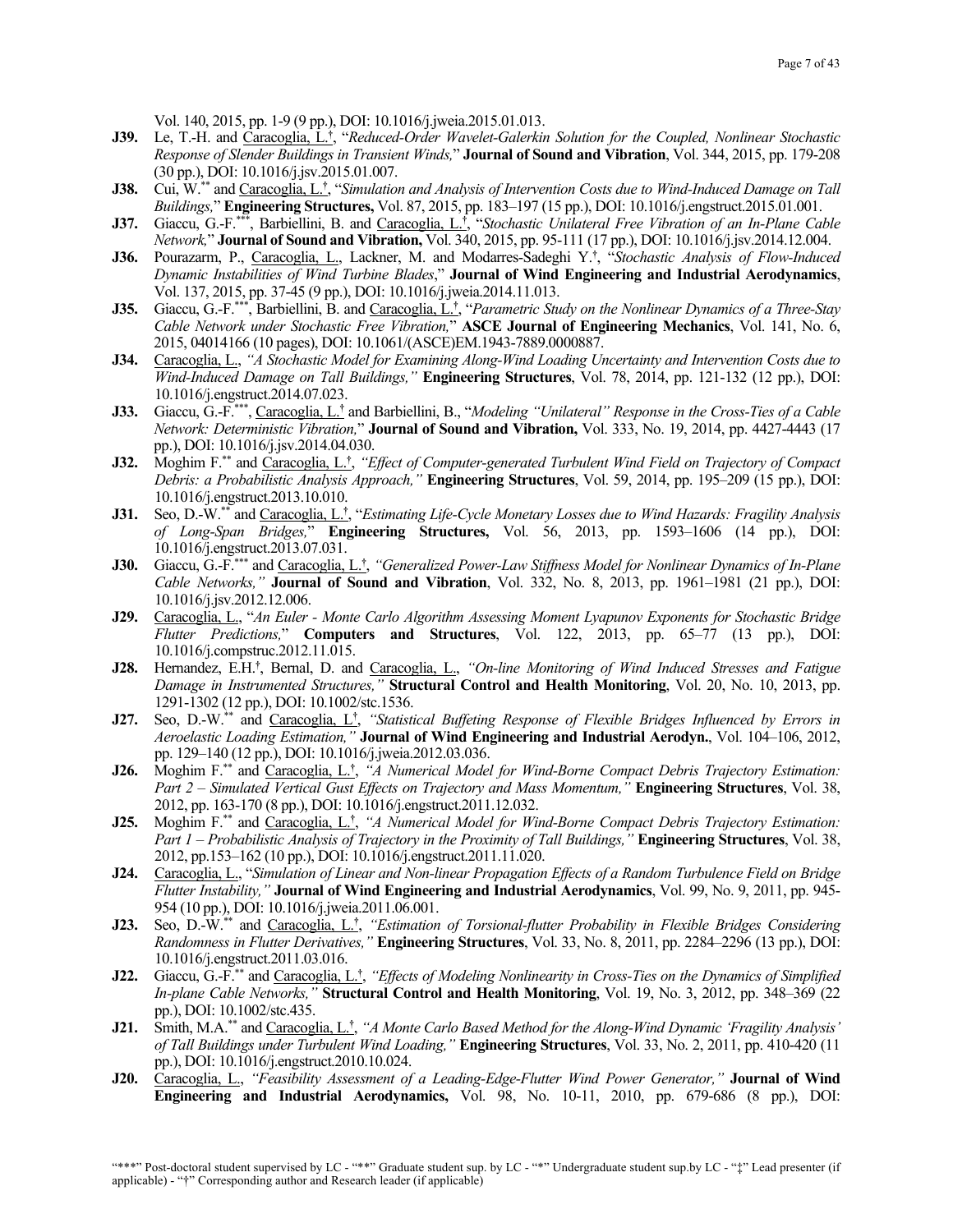10.1016/j.jweia.2010.04.006.

- **J19.** Seo, D.-W.\*\* and Caracoglia, L.**†** , *"Derivation of Equivalent Gust Effect Factors for Wind Loading on Low-Rise Buildings through Database-Assisted-Design Approach,"* **Engineering Structures,** Vol. 32, No. 1, 2010, pp. 328- 336 (9 pp.), DOI: 10.1016/j.engstruct.2009.07.020.
- **J18.** Caracoglia L.**†** and Zuo, D., *"Effectiveness of Cable Networks of Various Configurations in Suppressing Stay-Cable Vibration,"* **Engineering Structures,** Vol. 31, No. 12, 2009, pp. 2851-2864 (14 pp.), DOI: 10.1016/j.engstruct.2009.07.012.
- **J17.** Caracoglia, L.**†** , Noé, S. and Sepe, V. *"Nonlinear Computer Model for the Simulation of Lock-in Vibration on Long-Span Bridges,"* **Computer-Aided Civil and Infrastructure Engineering**, Vol. 24, No. 2, 2009, pp. 130-144 (15 pp.), DOI: 10.1111/j.1467-8667.2008.00576.x.
- **J16.** Caracoglia, L., Sarkar, P.P.**†** , Haan Jr, F.L., Sato, H. and Murakoshi, J., *"Comparative and Sensitivity Study of Flutter Derivatives of Selected Bridge Deck Sections. Part 2: Implications on the Aeroelasticity of Slender Bridges,"* **Engineering Structures,** Vol. 31, No. 9, 2009, pp. 2194-2202 (9 pp.), DOI: 10.1016/j.engstruct.2009.04.003.
- **J15.** Sarkar, P.P.**†** , Caracoglia, L., Haan Jr, F.L., Sato, H. and Murakoshi, J., *"Comparative and Sensitivity Study of Flutter Derivatives of Selected Bridge Deck Sections. Part 1: Analysis of Inter-Laboratory Experimental Data,"* **Engineering Structures,** Vol. 31, No. 1, 2009, pp. 158-169 (12 pp.), DOI: 10.1016/j.engstruct.2008.07.020.
- **J14.** Caracoglia, L.**†** and Jones, N.P., *"Analysis of Full-Scale Wind and Pressure Measurements on a Low-Rise Building,"* **Journal of Wind Engineering and Industrial Aerodynamics**, Vol. 97, No. 5-6, 2009, pp. 157-173 (17 pp.), DOI: 10.1016/j.jweia.2009.06.001.
- **J13.** Caracoglia, L., *"Influence of Weather Conditions and Eccentric Aerodynamic Loading on the Large Amplitude Aeroelastic Vibration of Tubular Highway Poles,"* **Engineering Structures**, Vol. 29, No. 12, 2007, pp. 3550-3566 (17 pp.), DOI: 10.1016/j.engstruct.2007.08.010.
- **J12.** Caracoglia, L.**†** and Velazquez, A.\*\*, *"Experimental Comparison of the Dynamic Performance for Steel, Aluminum and Glass-Fiber-Reinforced-Polymer Light Poles,"* **Engineering Structures**, Vol. 30, No. 4**,** 2008, pp. 1113-1123 (11 pp.), DOI: 10.1016/j.engstruct.2007.07.024.
- **J11.** Caracoglia, L., *"Influence of Uncertainty in Selected Aerodynamic and Structural Parameters on the Buffeting Response of Long-Span Bridges,"* **Journal of Wind Engineering and Industrial Aerodynamics,** Vol. 96**,** No. 3**,**  2008, pp. 327-344 (18 pp.), DOI: 10.1016/j.jweia.2007.08.001.
- **J10.** Caracoglia, L.**†** , Sangree, R.H., Jones, N.P. and Schafer, B.W., *"Interpretation of Full-Scale Strain Data from Wind Pressure Distribution on a Low-Rise Construction,"* **Journal of Wind Engineering and Industrial Aerodynamics**, Vol. 96, No. 12, 2008, pp. 2363-2382 (20 pp.), DOI: 10.1016/j.jweia.2008.04.001.
- **J9.** Caracoglia, L.**†** and Jones, N.P., *"Passive Hybrid Technique for the Vibration Mitigation of Systems of Interconnected Stays,"* **Journal of Sound and Vibration,** Vol. 307, No. 3-5, 2007, pp. 849-864 (16 pp.), DOI: 10.1016/j.jsv.2007.07.022.
- **J8.** Caracoglia, L.**†** and Jones, N.P., *"Damping of Taut-Cable Systems: Two Dampers on a Single Stay,"* **ASCE Journal of Engineering Mechanics,** Vol. 133, No. 10, 2007, pp. 1050-1060 (11 pp.), DOI: 10.1061/(ASCE)0733- 9399(2007)133:10(1050).
- **J7.** Caracoglia, L. and Jones, N.P.**†** , *"Numerical and Experimental Study on the Vibration Mitigation for Highway Light Poles,"* **Engineering Structures,** Vol. 29, No. 5, 2007, pp. 821-831 (11 pp.), DOI: 10.1016/j.engstruct.2006.06.023.
- **J6.** Caracoglia, L. and Jones, N.P. **†** , *"In-Plane Dynamic Behavior of Cable Networks. Part 2: Prototype Prediction and Validation,"* **Journal of Sound and Vibration**, Vol. 279, No. 3-5, 2005, pp. 993-1014 (22 pp.), DOI: 10.1016/j.jsv.2003.11.059.
- **J5.** Caracoglia, L. and Jones, N.P.**†** , *"In-Plane Dynamic Behavior of Cable Networks. Part 1: Formulation and Basic Solutions,"* **Journal of Sound and Vibration**, Vol. 279, No. 3-5, 2005, pp. 969-991 (23 pp.), DOI: 10.1016/j.jsv.2003.11.058.
- **J4.** McCormick, M.E.**†** and Caracoglia, L., *"Hydroelastic Instability of Low Aspect Ratio Control Surfaces,"* **Journal of Offshore Mechanics and Arctic Engineering, Transactions of ASME**, Vol. 126, No.1, 2004, pp. 84-89 (6 pp.), DOI: 10.1115/1.1643084.
- **J3.** Caracoglia, L. and Jones, N.P.**†** , *"A Methodology for the Experimental Extraction of Indicial Functions for Streamlined and Bluff Deck Sections,"* **Journal of Wind Engineering and Industrial Aerodynamics**, Vol. 91, No. 5, 2003, pp. 609-636 (28 pp.), DOI: 10.1016/S0167-6105(02)00473-7.
- **J2.** Caracoglia, L. and Jones, N.P.**†** , *"Time Domain vs. Frequency Domain Characterization of Aeroelastic Forces for Bridge Deck Sections,"* **Journal of Wind Engineering and Industrial Aerodynamics**, Vol. 91, No. 3, 2003, pp. 371-402 (32 pages), DOI: 10.1016/S0167-6105(02)00399-9.
- **J1.** Sepe, V.**†** , Caracoglia L., and D'Asdia, P., *"Aeroelastic Instability of Long-Span Bridges: Contributions to the Analysis in Frequency and Time Domains,"* **Wind and Structures**, Vol. 3, No. 1*,* 2000, pp. 41-58 (18 pages), DOI: 10.12989/was.2000.3.1.041.

*Accepted (In Press)*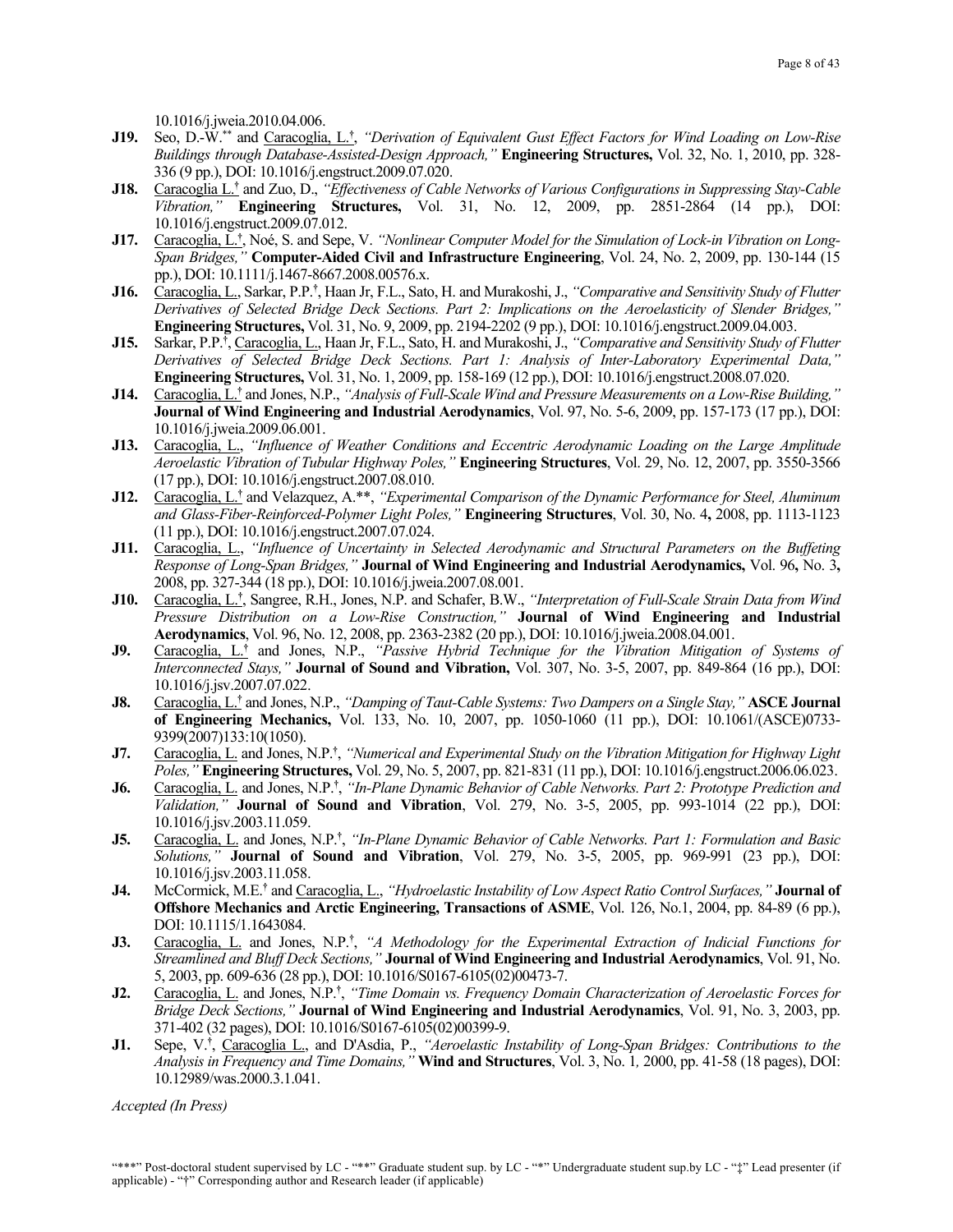None

*Under Review*

**J93.** Zhang, L.\*\* and Caracoglia, L.**†** , "*Wind-Induced Fragility of a Monopole Tower via Artificial Neural Network Based Surrogate Analysis,*" **Engineering Structures**, October 2021, submitted for publication.

| <u>uole 11 mipueti uetois oli een teettettee toumut luoneutons joodieet toumut enunon report 2020</u><br><b>Journal Title</b> | <b>Published</b> | Impact |
|-------------------------------------------------------------------------------------------------------------------------------|------------------|--------|
|                                                                                                                               | <b>Papers</b>    | Factor |
|                                                                                                                               |                  |        |
| ASCE-ASME J. of Risk and Uncertainty in Engr. Systems, Part A: Civil Engr.                                                    | 02               | 1.926  |
| Advances in Materials Science and Engineering                                                                                 | 01               | 1.726  |
| Computer-Aided Civil and Infrastructure Engineering                                                                           | 01               | 11.775 |
| Computers and Structures, Elsevier                                                                                            | 04               | 4.578  |
| Engineering Structures, Elsevier                                                                                              | 25               | 4.471  |
| Meccanica, An International J. of Theoretical and Applied Mechanics AIMETA                                                    | 0 <sub>1</sub>   | 2.258  |
| Journal of Aerospace Engineering, ASCE                                                                                        | 0 <sub>1</sub>   | 1.761  |
| Journal of Building Engineering, Elsevier                                                                                     | 0 <sub>1</sub>   | 5.318  |
| Journal of Engineering Mechanics, ASCE                                                                                        | 02               | 2.660  |
| Journal of Offshore Mechanics and Arctic Engr., ASME Transactions                                                             | 01               | 1.186  |
| Journal of Fluids and Structures, Elsevier                                                                                    | 04               | 2.917  |
| Journal of Sound and Vibration, Elsevier                                                                                      | 09               | 3.655  |
| Journal of Structural Engineering, ASCE                                                                                       | 0.5              | 2.454  |
| Journal of Wind Engr. and Industrial Aerodynamics, Elsevier                                                                   | 22               | 4.082  |
| Mechanical Systems and Signal Processing                                                                                      | 0 <sub>1</sub>   | 6.823  |
| Probabilistic Engineering Mechanics                                                                                           | 0 <sub>1</sub>   | 3.350  |
| Structural Control and Health Monitoring, Wiley                                                                               | 04               | 4.819  |
| Structural Engineering and Mechanics, Techno Press, S. Korea                                                                  | 01               | 3.524  |
| Structural Safety                                                                                                             | 01               | 5.047  |
| Wind and Structures, Techno Press, S. Korea                                                                                   | 04               | 2.470  |
| Wind Engineers, JAWE, Japan                                                                                                   | 01               | N/A    |
| Currently under review (various journals and edited publ.)                                                                    | 01               |        |

| <b>Table 1.</b> Impact Factors of Peer-Reviewed Journal Publications (source: Journal Citation Report 2020) |  |
|-------------------------------------------------------------------------------------------------------------|--|
|                                                                                                             |  |

#### Conference Papers (C)

*Conference papers, listed in this section, refer to "full research papers", 8 to 12 pages. The index PR, placed to the right of the conference record denotes a peer-reviewed conference paper with strict acceptance process and citation in an Engineering or Scientific Database such as "Compendex", "Inspec" or "Scopus". A number of extended abstracts (e.g., C5, C26, C76 and C80) and one-page abstracts (e.g., C53, C54, C56, C57, C59, C69, C110) are also listed in this section.*

- **C127.** Caracoglia, L.‡**,†**, *"Does Structural Performance against Non-synoptic Wind Loads Matter? Recent Experiences in Life-cycle Cost Analysis against Wind Hazards,"* Keynote Address, **International Conference on Advances in Wind and Structures (AWAS22)**, Seoul, South Korea, August 2022 (keynote paper in preparation).
- **C126.** Caracoglia, L.‡**,†**, *"Novel Stochastic Model to Investigate The Operational Regimes Of A Torsional-Flutter Wind Harvester Affected by Random Perturbations,"* **International Conference of the Engineering Mechanics Institute (EMI2018)**, American Society of Civil Engineers, Johns Hopkins University, Baltimore, MD USA, 2022 (one-page abstract and presentation only).
- **C125.** Caracoglia, L.‡**,†**, *"Stochastic Analysis of a Flutter-Based Wind Energy Harvester Induced by Aeroelastic Load Uncertainty"* **Proceedings of the 14th Americas Conference of Wind Engineering (ACWE 2022),** American Association for Wind Engineering (AAWE), Texas Tech University, Lubbock, Texas, USA, May 17-19, 2017 (abstract accepted, paper in preparation).
- C124. Zhang, L.\*\*,<sup>‡</sup>, and Caracoglia, L.<sup>†</sup>, "Wind-Induced, Structural Surrogate Fragility of Tower Structures by Artificial *Neural Networks"* **Proceedings of the 14th Americas Conference of Wind Engineering (ACWE 2022),** American Association for Wind Engineering (AAWE), Texas Tech University, Lubbock, Texas, USA, May 17-19, 2017 (abstract accepted, paper in preparation).
- C123. Li, S.<sup>\*\*,‡</sup>, Doddipatla L.<sup>†</sup>, and Caracoglia, L., *"Investigations on Stochastic Wind-Borne Compact Debris Trajectory in Turbulent Winds using a Vertical Gust Model"* **Proceedings of the 14th Americas Conference of Wind Engineering (ACWE 2022),** American Association for Wind Engineering (AAWE), Texas Tech University, Lubbock, Texas, USA, May 17-19, 2017 (abstract accepted, paper in preparation).
- C122. Li, S.<sup>\*\*,‡</sup>, Caracoglia, L.<sup>†</sup>, and Møller-Madsen, J., *""Empirical" Theodorsen Function of Wind Turbine Blade Sections: Recent Measurements and Experimental Error Examination"* **Proceedings of the 14th Americas Conference of Wind Engineering (ACWE 2022),** American Association for Wind Engineering (AAWE), Texas Tech University, Lubbock, Texas, USA, May 17-19, 2017 (abstract accepted, paper in preparation).
- **C121.** Caracoglia, L., *"Stochastic Dynamics of Rotating Wind Turbine Blades Influenced by Turbulence and Aeroelastic Uncertainties: Recent Developments,"* **International Mechanical Engineering Congress and Exposition -**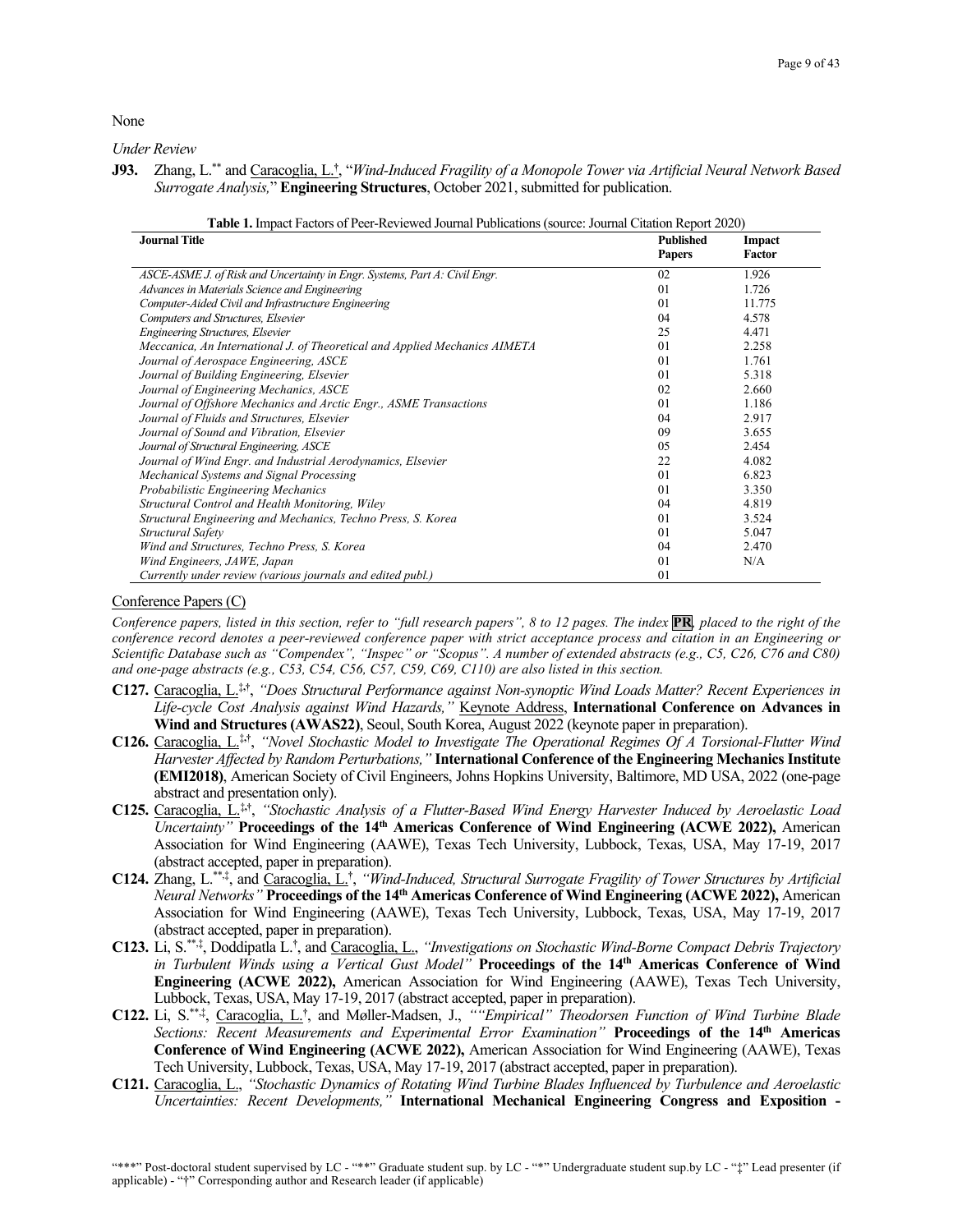**IMECE2021, American Society of Mechanical Engineers,** Virtual Conference: November 1–5, 2021, ASME Paper IMECE2021-73362 (published as ASME paper). **PR**

- **C120.** Crisman, D.\*\*,‡ , Caracoglia, L., and Noè S., *"Applicability of DAD Methodology for Low-Rise Buildings to European and Italian Wind Load Standards,"* **6th Workshop of the American Association for Wind Engineering (AAWE),** Virtual, Clemson University, SC, USA, May 12-14, 2021 (3-pages).
- **C119.** Rizzo, F.\*\*\*,‡ and Caracoglia, L., *"Artificial Neural Network Models to Study Wind-Induced Response of Large-Span Roofs and Suspension Bridges,"* **6th Workshop of the American Association for Wind Engineering (AAWE),** Virtual, Clemson University, SC, USA, May 12-14, 2021 (3-page short paper).
- **C118.** Li, S.\*\*,‡ and Caracoglia, L., *"Stochastic Flutter Analysis of Wind Turbine Blades via Surrogate Models: Artificial Neural Networks vs. Stochastic Collocation,"* **6th Workshop of the American Association for Wind Engineering (AAWE),** Virtual, Clemson University, SC, USA, May 12-14, 2021 (3-page abstract).
- **C117.** Zhang, L.\*\*,‡ and Caracoglia, L., *"Structural Fragility Analysis of Tall Buildings and Towers via Artificial Neural Network Surrogate Modeling,"* **6th Workshop of the American Association for Wind Engineering (AAWE),**  Virtual, Clemson University, SC, USA, May 12-14, 2021 (3-page abstract).
- **C116.** Zhang, L.\*\*,‡ and Caracoglia, L., *"Life-cycle Cost Analysis of Tall Buildings in Synoptic, Mixed Wind Load Climates by Layered Stochastic Approximation Monte-Carlo Method,"* **8th International Conference on Computational Methods in Structural Dynamics and Earthquake Engineering COMPDYN 2021**, Athens, Greece, June 27-30, 2021, Vol. 1, pp. 1973-1987, ISBN 978-618-85072-5-8. **PR**
- **C115.** Giaccu, G.-F.‡ , Gallisai, L., White, S., Prestage, R., and Caracoglia, L., *"Green Bank Radio Telescope: Wind Induced Effects on Feed-Arm,"* **8th International Conference on Computational Methods in Structural Dynamics and Earthquake Engineering COMPDYN 2021**, Athens, Greece, June 27-30, 2021, Vol. 2, pp. 5159- 5164, ISBN 978-618-85072-5-8. **PR**
- **C114.** Caracoglia, L., *"Surrogate Model Formulation for Stochastic Flutter Analysis of Wind Turbine Blades under Uncertain Aerodynamics Loads,"* **Proceedings of the XI International Conference on Structural Dynamics EURODYN 2020**, Athens, Greece, November 23-25, 2020, Ed. By M. Papadrakakis, M. Fragiadakis and C. Papadimitriou, EASD Procedia, pp. 2151-2158, ISSN 2311-9020, DOI: 10.47964/1120.9174.18939. **PR**
- **C113.** Li, S. \*\*,‡ and Caracoglia, L.**†** , *"Wind Tunnel Experimental Variability of Aerodynamic Loads for Wind Turbine Blades,"* **WindTech 2019 Conference**, North American Wind Energy Academy (NAWEA), University of Massachusetts, Amherst, USA, October 14-16, 2019. Journal of Physics: Conference Series, IOPScience, Vol. 1452, 2020, pp. 012054 (12 pages), DOI[: https://doi.org/10.1088/1742-6596/1452/1/012054.](https://doi.org/10.1088/1742-6596/1452/1/012054) **PR**
- C112. Venanzi, I.<sup>\*\*,†</sup>, Ierimonti, L. and Caracoglia, L., "Optimization of Wind-excited Tall Buildings with Tuned Mass *Dampers using Life-Cycle Intervention Cost Analysis,"* **15th International Conference on Wind Engineering (ICWE-15)**, International Association for Wind Engineering (IAWE), Beijing, China, September 1-6, 2019 (4-page extended abstract, oral presentation).
- **C111.** Caracoglia, L., *"A Preliminary Reduced-Order Model for The Stochastic Aeroelastic Instability of Wind-Turbine Blades"* **International Conference of the Engineering Mechanics Institute (EMI2018)**, American Society of Civil Engineers, MIT, Boston, MA USA, May 29 – June 1, 2018 (one-page abstract and presentation only).
- **C110.** Li, S.\*\*,‡ and Caracoglia, L.**†** , *"Investigations on Non-Deterministic Aeroelastic Instabilities of Wind Turbine Blades Using Efficient Numerical Stochastic Solvers"* **International Conference of the Engineering Mechanics Institute (EMI2018)**, American Society of Civil Engineers, MIT, Boston, MA USA, May 29 – June 1, 2018 (one-page abstract and presentation only).
- **C109.** Le, V.\*\*,‡ and Caracoglia, L.**†** , *"A Preliminary Examination of Structural Fragility for a Cantilever Structure Subjected to a Thunderstorm Downburst Loading"* **International Conference of the Engineering Mechanics Institute (EMI2018)**, American Society of Civil Engineers, MIT, Boston, MA USA, May 29 – June 1, 2018 (onepage abstract and presentation only).
- **C108.** Ierimonti, L.\*\*,‡ , Venanzi, I., Caracoglia, L.**†** and Materazzi A.L. *"Life-Cycle Cost-Based Wind Design of Tall Buildings,"* **Proceeding of the XV Conference of the Italian Association for Wind Engineering (IN-VENTO-2018),** Italian National Association for Wind Engineering, ANIV, Naples, Italy, September 9-12, 2018, Ed. by Ricciardelli F. and Avossa F., Springer Nature Switzerland, 2019, ISSN 2366-2565, pp. 376- 386. **PR**
- **C107.** Giaccu, G.-F.‡ , Caracoglia, L.**†** and Barbiellini, B., *"Higher-Order Moments of Eigenvalue and Eigenvector Distributions for the Nonlinear Stochastic Dynamics of Cable Networks,"* **Proceedings of the X International Conference on Structural Dynamics, EURODYN 2017,** Rome, Italy, September 10-13, 2017 Procedia Engineering, Elsevier, ISSN 1877-7058, Vol. 199, 2017, pp. 637-642, DOI: 10.1016/j.proeng.2017.09.112. **PR**
- **C106.** Caracoglia, L., *"Numerical Investigations on the Operational Regimes of a Torsional-Flutter-Based Wind Harvester,"* **Proceedings of the X International Conference on Structural Dynamics, EURODYN 2017,**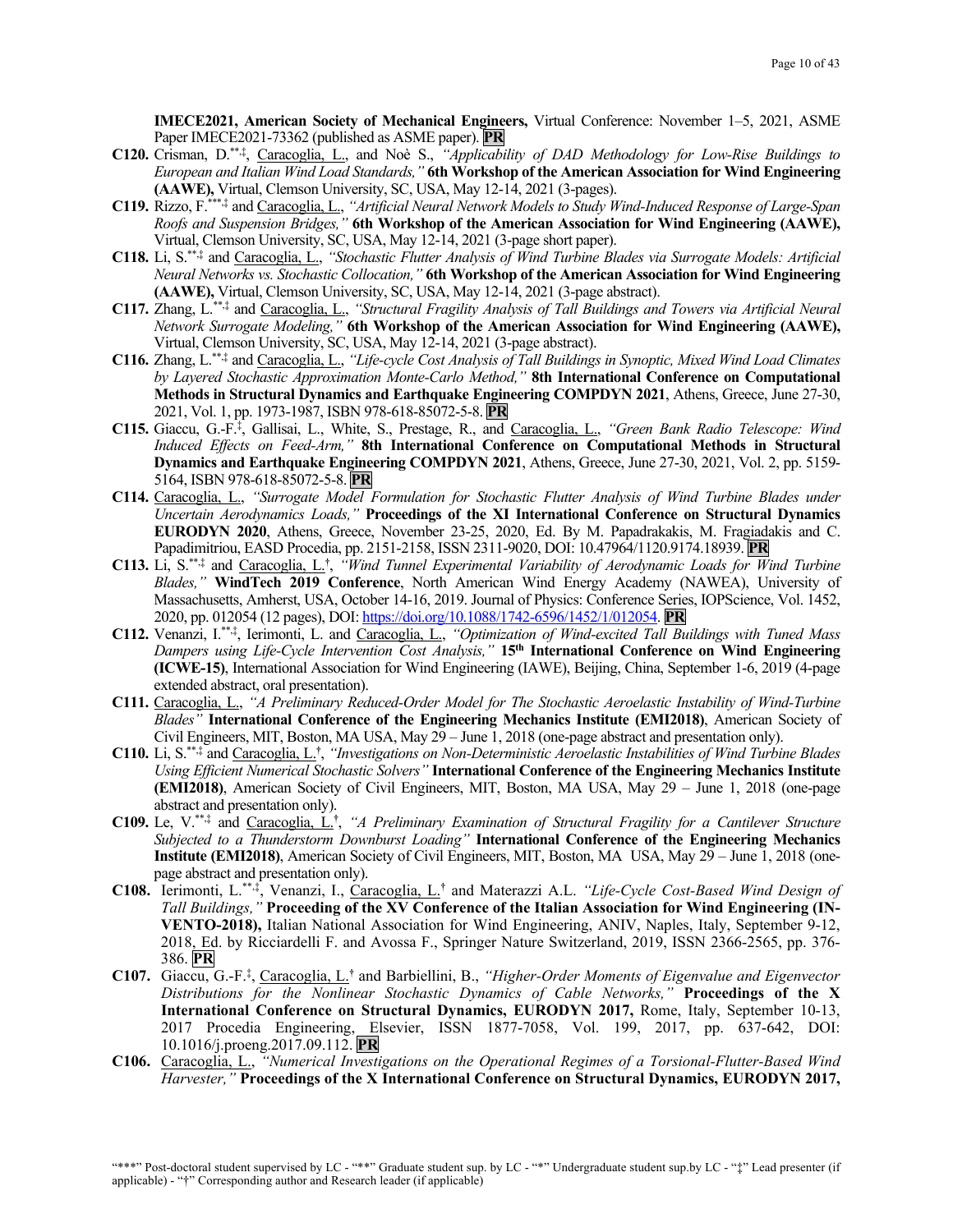Rome, Italy, September 10-13, 2017, Procedia Engineering, Elsevier, ISSN 1877-7058, Vol. 199, 2017, pp. 3434-3439, DOI: 10.1016/j.proeng.2017.09.492. **PR**

- **C105.** Caracoglia, L., *"Parametric Study on the Use of the Fokker-Planck Equation to Examine the Nonstationary Wind-Induced Dynamics of Tall Buildings,"* **Proceedings of the X International Conference on Structural Dynamics, EURODYN 2017,** Rome, Italy, September 10-13, 2017, Procedia Engineering, Elsevier, ISSN 1877-7058, Vol. 199, 2017, pp. 3097-3102, DOI: 10.1016/j.proeng.2017.09.567. **PR**
- **C104.** Caracoglia, L., *"Investigation on Damage and Intervention Costs Induced by Thunderstorm-Like Winds on Tall Buildings,"* **Proceedings of the 7th European and African Conference on Wind Engineering (EACWE 2017),** Liège, Belgium, July 4-6 2017 (full paper, electronic proceedings).
- **C103.** Ierimonti, L. \*\*, Caracoglia, L.**†**,‡ and Venanzi, I., *"Life-Cycle Loss Estimation in Tall Buildings Accounting for Wind Directionality Effects,"* Proceedings of the 7<sup>th</sup> European and African Conference on Wind **Engineering (EACWE 2017),** Liège, Belgium, July 3-7 2017 (full paper, electronic proceedings).
- **C102.** Le, V.\*\*,‡ and Caracoglia, L.**†** , *"A Preliminary Examination of Structural Fragility for a Cantilever Structure Subjected to a Thunderstorm Downburst Loading"* **Proceedings of the 13th Americas Conference on Wind Engineering (ACWE 2017),** American Association for Wind Engineering (AAWE), University of Florida, Gainesville, Florida, USA, May 21-24, 2017 (full paper, electronic proceedings).
- **C101.** Cui, W.\*\* and Caracoglia, L.‡**,†**, *"A General Methodology for Performance-based Wind Engineering (PBWE) of Tall Buildings Damaged by Hurricane Winds"* **Proceedings of the 13th Americas Conference of Wind Engineering (ACWE 2017),** American Association for Wind Engineering (AAWE), University of Florida, Gainesville, Florida, USA, May 21-24, 2017 (abstract only).
- **C100.** Crisman, D.\*,‡, Izzi, M.\*\*, Noè, S. and Caracoglia, L.**†** , *"Pressure Coefficients for Evaluating Wind Loads on Large Roofs: Comparison Between Database-Assisted Design and Italian standards,"* **Proceedings of the XIV Conference of the Italian Association for Wind Engineering (IN-VENTO-2016),** Italian National Association for Wind Engineering, ANIV, Terni, Italy, September 25-28, 2016; Ed. by Materazzi A. L. and Venanzi I., Morlacchi Publisher, Perugia, Italy, ISBN 978-88-6074-995-6, pp. 64-73 (full paper).
- **C99.** Giaccu, G.-F.‡ , Scintu, L.\*\*, Caracoglia, L.**†** and Barbiellini, B., *"RMS-Based Performance Thresholds for the Wind-Induced Response of Tall Buildings by Stochastic Approximation,"* **Proceedings of the XIV Conference of the Italian Association for Wind Engineering (IN-VENTO-2016),** Italian National Association for Wind Engineering, ANIV, Terni, Italy, September 25-28, 2016; Ed. by Materazzi A. L. and Venanzi I., Morlacchi Publisher, Perugia, Italy, ISBN 978-88-6074-995-6, pp. 106-115 (full paper).
- **C98.** Ierimonti, L.\*\*,‡, Caracoglia, L.**†** , Venanzi, I. and Materazzi A.L., *"Wind Loss Estimation in Tall Buildings Accounting for Uncertainties in Wind Load and Damage Model Characterization,"* **Proceedings of the XIV Conference of the Italian Association for Wind Engineering (IN-VENTO-2016),** Italian National Association for Wind Engineering, ANIV, Terni, Italy, September 25-28, 2016; Ed. by Materazzi A. L. and Venanzi I., Morlacchi Publisher, Perugia, Italy, ISBN 978-88-6074-995-6, pp. 128-139 (full paper).
- **C97.** Caracoglia, L., *"A Novel Reduced-Order Model to Study the Efficiency of a Torsional-Flutter-Based Wind Harvester,"* **Proceedings of the XIV Conference of the Italian Association for Wind Engineering (IN-VENTO-2016),** Italian National Association for Wind Engineering, ANIV, Terni, Italy, September 25-28, 2016; Ed. by Materazzi A. L. and Venanzi I., Morlacchi Publisher, Perugia, Italy, ISBN 978-88-6074-995-6, pp. 42-51 (full paper).
- **C96.** Abbiati, G., Bursi O.S.‡ , Caracoglia, L., Di Filippo, R., and La Salandra V., *"Probabilistic Seismic Response of Tank-Piping Systems,"* **2016 ASME Pressure Vessels and Piping Conference**, Vancouver, Canada, July 17-22, 2016, ASME Paper PVP2016-63292 (ASME electronic proceedings).
- **C95.** Cui, W.\*\*,‡ and Caracoglia, L.**†** , *"Statistical Modeling of Hurricanes over the North Atlantic Ocean,"* **Proceedings of Engineering Mechanics Institute Conference 2016 (EMI 2016 / PMC 2016)**, Vanderbilt University, May 22-26, 2016. Four-page paper: winner of the student paper competition, ASCE-EMI – Probabilistic methods Committee.
- **C94.** Cui, W.\*\*,‡ and Caracoglia, L. **†** , *"A Fully-Coupled Generalized Model for Multi-directional Wind Loads on Tall Buildings: a Development of the Quasi-Static Theory,"* **Proceedings of the 8th International Colloquium on Bluff Body Aerodynamic and Applications,** Northeastern University, Boston Massachusetts, USA, June 7-11, 2016, Paper ID 223 (full paper, electronic proceedings).
- **C93.** Pourazarm, P. ‡ , Caracoglia, L., Lackner, M. and Modarres-Sadeghi Y., *"Perturbation Methods for the Reliability Analysis of Flow Induced Dynamic Instabilities of Wind Turbine Blades,"* **Proceedings of the 8th International Colloquium on Bluff Body Aerodynamic and Applications,** Northeastern University, Boston Massachusetts, USA, June 7-11, 2016, Paper ID 179 (full paper, electronic proceedings).
- **C92.** Ierimonti, L.\*\*,‡, Venanzi, I. and Caracoglia, L.**†** , *"Probability-Based Direct Numerical Estimation of Wind-Induced Non-Structural Damage on Tall Buildings,"* **Proceedings of the 8th International Colloquium on**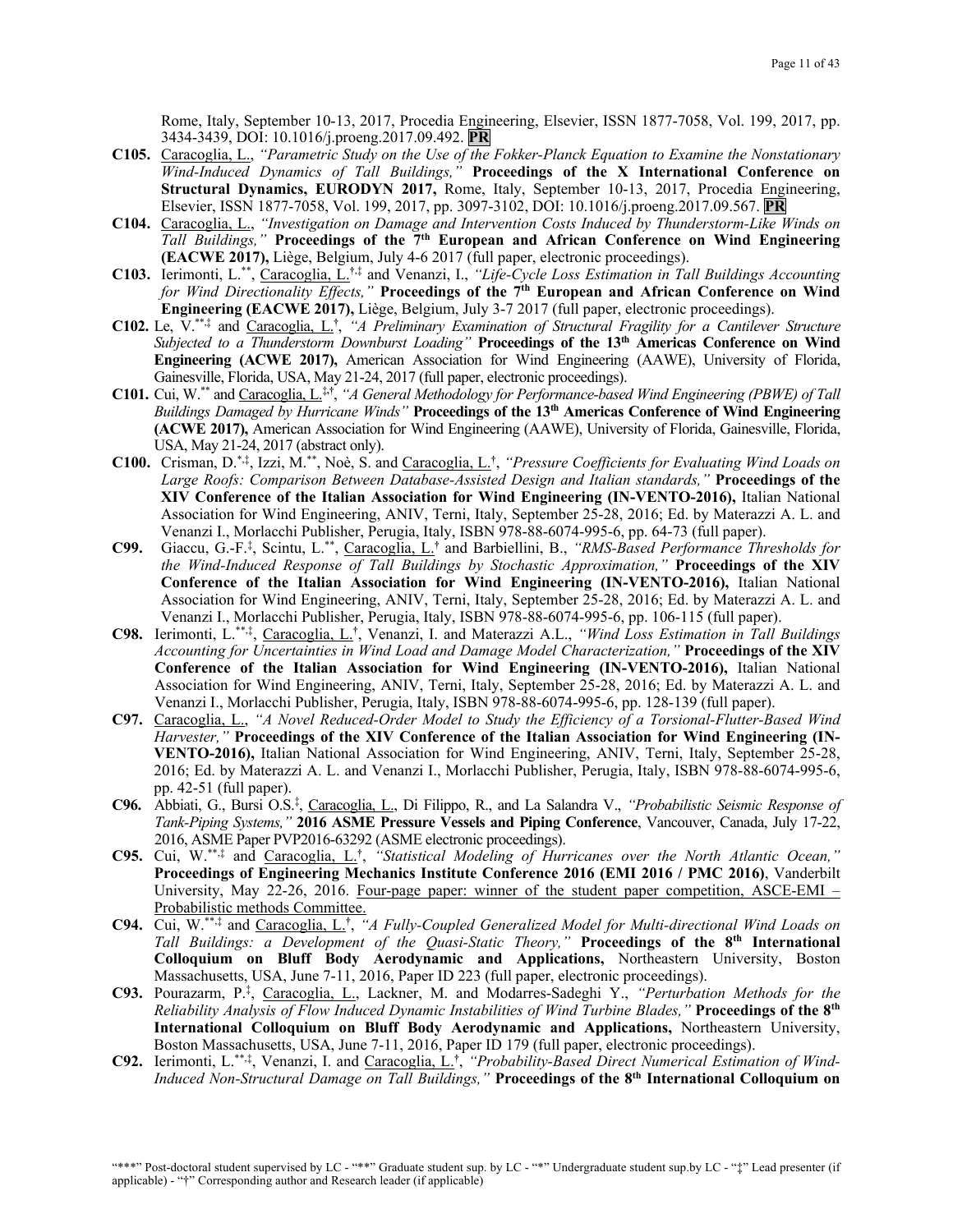**Bluff Body Aerodynamic and Applications,** Northeastern University, Boston Massachusetts, USA, June 7- 11, 2016, Paper ID 287 (full paper, electronic proceedings).

- **C91.** Caracoglia, L., *"A Reduced-Order Stochastic Model to Study Damage and Intervention Costs on Tall Buildings in Non-Synoptic Winds,"* **Proceedings of the 8th International Colloquium on Bluff Body Aerodynamic and Applications,** Northeastern University, Boston Massachusetts, USA, June 7-11, 2016, Paper ID 268 (full paper, electronic proceedings).
- **C90.** Le, T.H.‡ and Caracoglia, L.**†** , *"Enabling Analytical Formulation for the Tornado-Induced Dynamic Response of Tall Buildings,"* **Proceedings of the 8th International Colloquium on Bluff Body Aerodynamic and Applications,** Northeastern University, Boston Massachusetts, USA, June 7-11, 2016, Paper ID 164 (full paper, electronic proceedings).
- **C89.** Le, T.H.‡ and Caracoglia, L.**†** , *"Exploring the Simulation of the Stochastic Response of a Tall Building in a Tornado-like Wind,"* **Proceedings of the 16th Asia Pacific Vibration Conference,** Hanoi University of Science and Technology, Hanoi, Vietnam, November 24-26, 2015, Paper ID 531, Bach Khoa Publishing House, Hanoi 2015 (electronic proceedings).
- **C88.** Le, T.H.‡ and Caracoglia, L.**†** , *"A Novel Analytical Method to Assess Transient Coupled Vibration of a Tall Building Against Downburst Windstorms,"* **Proceedings of the 16th Asia Pacific Vibration Conference,**  Hanoi University of Science and Technology, November 24-26, 2015, Hanoi, Vietnam, Paper ID 530, Bach Khoa Publishing House, Hanoi 2015 (electronic proceedings).
- **C87.** Cui, W.\*\*,‡ and Caracoglia, L., *"Climate Change Impact on Lifetime Monetary Losses due to Hurricane-Induced Damage on Tall Buildings,"* **Proceedings of the International Conference of the Engineering Mechanics Institute (EMI2015), American Society of Civil Engineers,** Stanford University, California, USA, June 16-19, 2015 (extended abstract only).
- **C86.** Bursi O.S.‡ , Abbiati, G., Caracoglia, L., La Salandra V and Reza Md S., *"Fragility Curves of Coupled Tanks and Piping Systems under Seismic Loading,"* **2015 ASME Pressure Vessels and Piping Conference,** Boston, Massachusetts, USA, July 19-23, 2015, ASME Paper PVP2015-45131.
- **C85.** Bursi O.S.‡ , Abbiati, G., Caracoglia, L. and La Salandra V., *"Coupling Effects on the Probabilistic Response of Tanks and Piping Systems Subject to Seismic Loading,"* **VI International Conference on Coupled Problems in Science and Engineering,** Venice, Italy, May 18-20, 2015 (extended abstract only).
- **C84.** Caracoglia, L., *"Investigating the Quantification of Intervention Costs due to Wind-induced Damage on Tall Buildings,"* **Proceedings of the 14th International Conference on Wind Engineering (ICWE14)**, Porto Alegre, Brazil, June 21-26, 2015, Federal University of Rio Grande do Sul, ISBN 978-85-66094-07-7, Paper ID 02023 (full paper, electronic proceedings).
- **C83.** Cui, W.\*\* and Caracoglia, L.‡ , *"An Efficient Physics-Based Method for Eliminating Spurious Resonant Frequencies in High-Frequency Force Balance Tests,"* **Proceedings of the 14th International Conference on Wind Engineering (ICWE14),** Porto Alegre, Brazil, June 21-26, 2015, Federal University of Rio Grande do Sul, ISBN 978-85-66094-07-7, Paper ID 02130 (full paper, electronic proceedings).
- **C82.** Le, T.H. and Caracoglia, L.‡ , *"Coupled Dynamic Response of a Tall Building in a Simulated Thunderstorm Downburst,"* **Proceeding of the 14th International Conference on Wind Engineering (ICWE14),** Porto Alegre, Brazil, June 21-26, 2015, Federal University of Rio Grande do Sul, ISBN 978-85-66094-07-7, Paper ID 02069 (full paper, electronic proceedings).
- **C81.** Izzi, M.\*\*,‡ , Caracoglia, L., and Noè, S. *"Stay-Cable Vibration Mitigation Using Nonlinear Targeted-Energy-Transfer Devices: A Parametric Study,"* **Proceedings of the Symposium on the Dynamics and Aerodynamics of Cables (SDAC)**, Technical University of Denmark, Copenhagen, Denmark, September 25- 26, 2014 (electronic proceedings).
- **C80.** Cui, W.\*\*,‡ and Caracoglia, L., *"A Monte-Carlo Algorithm for Analyzing Lifetime Maintenance costs on Vertical Tall Structures Induced by Wind Hazards,"* **International Conference of the Engineering Mechanics Institute (EMI2014), American Society of Civil Engineers,** McMaster University, Hamilton, Ontario, Canada, August 5-8, 2014 (4-page short paper). *Note: The paper was selected among the finalists for the Probabilistic Methods Student Paper Award*.
- C79. Abbiati, G., Bursi O.S.<sup>‡</sup>, Caracoglia, L. and Reza Md S., "Effects of Uncertainties in Boundary Conditions on *Dynamic Characteristics of Industrial Plant Components,"* **Proceedings of the 2014 ASME Pressure Vessels & Piping Division Conference,** Anaheim, California, USA, July 20-24, 2014, ASME Paper PVP2014-28177 (ASME electronic proceedings). **PR**
- **C78.** Le, T.H.‡ and Caracoglia, L., *"Wind-induced Stochastic Dynamic Response Analysis of a Long-Span Bridge in the Wavelet Domain,"* **Proceedings of the Vietnamese National Symposium on Vibration and Control of Structures under Actions of Wind,** Hanoi, Vietnam, February 24-25, 2014 (full paper).
- **C77.** Le, T.H.‡ and Caracoglia, L., *"Coupled Wind-induced Stochastic Response of a Reduced-Order Building Model using a Wavelet-Galerkin Method,"* **Proceedings of the Vietnamese National Symposium on Vibration and**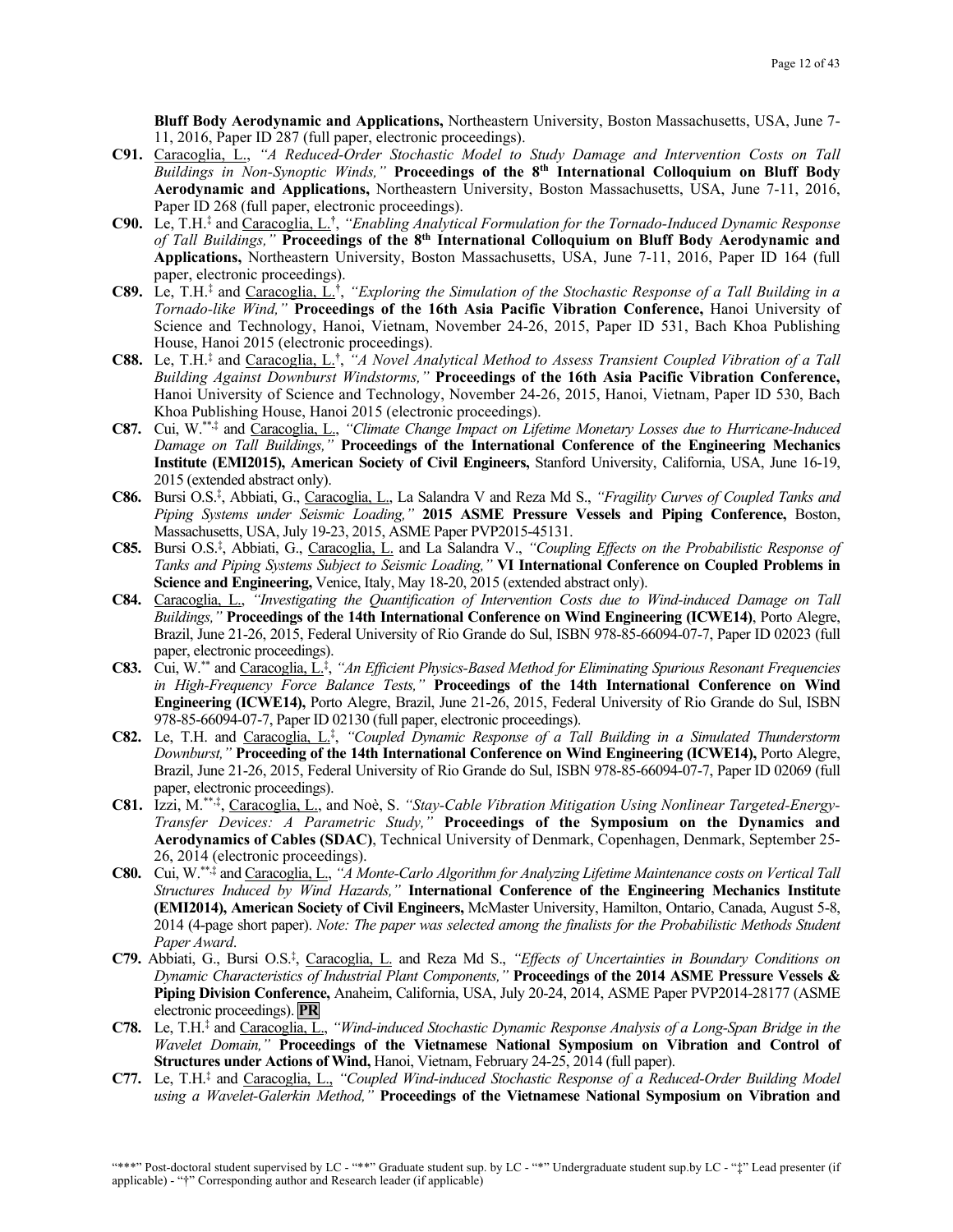**Control of Structures under Actions of Wind,** Hanoi, Vietnam, February 24-25, 2014 (full paper).

- **C76.** Seo, D.-W.‡ and Caracoglia, L., *"Lifetime Cost Analysis against Flutter Riskiness for Long-Span Bridges,"* **Proceedings of the XIII Italian National Conference on Wind Engineering**, Italian National Association for Wind Engineering, ANIV, Genoa, Italy, June 22-25, 2014. In: "Wind Engineering in Italy - Proceedings of the XIII Conference of the Italian Association for Wind Engineering (In-Vento 2014)", Carassale, L., and Repetto, M.P. Eds., Genova University Press (electronic proceedings).
- **C75.** Izzi, M. \*\*,‡, Caracoglia, L., and Noè, S. *"Targeted-Energy-Transfer Devices for Stay-Cable Vibration Mitigation,"* **Proceedings of the XIII Italian National Conference on Wind Engineering**, Italian National Association for Wind Engineering, ANIV, Genoa, Italy, June 22-25, 2014. In: "Wind Engineering in Italy - Proceedings of the XIII Conference of the Italian Association for Wind Engineering (In-Vento 2014)", Carassale, L., and Repetto, M.P. Eds., Genova University Press (electronic proceedings).
- **C74.** Le, T.H. and Caracoglia, L.‡ , *"Compactly Supported Wavelet-Galerkin Analysis Method for the Wind-Induced Stochastic Dynamic Response of a Tall Building,"* **Proceedings of the XIII Italian National Conference on Wind Engineering**, Italian National Association for Wind Engineering, ANIV, Genoa, Italy, June 22-25, 2014. In: "Wind Engineering in Italy - Proceedings of the XIII Conference of the Italian Association for Wind Engineering (In-Vento 2014)", Carassale, L., and Repetto, M.P. Eds., Genova University Press (electronic proceedings).
- **C73.** Le, T.H. and Caracoglia, L.‡ , *"Wavelet-Galerkin Solution for Nonlinear Stochastic Dynamical Systems,"* **Proceedings of the XIII Italian National Conference on Wind Engineering**, Italian National Association for Wind Engineering, ANIV, Genoa, Italy, June 22-25, 2014. In: "Wind Engineering in Italy - Proceedings of the XIII Conference of the Italian Association for Wind Engineering (In-Vento 2014)", Carassale, L., and Repetto, M.P. Eds., Genova University Press (electronic proceedings).
- **C72.** Cui, W.\*\* and Caracoglia, L. ‡ , *"Efficient Monte-Carlo Method for the Wind-induced "Fragility Analysis" of Tall Buildings,"* **Proceedings of the XIII Italian National Conference on Wind Engineering**, Italian National Association for Wind Engineering, ANIV, Genoa, Italy, June 22-25, 2014. In: "Wind Engineering in Italy - Proceedings of the XIII Conference of the Italian Association for Wind Engineering (In-Vento 2014)", Carassale, L., and Repetto, M.P. Eds., Genova University Press (electronic proceedings).
- **C71.** Nebenführ, B.\*\*, ‡, Carlen, I., Caracoglia, L. and Davidson, L., *"Development of a Reduced Order Model for Wind Turbine Response to Atmospheric Turbulence in Forest Regions,"* **Proceedings of the Sixth International Symposium on Computational Wind Engineering (CWE 2014)**, Hamburg, Germany, 2014, CD-ROM.
- **C70.** Caracoglia, L., *"Comparison of Various Reduced-order Models to Analyze the Wind-Induced Response of a Tall Building Subjected to Parametric Loading Uncertainty,"* Mini-symposium 16 on "Stochastic dynamics and reliability analysis of structural and mechanical systems under environmental excitation," In: **Proceedings of the IX International Conference on Structural Dynamics, EuroDyn 2014**, Porto, Portugal, June 30 - July 2, 2014, Cunha A., Caetano, E., Ribeiro, P. And Müller, G. Eds., European Assoc. of Structural Dynamics (EASD), ISSN 2311-9020, ISBN 978-972-752-165-4, pp. 2869 – 2876. **PR**
- **C69.** Caracoglia, L., *"Reduced-order Modeling for the Response of Tall Buildings under Stochastic Wind Loading: Some Recent Results,"* **International Conference of the Engineering Mechanics Institute (EMI2013), American Society of Civil Engineers,** Northwestern University**,** Evanston, Illinois, USA, August 4-7, 2013 (one-page abstract accepted; oral presentation).
- **C68.** Seo, D.W.\*\*,‡ and Caracoglia, L., *"Lifetime Cost Analysis of Slender Bridges due to Flutter Occurrence Using the Data of the United States - Japan Benchmark Study on Flutter Derivatives,"* **Proceedings of the 44th Joint Meeting of US-Japan Panel on Wind and Seismic Effects (UJNR)**, National Institute for Standards and Technology, Gaithersburg, Maryland, USA, February 20-21, 2013.
- **C67.** Caracoglia, L., *"Effect of State-Augmentation Numerical Scheme on the Stochastic Dynamics of a Tall Building under Wind Loading Uncertainty,"* **Proceedings of the 12th Americas Conference of Wind Engineering (ACWE 2013): Wind Effects on Structures, Communities, and Energy Generation,** American Association for Wind Engineering (AAWE), Seattle, Washington, USA, June 16-20, 2013, Vol. 2, pp. 747-760.
- **C66.** Moghim, F.\*\*,‡ and Caracoglia, L., *"Boundary Layer Effects on Wind-Borne Debris Trajectory and "Universal Probability-of-Impact Curves" against Tall Building Facades"* **Proceedings of the 12th Americas Conference of Wind Engineering (ACWE 2013): Wind Effects on Structures, Communities, and Energy Generation,**  American Association for Wind Engineering (AAWE), Seattle, Washington, USA, June 16-20, 2013, Vol. 1, pp. 449-459.
- **C65.** Seo, D.W.\*\*,‡ , Caracoglia, L. and Park, K.T., *"Parametric Study on Life-Cycle Maintenance and Repair Costs Caused by "Multi-Hazard" Wind Excitation on a Long-Span Bridge,"* **Proceedings of the 12th Americas Conference of Wind Engineering (ACWE 2013): Wind Effects on Structures, Communities, and Energy**  Generation, American Association for Wind Engineering (AAWE), Seattle, Washington, USA, June 16-20, 2013, Vol. 1, pp. 266-276.
- **C64.** Egger, P.\*\*,‡, Caracoglia, L. and Kollegger, J., *"Study on a Recently-Ddeveloped Impact Damper for Reducing Wind-*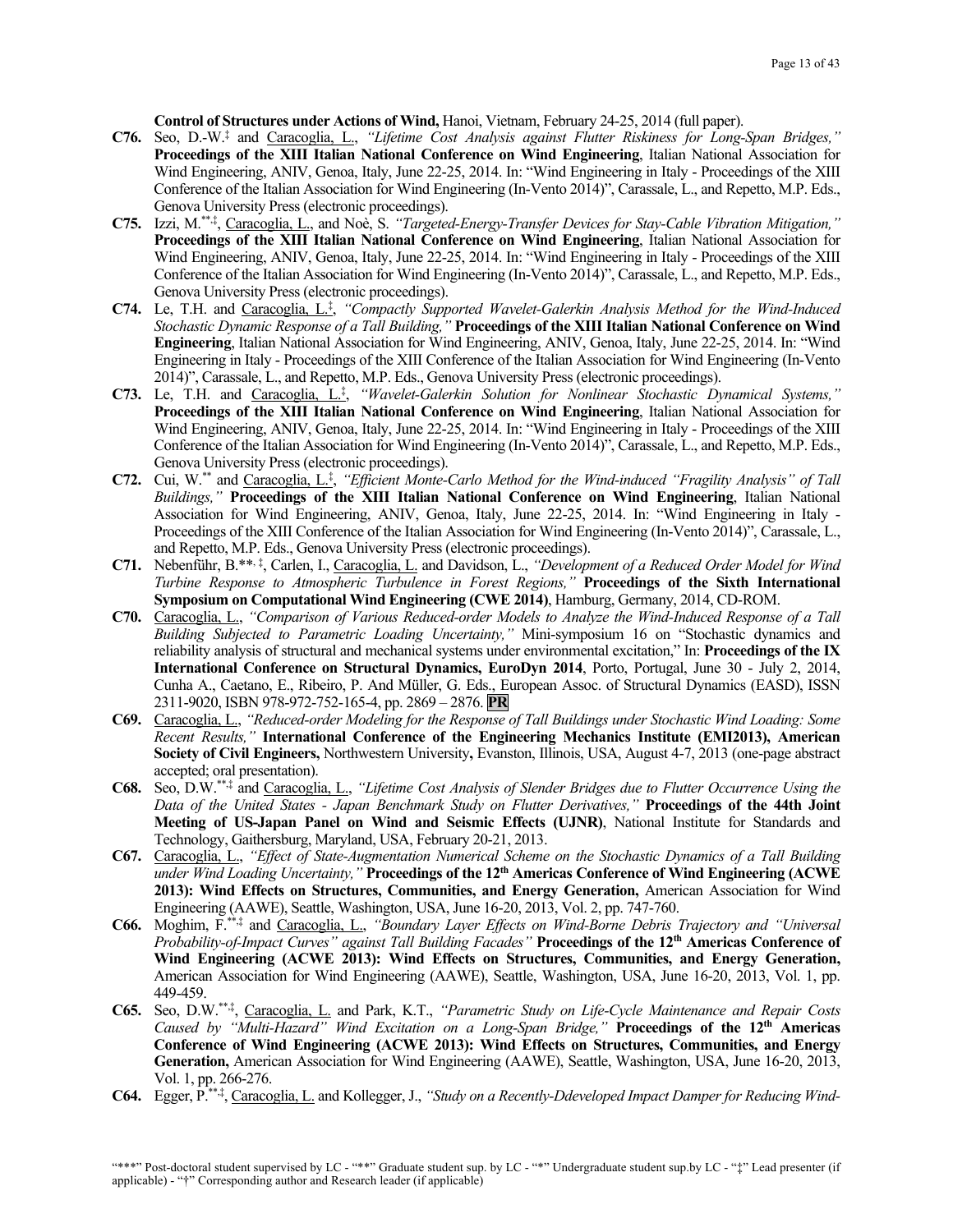*Induced Cable-Stay Vibration,"* **Proceedings of the 3rd American Association for Wind Engineering Workshop (AAWE)**, Hyannis, Massachusetts, USA, August 12-14, 2012, CD-ROM.

- **C63.** Giaccu, G.F. \*\*\*,‡, Barbiellini, B., and Caracoglia, L., *"A Stocastic Approximation Algorithm for Simulating Wind-Induced Nonlinear Dynamics of Cable Networks,"* **Proceedings of the 3rd American Association for Wind Engineering Workshop (AAWE)**, Hyannis, Massachusetts, USA, August 12-14, 2012, CD-ROM.
- **C62.** Seo, D.W.\*\*,‡ and Caracoglia, L., *"A Numerical Algorithm for Predicting Life-Cycle Maintenance Costs for Slender Bridges under Wind Hazards"* **Proceedings of the 3rd American Association for Wind Engineering Workshop (AAWE)**, Hyannis, Massachusetts, USA, August 12-14, 2012, CD-ROM.
- **C61.** Moghim, F.\*\*,‡ and Caracoglia, L., *"Wind-Borne Debris Trajectory Estimation using Computer Generated Turbulent Wind Field,"* **Proceedings of the 3rd American Association for Wind Engineering Workshop (AAWE)**, Hyannis, Massachusetts, USA, August 12-14, 2012, CD-ROM.
- **C60.** Caracoglia, L., *"Risoluzione di Sistemi Dinamici Stocastici per l'Analisi delle Vibrazioni Indotte da Vento Turbolento su Edifici Alti (in Italian, Solution to Stochastic Dynamic Systems for the Analysis of Turbulentwind Induced Vibrations on Tall Buildings),"* **XII Italian National Conference on Wind Engineering (IN-VENTO-2012)**, Italian National Association for Wind Engineering, ANIV, Venice, Italy, October 7-10, 2012, Ed. by M. Gioffrè, G. Bartoli and C. Borri, ISBN 978-88-6074-626-9, CD-ROM.
- **C59.** Caracoglia, L., "*An Euler - Monte Carlo Algorithm Assessing Moment Lyapunov Exponents for Stochastic Bridge Flutter Predictions,*" **Seventh M.I.T. Conference on Computational Fluid and Solid Mechanics**, Cambridge, Massachusetts, USA, June 12-14, 2012 (abstract accepted – full paper selected for review in Computers and Structures, Elsevier - refer to journal papers).
- **C58.** Caracoglia, L., "*A State-Space Model for the Wind-Induced Response of Tall Buildings with Errors in the Lateral Loading,*" **Proceedings of BBAA-7, Seventh International Colloquium on Bluff Bodies Aerodynamics & Applications**, Shanghai, China, September 2-6, 2012, China Communications Audio-Visual and Electronic Press, ISBN 978-900265-90-6 (electronic proceedings).
- **C57.** Hernandez E.H.‡ , Bernal D. and Caracoglia, L., "*Output-only Estimation of Wind Induced Stresses in Structures,*" **Proceedings of the Thirtieth International Modal Analysis Conference (IMAC-XXX)**, **Society for Experimental Mechanics**, Jacksonville, Florida USA, January 30 – February 2, 2012, CD-ROM.
- **C56.** Caracoglia, L., "*Stochastic Simulation of Wind-Induced Response of a Tall Building Affected by Lateral Loading Errors,*" **International Conference of the Engineering Mechanics Institute (EMI2011), American Society of Civil Engineers**, Northeastern University, Boston, Massachusetts, USA, June 02-04, 2011 (one-page abstract only; oral presentation).
- **C55.** Giaccu, G.F.\*\*\*,‡ and Caracoglia, L., "*A Numerical Model for Simulating Unilateral Response in Cross-Ties during Free Vibration of "Cable-Cross-Tie Systems,*" **International Conference of the Engineering Mechanics Institute (EMI2011), American Society of Civil Engineers**, Northeastern University, Boston, Massachusetts, USA, June 02- 04, 2011 (one-page abstract only; oral presentation).
- **C54.** Seo, D.-W.\*\*, ‡ and Caracoglia, L., "*Flutter Velocity Estimation using Experimentally-Derived (Co)-Variances of Aeroelastic Coefficients,*" **Proceedings of the International Conference of the Engineering Mechanics Institute (EMI2011), American Society of Civil Engineers**, Northeastern University, Boston, Massachusetts, USA, June 02- 04, 2011, CD-ROM (full paper). *Note: The paper was selected among the finalists for the Probabilistic Methods Student Paper Award*.
- **C53.** Moghim, F. \*\* and Caracoglia, L.‡ , "*Effects of an Initial Vertical Gust on the Trajectory of Wind-Borne Compact Debris in Horizontal Winds,*" **International Conference of the Engineering Mechanics Institute (EMI2011), American Society of Civil Engineers**, Northeastern University, Boston, Massachusetts, USA, June 02-04, 2011 (one-page abstract only; oral presentation).
- **C52.** Brito, R.\*\*,‡ and Caracoglia, L., "*An Experimental Procedure for Estimating the Covariance Matrix of Flutter Derivatives From Wind Tunnel Tests,*" **International Conference of the Engineering Mechanics Institute (EMI2011), American Society of Civil Engineers**, Northeastern University, Boston, Massachusetts, USA, June 02- 04, 2011 (one-page abstract only; oral presentation).
- **C51.** Caracoglia, L., *"Recent Developments on Flutter Stability Estimation Accounting for Errors in the Aeroelastic Loading,"* **6th Subrata Chakrabarti International Conference on Fluid Structure Interaction 2011,** Orlando, Florida, May 9 – 11, 2011. In: "Fluid Structure Interaction VI", Kassab A.J., Brebbia C.A., Divo E.A. and Hernandez S., Eds., Wessex Institute of Technology Press, ISBN 978-1-84564- 512-0, pp. 219-230. **PR**
- **C50.** Giaccu, G.F.\*\*\*,‡ and Caracoglia, L., *"Generalized Stiffness Model for the Simulation of Nonlinear Free-Vibration in 'Cable-Sross-tie Systems'"* **Proceedings of 13th International Conference on Wind Engineering (ICWE-13)**, Amsterdam, NL, July 10-15, 2011, Paper No. 159, CD-ROM.
- **C49.** Seo, D.-W.\*\*,‡ and Caracoglia, L., *"Monte-Carlo Methods for Estimating the Buffeting Response of a Bridge Contaminated by Flutter-Derivative Errors,"* **Proceedings of 13th International Conference on Wind**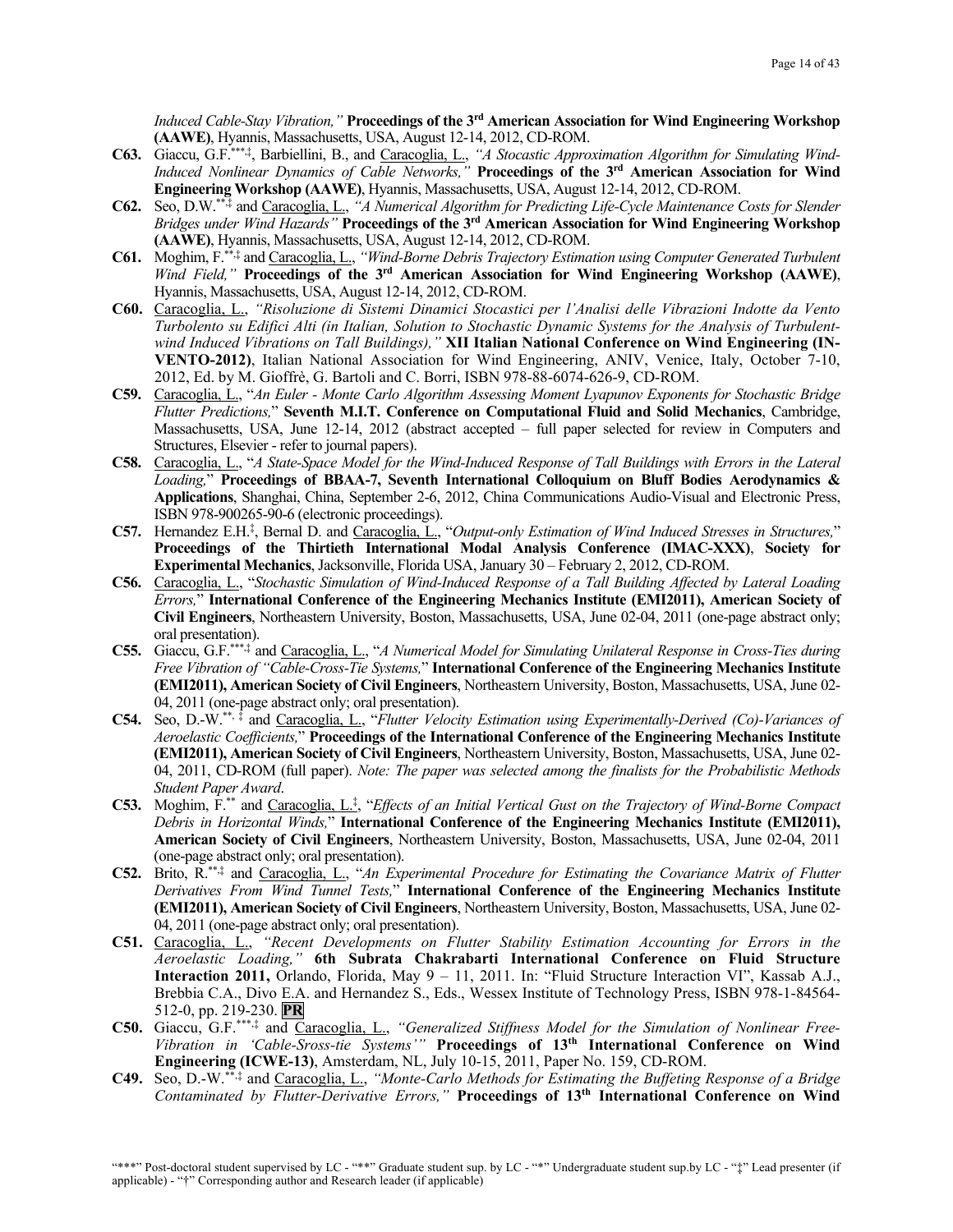**Engineering (ICWE-13)**, Amsterdam, NL, July 10-15, 2011, paper No. 214, CD-ROM.

- **C48** Moghim, F.\*\*,‡ and Caracoglia, L., *"Iso-probability Impact Contours for Predicting the Damage of Windborne Compact Debris on Tall Building Façades,"* **Proceedings of 13th International Conference on Wind Engineering (ICWE-13)**, Amsterdam, NL, July 10-15, 2011, paper No. 186, CD-ROM.
- **C47.** Caracoglia, L., *"Moment Lyapunov Exponents for Bridge Flutter Analysis Influenced by Parametric Errors,"* **Proceedings of 13th International Conference on Wind Engineering (ICWE-13)**, Amsterdam, NL, July 10-15, 2011, paper No. 166, CD-ROM.
- **C46.** Caracoglia, L., *"Relevance of Higher-Order Statistical Moments on the Wind-Induced Dynamic Stability of a Long-Span Bridge due to Parametric Perturbations,"* **Proceedings of Mini-Symposium MS-10 on "Dynamic Stability and Post-Critical States," 8th International Conference on Structural Dynamics (EuroDyn2011)**, European Association of Structural Dynamics (EASD), Leuven, Belgium, July 4-6, 2011, ISBN 978-90-760-1931-4, pp. 1990-1997. **PR**
- **C45.** Caracoglia, L., *"Research Progress on "Performance-Based Modeling of Slender Structures Affected by High Winds: Aerodynamics of Long Span Bridges and Tall Buildings,"* **NSF-CMMI Grantee Conference,**  Atlanta, Georgia, January  $4 - 7$ , 2011, CD-ROM (full conference paper and poster presentation).
- **C44.** Tigli, O.F.‡ and Caracoglia, L., *"Mitigation of Low-velocity, Wind-induced Vibration of an Architectural Spire,"* **Proceedings of the Twenty-ninth International Modal Analysis Conference (IMAC-XXIX)**, Jacksonville, Florida USA, January 31 – February 3, 2011. In: "Civil Engineering Topics, Volume 4, Conference Proceedings of the Society for Experimental Mechanics Series," T. Proulx Ed., Springer-Verlag (New York), Vol. 7, 2011, pp. 109- 119, DOI: 10.1007/978-1-4419-9316-8\_9. **PR**
- **C43.** Moghim, F.\*\*,‡ and Caracoglia, L., *"Preliminary Observations on Impact Probability of Wind-Borne Compact Debris on Building Facades: 2D versus 3D Trajectories,"* **Proceedings of the 2nd Workshop of the American Association for Wind Engineering (AAWE)**, Marco Island, Florida, August 18-20, 2010.
- **C42.** Seo, D.-W.\*\*,‡ and Caracoglia, L., *"Quasi- and Monte-Carlo-Based Methods for Statistical Buffeting Analysis of Long-Span Bridges under the Effects of Turbulent Wind,"* **Proceedings of the 2nd Workshop of the American Association for Wind Engineering (AAWE)**, Marco Island, Florida, August 18-20, 2010.
- **C41.** Giaccu, G.-F.\*\*,‡ and Caracoglia, L., *"Osservazioni sul Comportamento Dinamico Non-Lineare Nei Sistemi Stralli-Connettori per il Controllo delle Vibrazioni Indotte dal Vento (in Italian, Observations on the Nonlinear Behavior of Stay/Cross-tie Systems for the Control of Wind-Induced Vibration),"* **Proceedings of the XI Italian National Conference on Wind Engineering (IN-VENTO-2010)**, Italian National Association for Wind Engineering, ANIV, Spoleto, Perugia, Italy, June 30 – July 3rd, 2010, CD-ROM.
- **C40.** Caracoglia, L., *"Effects of Modeling Errors on Flutter Stability Analysis of Long-Span Bridges: Some Recent Developments,"* **Proceedings of the Fifth US-Japan Workshop on Wind Engineering (UJNR)**, July 26- 28, 2010, Chicago, USA, pp 100-109 (and CD-ROM).
- **C39.** Caracoglia, L., *"Simulation of Measurement Errors in Aeroelastic Coefficients and Their Effects on the Wind-induced Response of a Long-Span Bridge,"* **Proceedings of the 7th ASME International Symposium on Fluid-Structure Interactions, Flow-Induced Vibration and Noise (FSI<sup>2</sup> & FIV + N), 3rd Joint US-**European Fluids Engineering ASME Meeting and 8th International Conference on Nanochannels, Microchannels, and Minichannels, Montreal, Canada, August 1-5, 2010, ASME Paper FEDSM-ICNMM2010-30900 (ASME electronic proceedings). **PR**
- **C38.** Caracoglia, L., *"Effects of Modeling and Measurement errors on the Aeroelastic Response of Flexible, Long-Span Bridges,"* **Proceedings of the Fifth International Symposium on Computational Wind Engineering (CWE2010),** May 23-27, 2010, Chapel Hill, North Carolina, USA, Paper No. 392, CD-ROM.
- **C37.** Caracoglia, L. and Giaccu, G.F.\*\*, ‡, *"Effects of Modeling Nonlinearity in Cross-Ties on the Dynamics of a Simplified In-Plane Cable Network,"* **Proceedings of the 8th International Symposium on Cable Dynamics (ISCD 2009)**, Paris, France, 20-23 September 2009, AIM (Association of Engineers from the Montefiore Electrical Institute, Liège, Belgium) in collaboration with EDF (Electricité de France), CD-ROM.
- **C36.** Caracoglia, L., *"Effects of Non-Linear Propagation of Random Turbulence Fields on Bridge Flutter Instability,"* **5th European and African Conference on Wind Engineering**, Florence, Italy, July 19-23, 2009, CD-ROM.
- **C35.** Caracoglia, L. "*Modeling of the Dynamic State-Vector Probability Distribution for Long-Span Bridge Buffeting Response,"* **11th Americas Conference on Wind Engineering (11ACWE), American Association for Wind Engineering (AAWE)**, San Juan, Puerto Rico, June 22-26, 2009 (two-page abstract).
- **C34.** Smith, M.A. \*\* and Caracoglia, L.‡ , "*A Monte-Carlo-Based Method for the Estimation of the Dynamic Response of High-Rise Buildings Induced by Turbulent Winds,*" **Proceedings of the 11th Americas Conference on Wind Engineering (11ACWE), American Association for Wind Engineering (AAWE)**, San Juan, Puerto Rico, June 22-26, 2009, CD-ROM.
- **C33.** Brito, R.\*\*,‡ and Caracoglia, L., "*Extraction of Flutter Derivatives from Small Scale Wind Tunnel Experiments,*"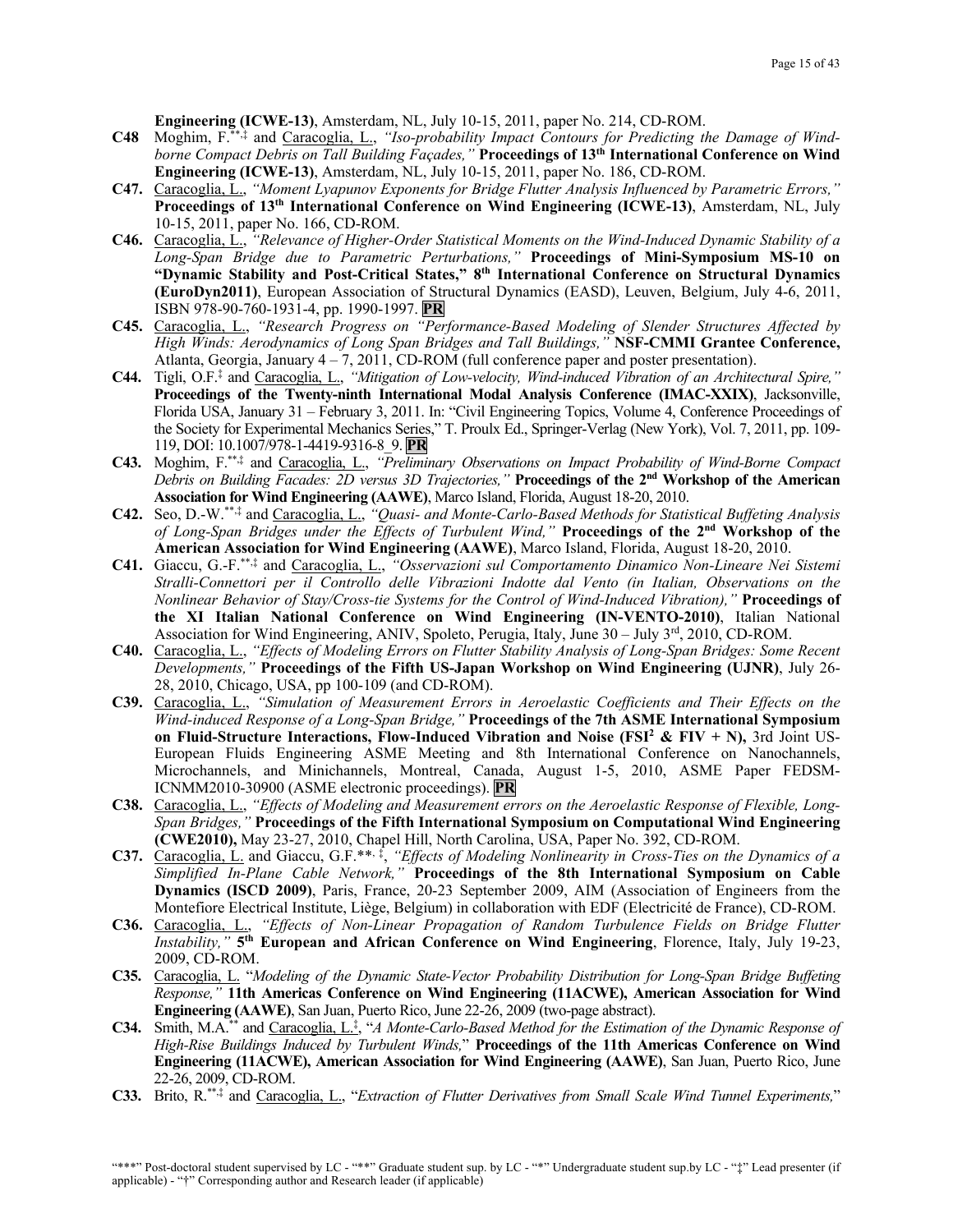**Proceedings of the 11th Americas Conference on Wind Engineering (11ACWE), American Association for Wind Engineering (AAWE)**, San Juan, Puerto Rico, June 22-26, 2009, CD-ROM.

- **C32.** Brito-Piña, R. \*\*,‡ and Caracoglia, L., "*Use of a Small-Scale Wind Tunnel for Section Model Tests of Bridge Decks,*" **Proceedings of the First American Association for Wind Engineering Workshop (AAWE)**, Vail, Colorado, USA, 21-22 August, 2008.
- **C31.** Sarkar, P.P., Caracoglia, L.‡ , Haan Jr, F.L., Sato, H. and Murakoshi, J., *"United States - Japan Benchmark Study of Flutter Derivatives of Selected Bridge Decks,*" **Proceedings of the 40th Joint Meeting of US-Japan Panel on Wind and Seismic Effects (UJNR)**, National Institute for Standards and Technology, Gaithersburg, Maryland, USA, May 19-24, 2008.
- **C30.** Caracoglia, L., "*Some Implications of the Effects of Turbulence on Bridge Flutter,*" **Proceedings of the 4th International Conference on "Advances in Wind and Structures (AWAS '08)"**, May 29-31, 2008, Jeju, South Korea, Edited by Choi, C.-K., Holmes, J.D., Kim Y.-D. and Kwak, H.G., Techno-Press, Korea, ISBN 978-89- 89693-23-9-98530, pp. 1667-1675.
- **C29.** Caracoglia, L.‡ and Zuo, D., *"Towards the Development of a Rational Design Guideline for In-Plane Cable Networks,"* **Proceedings of the Inaugural International Conference of the Engineering Mechanics Institute (EM08)**, Department of Civil Engineering, University of Minnesota, Minneapolis, Minnesota, USA, May 19-21, 2008, CD ROM.
- **C28.** Caracoglia, L., *"Recent Investigations on Long-Span Bridge Aeroelasticity in the Presence of Turbulence Fields with Uncertain Span-Wise Correlation,*" **Proceedings of the 6th International Colloquium on Bluff Bodies Aerodynamics & Applications (BBAA VI)**, Polytechnic University of Milan, Italy, July, 20-24 2008, ISBN 88- 901916-3-5, pp. 152-155.
- **C27.** Caracoglia, L. and Zuo, D.‡ , *"Dynamic Analysis of a Cable Network with Multiple Dampers,*" **Proceedings of the 7th International Symposium on Cable Dynamics***,* Vienna, Austria, 10-13 December 2007, AIM (Association of Engineers from the Montefiore Electrical Institute), Liège, Belgium, CD-ROM.
- **C26.** Caracoglia, L., *"Some Observations on the Use of The Reduced Fokker-Plank Equation for the Solution of Fluid-Structure Interaction Problems,"* **18th Engineering Mechanics Division Conference of the American Society of Civil Engineers**, Virginia Tech University, Blacksburg, Virginia, USA, June 3-6, 2007 (one-page extended abstract only).
- **C25.** Sarkar, P.P., Caracoglia L. ‡ and Haan, F., *"Parametric Study of Flutter Derivatives of Bluff Cross Sections and Their Implications on the Aeroelastic Stability of Flexible Bridges,"* **Proceedings of the 39th Joint Meeting of US-Japan Panel on Wind and Seismic Effects (UJNR)**, Tsukuba, Japan, May 14-16 2007, Technical Memorandum of the Public Works Research Institute (Japan) No. 4075, ISSN 0386-5878, pp. 432-441.
- **C24.** Caracoglia, L.‡ and Velazquez, A.\*\*, *"Sensitivity of Long-Span Bridge Buffeting Response Predictions to Uncertainty in the Definition of Selected Flutter Derivatives,"* **Proceedings of the 12th International Conference on Wind Engineering (12-ICWE)***,* Australasian Wind Engineering Society, Cairns, Australia, July 1-6, 2007, Vol. 1, pp. 135-142.
- **C23.** Zuo, D.‡ , Caracoglia, L. and Jones, N.P., *"Assessment of Cross-Tie Performance in Mitigating Wind and Rain-Wind-Induced Stay Cable Vibrations,*" **Proceedings of the 12th International Conference on Wind Engineering (12- ICWE)***,* Australasian Wind Engineering Society, Cairns, Australia, July 1-6, 2007, Vol. 1, pp. 903-910.
- **C22.** Caracoglia, L., *"Dynamic Performance Comparison of Steel, GFRP and Aluminum Highway Light Poles under the Effects of Wind Action,"* **Proceedings of the 4th US-Japan Workshop on Wind Engineering, UJNR Panel on Wind and Seismic Effects (Task Committee D)**, Published by the National Institute for Land and Infrastructure Management (NILIM), Tsukuba, Japan, July 20-21, 2006, pp. 219-228.
- **C21.** Caracoglia, L.‡ and Jones, N.P., *"Wind-Induced Failures of Highway Light Poles During Winter Storms,"* **Proceedings of the 6th ASME International Symposium on Fluid-structure Interaction, Aeroelasticity, Flow-induced Vibration and Noise, 2006 Pressure Vessels and Piping Division Conference**, July 23-27, 2006, Vancouver, BC (Canada), ASME paper No. PVP2006-ICPVT11-93579, ASME PVP Proceedings, ISBN 0-7918-4755-1, Vol. 4, Part A, pp. 619-628. **PR**
- **C20.** Caracoglia, L.‡ and Jones, N.P., *"Experimental Derivation of The Dynamic Characteristics of Highway Light Poles,"* **Proceedings of the Twenty-forth International Modal Analysis Conference (IMAC-XXIV)**, St. Louis, Missouri, USA, January 30 – February 2, 2006, CD-ROM.
- **C19.** Caracoglia, L.‡ and Jones, N.P., *"Design of Mitigation Devices for Stay-Cable Vibration,"* **Proceedings of the 6th International Symposium on Cable Dynamics***,* Charleston, South Carolina, USA, 19-22 September 2005, AIM (Association of Engineers from the Montefiore Electrical Institute), Liège, Belgium, pp. 125-132.
- **C18.** Caracoglia, L.‡ and Jones, N.P., *"Effects of Parameter Uncertainties on Long-Span Bridge Buffeting Evaluation,"* in **Structural Dynamics EURODYN 2005**, ed. by Soize, C. and Schuëller, G.I., Proceedings of the Sixth European Conference on Structural Dynamics (EuroDyn 2005), Paris, France, September 4-7, 2005, Millpress, Rotterdam, NL, ISBN 90-5966-033-1, Vol. 1, pp. 379-384. **PR**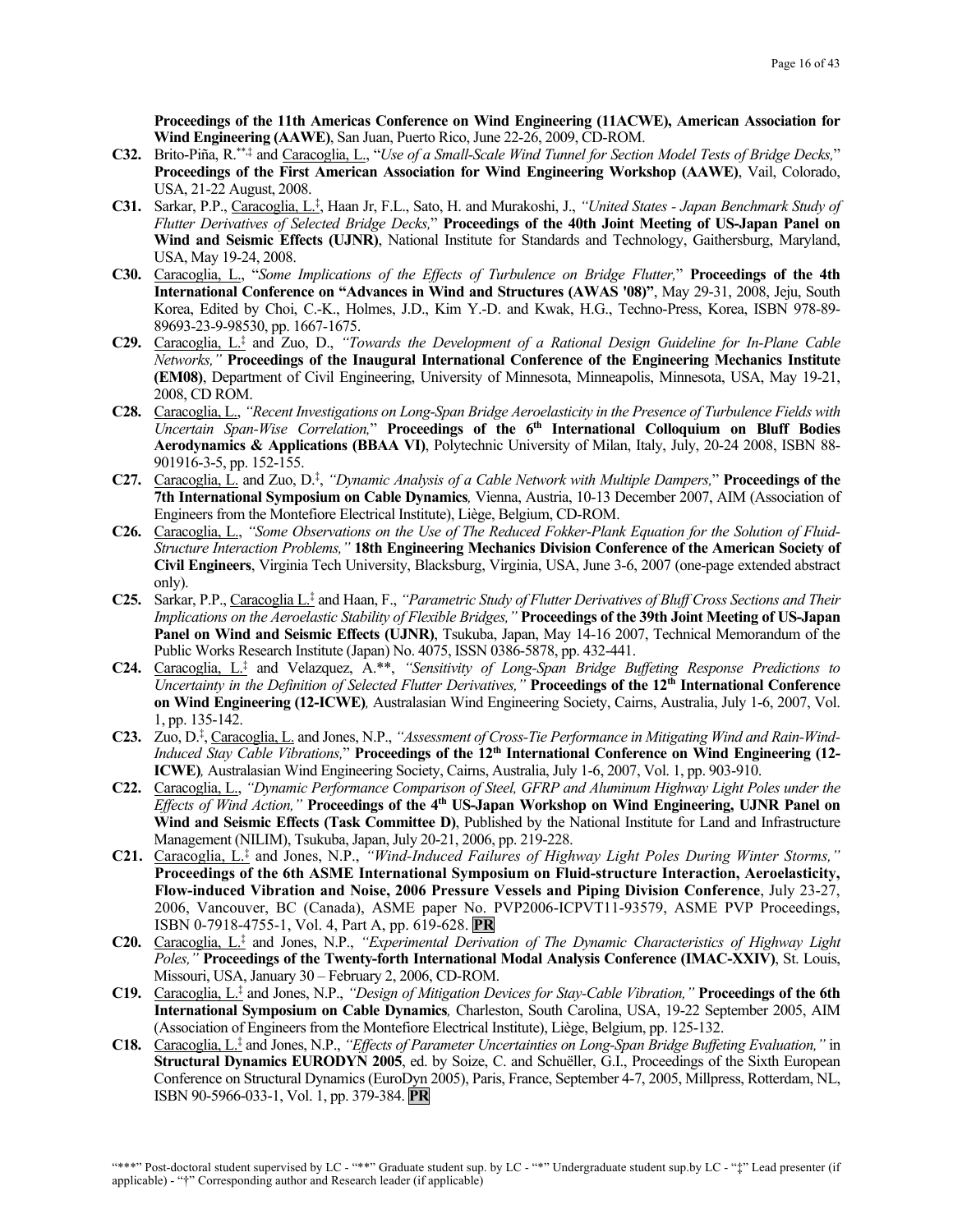- **C17.** Caracoglia, L.‡ and Jones, N.P., *"Observations on Wind-Induced Failures of Highway Light Poles,"* **Proceedings of the 10th Americas Conference on Wind Engineering**, Louisiana State University, Baton Rouge, Louisiana, USA, May 31-June 4, 2005, CD-ROM.
- **C16.** Caracoglia, L. ‡ and Jones, N.P., *"Characterization of Evolving (Local) Pressure Fields on a Low-Rise Building,"* **Proceedings of the 10th Americas Conference on Wind Engineering**, Louisiana State University, Baton Rouge, LA, May 31-June 4, 2005, CD-ROM.
- **C15.** Caracoglia, L. ‡ and Jones, N.P., *"Full-Scale Pressure Measurement During Hurricanes,"* **Proceedings of the 5th Intern. Colloquium on Bluff Body Aerodynamics and Applications (BBAA V)***,* University of Ottawa, Ontario, Canada, July 11-15, 2004, pp. 485-488.
- **C14.** Caracoglia, L. ‡ and Jones, N.P., *"Selection of an Optimized Cable Network System Configuration,"* **Proceedings of the 17th Engineering Mechanics Division Conference of the American Society of Civil Engineers**, University of Delaware, Newark, Delaware, USA, June 13-16, 2004, CD-ROM.
- **C13.** D'Asdia, P., Sepe, V.‡ , Caracoglia L. and Noè S., *"A Model for Vortex-Shedding Induced Oscillations of Long-Span Bridges,"* **Proceedings of the 2nd International Structural Engineering and Construction Conference (ISEC-02)***,* University of Rome "La Sapienza", Rome, Italy, September 23-26, 2003, Balkema Publishers, Swets & Zeitlinger B.V., The Netherlands, ISBN 90-5809-599-1, Vol. 3, pp. 2331-2336.
- **C12.** Caracoglia, L.‡ and Jones, N.P., *"Dynamics of Stay-Cable Systems and Cross-Tied Networks,"* **Proceedings of the 5th International Symposium on Cable Dynamics***,* Santa Margherita Ligure, Italy, September 15-18, 2003, AIM (Association of Engineers from the Montefiore Electrical Institute), Liège, Belgium, pp. 437-444.
- **C11.** Caracoglia, L.‡ and Jones, N.P., *"Measurement of High Winds on a Low–Rise Structure,"* **Proceedings of the International Conference "Response of Structures to Extreme Loading 2003" (XL2003)**, Toronto, Canada, August 3-6, 2003, Elsevier Science, Oxford, United Kingdom, CD-ROM.
- **C10.** Caracoglia, L.‡ and Jones, N.P., *"Dynamics of Crossties with Discrete Dampers,"* **Proceedings of the 16th Engineering Mechanics Division Conference of the American Society of Civil Engineers**, University of Washington, Seattle, Washington, USA, July 16-18, 2003, CD-ROM.
- **C9.** Caracoglia, L.‡ and Jones, N.P., *"The Use of Indicial Functions in Bridge Response Assessment,"* **Proceedings of the 11th International Conference on Wind Engineering (11-ICWE)***,* Wind Science and Engineering Research Center, Texas Tech University, Lubbock, Texas, USA, June 2-5, 2003, Vol. 1, pp. 909-916.
- **C8.** Caracoglia, L.‡ and Jones, N.P., *"Challenges in Processing Full-Scale Data Associated with a Low-Rise Building,"* **Proceedings of the 11th International Conference on Wind Engineering (11-ICWE)***,* Wind Science and Engineering Research Center, Texas Tech University, Lubbock, Texas, USA, June 2-5, 2003, Vol. 1, pp. 1175-1182.
- **C7.** Caracoglia, L.‡ and Jones, N.P., *"Understanding the Mitigation of Oscillation of Stays through Cross Ties,"* **Proceedings of the IMAC-XXI International Conference and Exposition on Structural Dynamics***,* Society for Experimental Mechanics (SEM), Kissimmee, Florida, USA, February 3-6, 2003, CD-ROM.
- **C6.** Caracoglia, L. ‡ and Jones, N.P., *"Mitigation of Wind-Induced Oscillation of Stay Cables with Cross Ties,"* **Proceedings of the 3rd US-Japan Workshop on Wind Engineering, UJNR Panel on Wind and Seismic Effects (Task Committee D)**, Seattle, Washington, USA, October 2-5, 2002, Department of Aerospace Engineering and Engineering Mechanics, Iowa State University, pp. 75-84.
- **C5.** Jones, N.P.‡ , Stoetter, M., Ozkan, E. and Caracoglia, L., *"Predicted Response of the Messina Bridge Using Fully Coupled Multimode Frequency Domain Formulation,"* **International Bridge Aerodynamics Workshop, 7th Italian National Conference on Wind Engineering (IN-VENTO-2002), ANIV-IAWE**, Milan, Italy, September 15-18, 2002 (abstract only).
- **C4.** Caracoglia, L.‡ and Jones, N.P., *"Analytical Method for the Dynamic Analysis of Complex Cable Structures,"* **Proceedings of the 15th Engineering Mechanics Division Conference of the American Society of Civil Engineers**, Columbia University, New York, NY, USA, June 2-5, 2002, CD-ROM.
- **C3.** Caracoglia, L., Noè, S. and Sepe, V.‡ *, "Aspetti Non Convenzionali della Dinamica Indotta dal Vento nei Ponti Sospesi di Grande Luce (in Italian – Non Conventional Aspects of Wind-Induced Dynamics on Long-Span Suspension Bridges),"* **Proceedings of the 6th Italian National Conference on Wind Engineering (IN-VENTO-2000), Italian National Association of Wind Engineering (ANIV-IAWE)**, Genova, Italy, June 18-21, 2000, Publisher: SGEditoriali Padua, Italy, 2001, ISBN 88-86281-58-7, pp. 585-592.
- **C2.** Sepe, V.‡ , Caracoglia, L. and D'Asdia, P., *"Ulteriori Risultati sull'Instabilità Aeroelastica dei Ponti Sospesi* (*in Italian – Recent Results on Aeroelastic Instability of Suspension Bridges),"* **Proceedings of the 5th Italian National Conference on Wind Engineering (IN-VENTO-98), Italian National Association of Wind Engineering (ANIV-IAWE)**, Perugia, Italy, September 13-15, 1998, Publisher: Esagrafica, Rome, Italy, 1999, pp. 359-372.
- **C1.** Augusti, G., Sepe, V.‡ , D'Asdia, P. and Caracoglia, L., *"Wind-Induced Oscillations of Long-Span Suspended Bridges,"* **Proceedings of the International Forum on Aeroelasticity and Structural Dynamics – CEAS (AIAA-AIDAA)**, Rome, Italy, June 17-20, 1997, Vol. 2, pp. 183-190.

Technical Reports (T)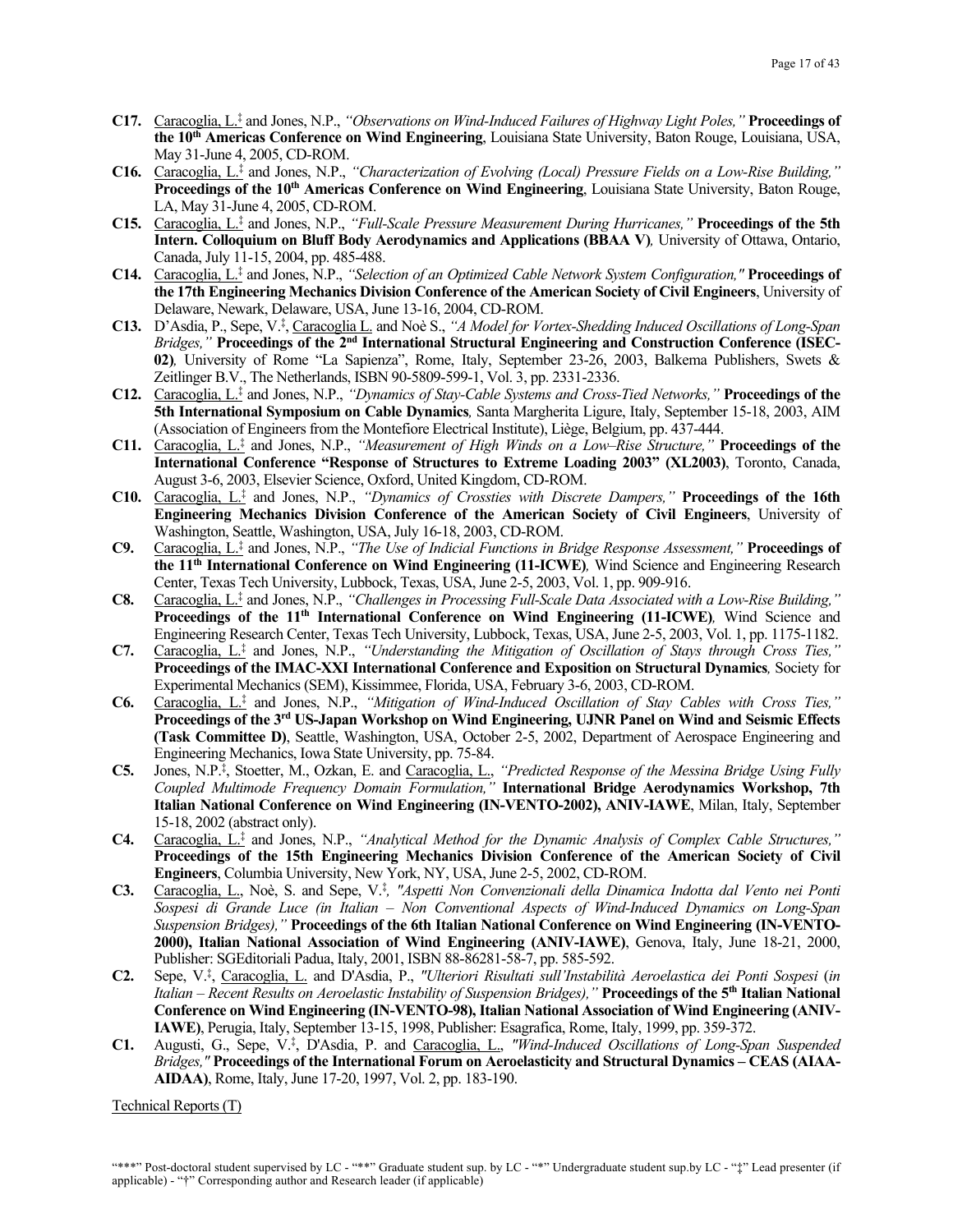- **T3.** Caracoglia, L., Jones, N.P. and Carpenter, S.H., *"Dynamic Analysis and Testing of Highway Light Poles,"* **Research Report, Department of Civil and Environmental Engineering, University of Illinois at Urbana Champaign**, November 2005, 84 pages.
- **T2.** Jones, N.P. (PI), Schafer, B.W. (Co-PI), Caracoglia, L. and Sangree, R.H.,*"Tasks A4, B1 - Analysis of Wind, Pressure and Structural Load Data from The Kern Pitts Center,"* **"Hurricane Loss Reduction Consortium: Wind and Structural Engineering Initiative – Final Report"**, coordinated by Dr. T. Reinhold (Vice President for Engineering, Institute for Business and Home Safety, Tampa, Florida; formerly at Clemson University), National Institute of Standards and Technology, 2004.
- **T1.** Caracoglia, L. and Jones, N.P., *"Analysis of Light Pole Failures in Illinois – Final Report,"* **Research Report, Department of Civil and Environmental Engineering, University of Illinois at Urbana Champaign**, August 2004, 62 pages.

Posters Presentations at Conferences or Research Expositions (PS)

- **PS34.** Zhang, L.\*\*,‡ and Caracoglia, L., "*A Novel Approach for Wind-Load Fragility Analysis of Tall Buildings and Tower Structures: Layered Stochastic-Approximation-Monte-Carlo Algorithm,*" **Research Innovation and Scholarship Expo (RISE) 2020,** Northeastern University, Boston, Massachusetts, USA, April 9, 2020, Poster ID 2932.
- **PS33.** Li, S.\*\*,‡ and Caracoglia, L., "*Examination of Wind Tunnel Experimental Variability and its Effects on the Aerodynamic Properties of Wind Turbine Blades,*" **Research Innovation and Scholarship Expo (RISE) 2020,** Northeastern University, Boston, Massachusetts, USA, April 9, 2020, Poster ID 2926.
- **PS32.** Le, V.\*\*,‡ and Caracoglia, L., "*A Framework to Extend Performance-based Engineering for the Examination of Wind Loads from Thunderstorm Downbursts and Tornadoes,*" **Research Innovation and Scholarship Expo (RISE) 2020,** Northeastern University, Boston, Massachusetts, USA, April 9, 2020, Poster ID 2917.
- **PS31.** Le, V.\*\*,‡ and Caracoglia, L., *"Performance-based Tornado Engineering of a Vertical Structure via Artificial Neural Network (ANN) Surrogate Modeling,"* **The MathWorks SMART Laboratory - Northeastern University Collaboration Day Event**, Northeastern University, Boston, Massachusetts, USA, February 21, 2020.
- **PS30.** Zhang, L.\*\*,‡ and Caracoglia, L., "*A Novel, Layered Stochastic Approximation Monte Carlo Framework for Structural Wind Engineering Analysis,*" **College of Engineering PhD Research Expo 2020,** Northeastern University, Boston, Massachusetts, USA, February 20, 2020, Poster ID 62.
- **PS29.** Li, S.\*\*,‡ and Caracoglia, L., "*Analysis of Experimental Errors Associated with Aerodynamic Properties Of Offshore Wind Turbine Blades,*" **College of Engineering PhD Research Expo 2020,** Northeastern University, Boston, Massachusetts, USA, February 20, 2020, Poster ID 61.
- **PS28.** Le, V.\*\*,‡ and Caracoglia, L., "*Performance-based Evaluation of Structures Impacted by Winds from Thunderstorm Systems via Surrogate Modeling,*" **College of Engineering PhD Research Expo 2020,**  Northeastern University, Boston, Massachusetts, USA, February 20, 2020, Poster ID 64.
- **PS27.** Li, S.\*\*,‡ and Caracoglia, L., "*Uncertainty Quantification for Flutter Analysis of Large-Scale Offshore Wind Turbine Blades,*" **Research Innovation and Scholarship Expo (RISE) 2019,** Northeastern University, Boston, Massachusetts, USA, April 4, 2019.
- **PS26.** Le, V.\*\*,‡ and Caracoglia, L., "*Analytical Methodology for the Performance-based Assessment of Vertical Structures Impacted by Thunderstorm Downburst and Tornado Wind Loads,*" **Research Innovation and Scholarship Expo (RISE) 2019,** Northeastern University, Boston, Massachusetts, USA, April 4, 2019.
- **PS25.** Li, S. \*\*,‡ and Caracoglia, L., "*Flutter Analysis of Large-Scale Offshore Wind Turbine Blades under the Impact of Stochastic Perturbations,*" **French American Innovation Day 2019,** Northeastern University, Boston, Massachusetts, USA, March 18-19, 2019.
- **PS24.** Le, V.\*\*,‡ and Caracoglia, L., *"Machine Learning Algorithms for Performance-based Tornado Engineering in the MATLAB® Computing Environment,"* **The MathWorks SMART Laboratory - Northeastern University Collaboration Day Event**, Northeastern University, Boston, Massachusetts, USA, February 26, 2019.
- **PS23.** Le, V.\*\*,‡ and Caracoglia, L., "*Performance-based Structural Design against Thunderstorm and Tornadic loads: Recent Numerical and Experimental Developments,*" **College of Engineering Research Expo2019,**  Northeastern University, Boston, Massachusetts, USA, February 19, 2019.
- **PS22.** Le, V.\*\*,‡ and Caracoglia, L., "*Investigations on the Structural Performance of Building Structures Subjected to Non-Stationary Thunderstorm Wind Loads by Wavelet-Galerkin Numerical Methods,*" **Research Innovation and Scholarship Expo (RISE) 2018,** Northeastern University, Boston, Massachusetts, USA, April 5, 2018, Abstract ID 2114.
- **PS21.** Le, V.\*\*,‡ and Caracoglia, L., *"A MATLAB®-Based Numerical Algorithm for Stochastic Simulation of Structural Load, Response and Damage (MATLAB® SLRD) Induced by Non-stationary Thunderstorm*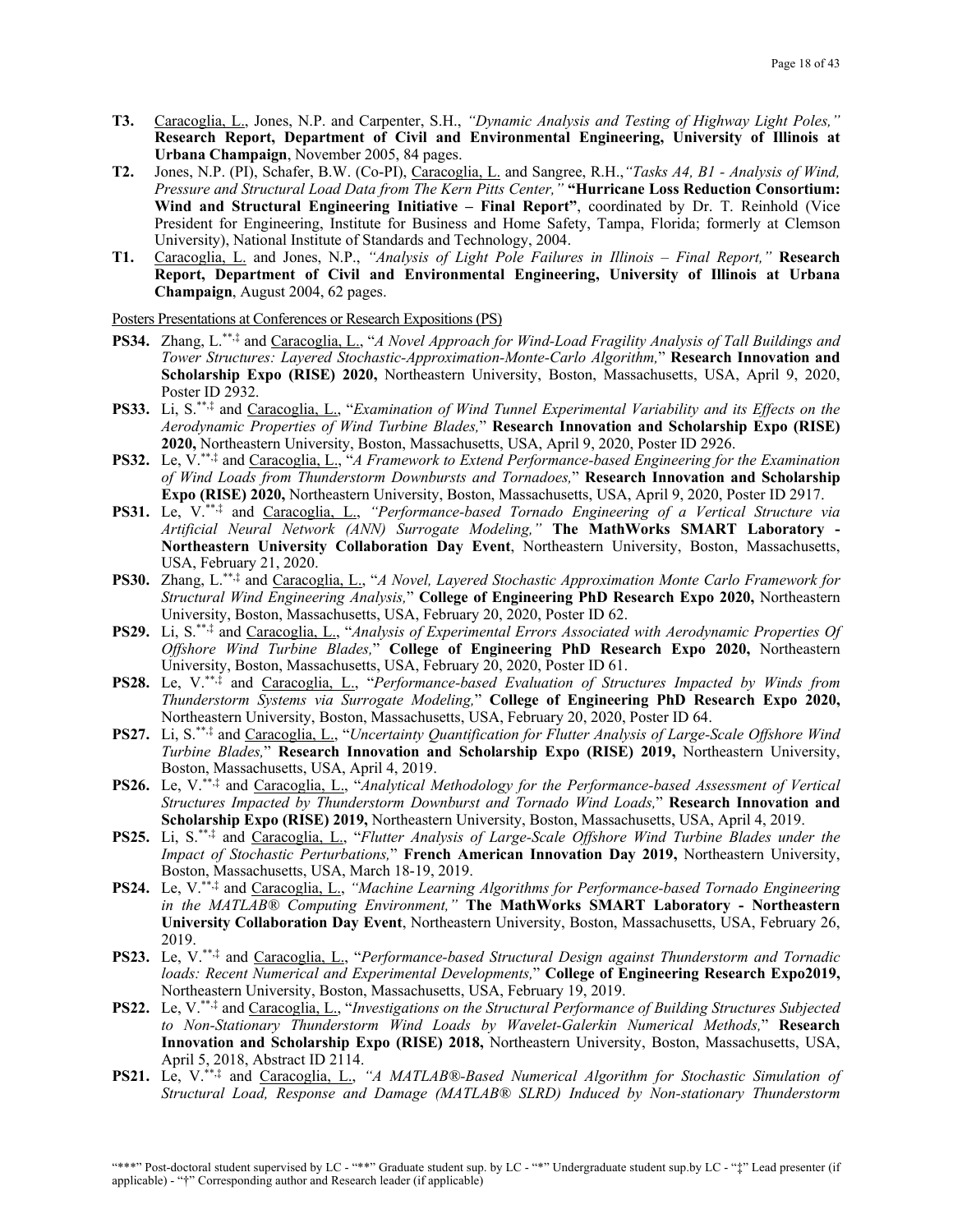*Downbursts,"* **The MathWorks SMART Laboratory - Northeastern University Collaboration Day Event**, Northeastern University, Boston, Massachusetts, USA, March 12, 2018.

- **PS20.** Cui, W. \*\*,‡ and Caracoglia, L., *"MATLAB® Computations for Stochastic Forecasting of Hurricane Trajectories under Climate Change Effect and Projections of Wind-Induced Damage on Tall Buildings,"* **The MathWorks SMART Laboratory - Northeastern University Collaboration Day Event**, Northeastern University, Boston, Massachusetts, USA, February 14, 2017.
- **PS19.** Cui, W.\*\*,‡ and Caracoglia, L., *"Advancing MATLAB® Computations for Stochastic Simulation of Climate-Change-Induced Hurricane Damage,"* **The MathWorks SMART Laboratory - Northeastern University Collaboration Day Event**, Northeastern University, Boston, Massachusetts, USA, March 17, 2015.
- **PS18.** Cui, W.\*\*,‡ and Caracoglia, L., *"Accelerated Fragility Analysis of Tall Buildings in Wind Engineering on MatLab Platform,"* **The MathWorks SMART Laboratory - Northeastern University Collaboration Day Event**, Northeastern University, Boston, Massachusetts, USA, March 27, 2014.
- **PS17.** Seo, D.-W.\*\*,‡ and Caracoglia, L., *"A Life-Cycle Cost Analysis for Structural Maintenance of Flexible Bridges under Wind Hazards,"* **2012 NSF-CMMI Engineering Research and Innovation Conference,** Boston, Massachusetts, USA, July 9–12 2012 (student poster presentation).
- **PS16.** Moghim, F.\*\*,‡ and Caracoglia, L., *"Computer-generated Random Trajectories of Wind-Borne Debris in Turbulent Wind for Estimating Debris Impact against Tall Buildings,"* **2012 NSF-CMMI Engineering Research and Innovation Conference,** Boston, Massachusetts, USA, July 9–12 2012 (student poster presentation).
- **PS15.** Caracoglia, L., *"Use of State-Space Modeling for Simulating Lateral Wind Loading Correlation Error and its Effects on the Response of Tall Buildings,"* **2012 NSF-CMMI Engineering Research and Innovation Conference,** Boston, Massachusetts, USA, July 9–12 2012.
- **PS14.** Caracoglia, L.‡ , "*Dynamic Performance of Tall Buildings against Wind Hazards: Recent Results on a New Simulation Framework,*" **CyberBridges: Developing the Next Generation of Cyberinfrastructure Faculty for Computational and Data-enabled Science and Engineering (CB 2012),** Arlington, VA June 25-26, 2012, Poster Session for invited participants only (workshop supported by NSF - Office of Cyber-Infrastructure).
- **PS13.** Aouinati, S.\*,‡, Moghim, F.\*\* and Caracoglia, L., "*Protecting Tall Buildings against Compact Wind-Borne Debris: Calibration of a New Wind Tunnel Chamber,*" **2012 American Society of Engineering Education Northeast Conference,** University of Massachusetts, Lowell, Massachusetts, USA, April 27-28, 2012, Poster Session 1, Abstract ID 44.
- **PS12.** Egger, F. \*\*,‡ , Caracoglia, L. and Kollegger J., "*A Novel Impact Damper for Stay-Cable Vibration Mitigation,*" **Research Innovation and Scholarship Expo (RISE) 2012,** Northeastern University, Boston, Massachusetts, USA, March 29, 2012, Abstract ID 72.
- **PS11.** Giaccu, G.F.\*\*\*,‡, Barbiellini B. and Caracoglia, L., "*Stochastic Algorithms for the Study of Non-Linear Cable Network Dynamics: Application to the Mitigation of Stay-Cable Vibration,*" **Research Innovation and Scholarship Expo (RISE) 2012,** Northeastern University, Boston, Massachusetts, USA, March 29, 2012, Abstract ID 413.
- **PS10.** Moghim, F.\*\*,‡ and Caracoglia, L., "*Probabilistic Damage Analysis Caused by "Wind-Borne Compact Debris" on Building Facades in Turbulent Winds,*" **Research Innovation and Scholarship Expo (RISE) 2012,** Northeastern University, Boston, Massachusetts, USA, March 29, 2012, Abstract ID 69.
- **PS9.** Seo, D.-W.\*\*,‡ and Caracoglia L., "*A Life-Cycle Cost Model for Structural Maintenance of Long-Span Bridges under Wind Hazards,*" **Research Innovation and Scholarship Expo (RISE) 2012,** Northeastern University, Boston, Massachusetts, USA, March 29, 2012, Abstract ID 67.
- **PS8.** Moghim, F. \*\*,‡ and Caracoglia, L., "*Assessing the Risk of Wind-Borne Debris Impact against Building Façades by Monte Carlo Methods,*" **NU Research Exposition 2011,** Boston, Massachusetts, USA, April 6, 2011, Research poster No. 1928.
- **PS7.** Seo, D.-W.\*\*,‡ and Caracoglia L., "*Statistical Buffeting Simulations of Long-span Bridge Response under Wind Hazards: Recent Case Studies,*" **NU Research Exposition 2011,** Boston, Massachusetts, USA, April 6, 2011, Research poster No. 1968.
- **PS6.** Coyle, S.\*,<sup>‡</sup>, Moghim, F.\*\* and Caracoglia, L., "Design of a New, Removable Testing Configuration for the *NU Small-Scale Wind Tunnel for Wind Engineering Research,*" **NU Research Exposition 2010,** Boston, Massachusetts, USA, March 24, 2010, Poster No. 1509.
- **PS5.** Moghim, F.\*\*,‡ and Caracoglia, L., "*Numerical Simulation of Wind-Borne Debris Trajectory in Horizontal Winds,*" **NU Research Exposition 2010,** Boston, Massachusetts, USA, March 24, 2010, Research poster No. 1575.
- **PS4.** Seo, D.-W.\*\*, ‡ and Caracoglia L., "*Estimation of Torsional Bridge Flutter Collapse by Numerical Statistical Methods,*" **NU Research Exposition 2010,** Boston, Massachusetts, USA, March 24, 2010, Research poster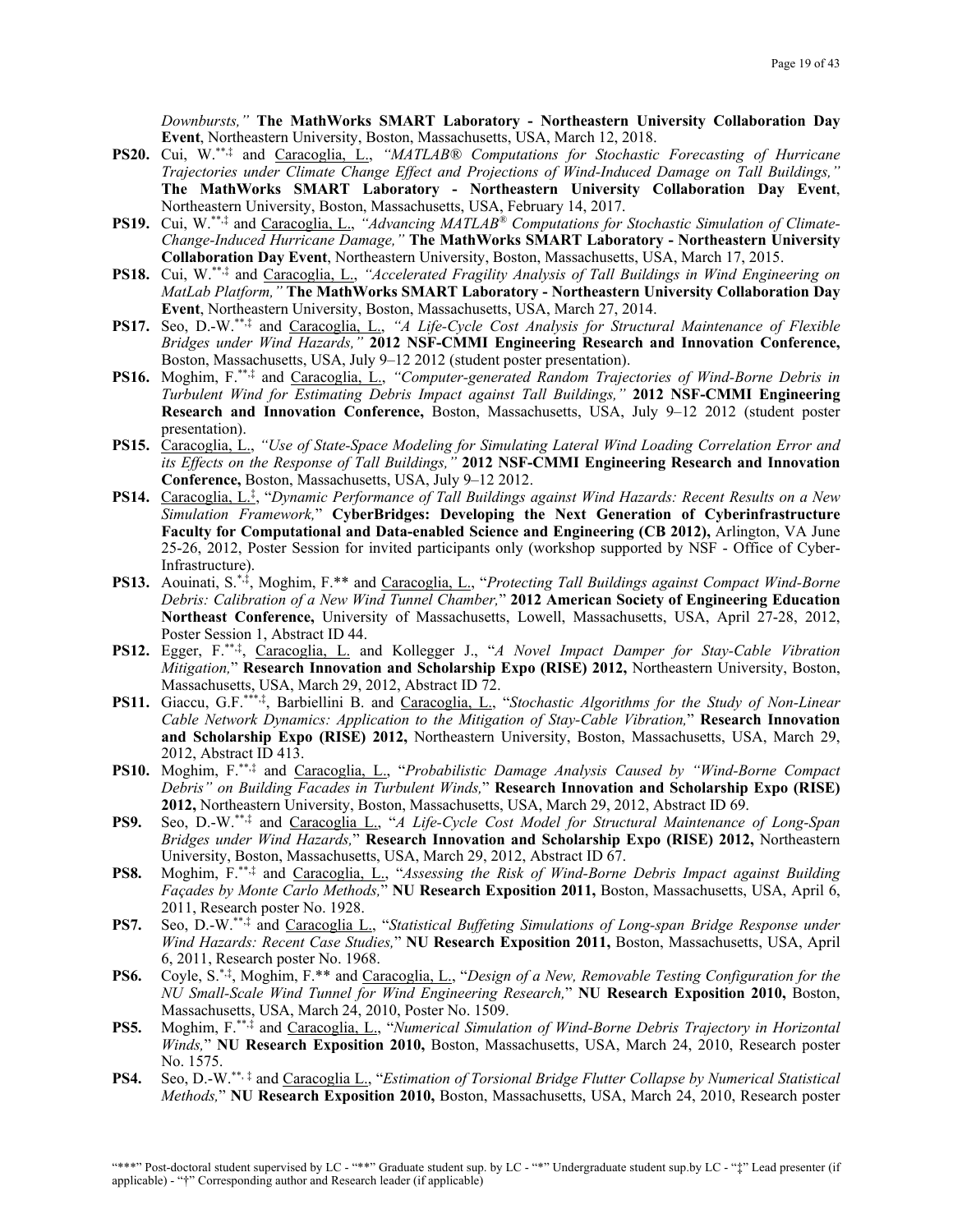No. 1410.

- **PS3.** Seo, D.-W.\*\*,‡ and Caracoglia L., "*Assessment of Gust Effect Factors for Wind Loading on Low-rise Buildings through Database-Assisted-Design Method and Current Structural Design Standards,*" **NU Research Exposition 2009,** Boston, Massachusetts, USA, March 26, 2009, Research poster No. 1294.
- PS2. Brito, R.<sup>\*\*,‡</sup>, Caracoglia, L. and Schroeder, J.M.\*, "Investigations on Section-Model Aeroelasticity of Bridge *Decks for an Application to Small-Scale Wind-Tunnel Experiments,"* **NU Research Exposition 2008,**  sponsored by the NU Office of the Provost, Boston, Massachusetts, USA, March 26, 2008, Research poster No. 1075.
- **PS1.** Caracoglia, L., *"Parametric Random Noise Representation of Wind Turbulence and its Effects on the Aeroelasticity of Long-Span Bridges,"* **NU University Research Exposition 2008,** sponsored by NU Office of the Provost, Boston, Massachusetts, USA, March 26, 2008, Research poster No. 943.

Published Datasets / Software Programs (DS)

- **DS3.** Caracoglia, L. and Rizzo, F.\*\*\*, "*PRJ-2782: Repeated Wind Tunnel Section Model Tests of a Closed-Box Bridge Deck – Scanlan Derivatives,*" **DesignSafe-CI**, Dataset, 2020, DOI: 10.17603/ds2-6xp3-xj95.
- **DS2.** Caracoglia, L. and Le, V.\*\*, "*PRJ-2772: A MATLAB-based GUI for Performance-based Tornado Engineering (PBTE) of a Monopole, Vertical Structure with Artificial Neural Networks (ANN),*" **DesignSafe-CI**, Dataset, 2020, DOI: 10.17603/ds2-g7fe-1k09.
- **DS1.** Caracoglia, L. and Le, V.\*\*, "*PRJ-2188: Simulation of the Dynamics of a Monopole Structure Subjected to Non-Stationary, Stochastic Downburst Wind Loads using the Wavelet-Galerkin Approach,*" **DesignSafe-CI**, Dataset, 2019, DOI: 10.17603/ds2-a8nq-g348.

Books / Ph.D. Dissertation (B)

**B1.** Caracoglia, L., *"Wind-Structure Oscillations on Long-Span Suspension Bridges,"* **Ph.D. Dissertation (in English), University of Trieste, Italy**, November 30, 2000 [http://hdl.handle.net/10077/11388.](http://hdl.handle.net/10077/11388) Deposited at the Italian National Library (Rome) in accordance with the Italian law requirements: Art. 73 Law (DPR) No. 382 July 11, 1980; Art. 1, Law No. 660 August 31, 1945.

#### **2.3. Invited Lectures and Presentations**

Invited Lectures / Seminars - International (IL)

- **IL16.** Caracoglia, L., "*Resilience of Structural Systems Damaged by Thunderstorm Wind Hazards,*" **Invited Lecture, International Advanced School on Thunderstorm Outflows and Their Impact on Structures,**  University of Genoa**,** Italy October 4-8, 2021, (via ZOOM only).
- **IL15.** Caracoglia, L., "*Uncertainty Quantification and Dynamic Response of Buildings and Tower Structures under Stationary and Non-stationary Wind Loads,*" **Research Seminar, Polytechnic Department of Engineering and Architecture, Doctoral Program, University of Udine**, Udine, Italy, January 11<sup>th</sup>, 2021 (via ZOOM only).
- **IL14.** Caracoglia, L., "*Uncertainty Quantification and Dynamic Response of Buildings and Tower Structures under Stationary and Non-stationary Wind Loads,*" **Research Panelist, International Wind Engineering Seminars, University of Birmingham**, United Kingdom**,** January 7th, 2021 (via ZOOM only).
- **IL13.** Caracoglia, L., "*Wind Load Uncertainty Effects on Long – Span Bridge Aeroelasticity: from Stochastic Dynamics to Artificial Intelligence Surrogate Models,*" **Research Seminar, Department of Civil and Environmental Engineering, International Doctoral Program, University of Perugia**, Perugia, Italy, December 9<sup>th</sup>, 2020 (via ZOOM only).
- **IL12.** Caracoglia, L., "*Fluid-Structure Interaction of Low-Damping Systems: Some Research Results,*" **Research Seminar, Department of Civil, Environmental and Mechanical Engineering, University of Trento**, Trento, Italy, January 22<sup>nd</sup>, 2020 (via ZOOM only).
- **IL11.** Caracoglia, L., "*Wind-induced Vibrations on Long – Span Bridges: Importance of Wind Load Uncertainty Propagation,*" **Research Seminar, Department of Structural and Geotechnical Engineering, University**  of Rome - La Sapienza (invited by Prof. F. Bontempi), Rome, Italy, December 11<sup>th</sup>, 2019.
- **IL10.** Caracoglia, L., "*Aeroelastic Vibrations of Low-Damping Structures: "Bad" and "Good" Wind,*" **Research Seminar, Department of Engineering and Architecture, University of Trieste** (invited by Prof. I. Garofalo), Trieste, Italy, November 14<sup>th</sup>, 2019.
- **IL9.** Caracoglia, L., "*Investigations on the Aeroelasticity of Flexible Structures: Examining the Link between Wind Engineering and Wind Energy (Harvesting),*" **Research Seminar, Department of Civil and Environmental Engineering, Hong Kong University of Science and Technology** (invited by Prof. Kim KT Tse), East Kowloon, Hong Kong, January 24<sup>th</sup>, 2018.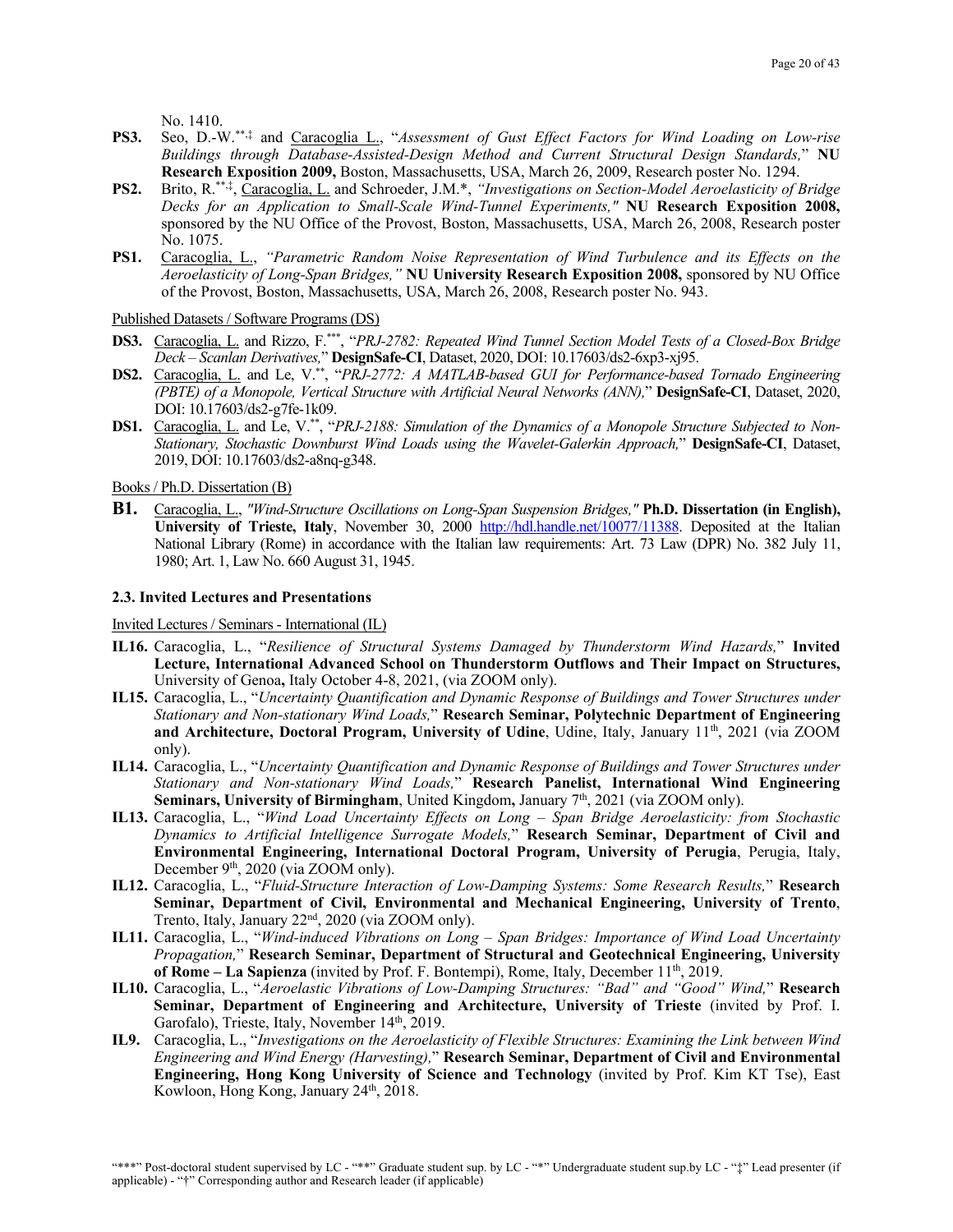- **IL8.** Caracoglia, L., "*Recent Investigations on the Aeroelasticity of Slender Structures: "Bad" Wind versus "Good" Wind,*" **Research Seminar, Department of Civil and Environmental Engineering, University of**  Perugia (invited by Profs. A. L. Materazzi and I. Venanzi), Perugia, Italy, November 26<sup>th</sup>, 2015.
- **IL7.** Caracoglia, L., "*Investigations on Long-span Bridge Vibrations due to Variability in the Aeroelastic Wind Loading,*" **Research Seminar, Department of Mechanical Engineering, Polytechnic of Milan – Bovisa**  Campus (invited by Profs. G. Diana and A. Zasso), Milan, Italy, Dec. 19th, 2014.
- **IL6.** Caracoglia, L., "*Probability-based Serviceability Assessment of Tall Building Structures due to High Winds,*" **Research Seminar, Department of Civil, Chemical and Environmental Engineering (DICCA),**  University of Genoa (invited by Prof. M. P. Repetto), Genoa, Italy, December 18<sup>th</sup>, 2014.
- **IL5.** Caracoglia, L., "*Probabilistic Serviceability Assessment of Tall Building Structures due to Extreme Wind Loads,*" **Research Seminar, Department of Civil and Environmental Engineering (DICA), Polytechnic of Milan** (invited by Prof. F. Perotti)**,** Milan, Italy, November 24th, 2014.
- **IL4.** Caracoglia, L., "*Probabilistic Serviceability and "Maintenance" Assessment of Tall Building Structures due to Extreme Wind Loads,*" **Research Seminar, University of Pavia** (invited by Profs. L. Faravelli and F. Casciati, Department of Civil Engineering and Architecture)**,** Pavia, Italy, November 18th, 2014.
- **IL3.** Caracoglia, L., "*Recent Studies on the Dynamic Response of Slender Structures to Turbulent Wind Loading with Uncertain Characteristics,*" **Research Seminar, Institute for Mechanics, College of Engineering,**  Leopold-Franzens University, Innsbruck, Austria, March 4<sup>th</sup>, 2008.
- **IL2.** Caracoglia, L., "*Wind-Induced Vibration of Slender Structural Systems in the Presence of Uncertain Inputs,*" **Department of Civil Engineering and KOCED Wind Tunnel Center, Chonbuk National University**, Jeonju (Chonju), South Korea, December 19, 2006 (KOCED: KOrea Construction Engineering Development Program).
- **IL1.** Caracoglia, L., *"Wind Effects and Civil Engineering Applications. Rigid and Flexible Structures: Lecture for the Wind Engineering Graduate Course,"* **Universidad Autónoma Metropolitana**, Unidad Acapotzalco, Mexico City, Mexico, March 10, 2006.

Invited Lectures / Seminars – National (L)

- **L12.** Caracoglia, L., "*Recent Studies on Structural Aeroelasticity: from Damage Reduction against Destructive Winds to Harnessing the Wind Resource,*" **Keynote Speaker - Annual Meeting of the Structural Engineers Association of Massachusetts (SEAMass)**, Boston, Massachusetts, May 14, 2015.
- **L11.** Caracoglia, L., "*Recent Challenges in Aeroelasticity of Slender Systems: from Reducing Damage against Destructive Winds to Harnessing the Valuable Wind Resource,*" **Department of Mechanical and Industrial Engineering, University of Massachusetts at Amherst,** Amherst, Massachusetts, March 2, 2015.
- **L10.** Caracoglia, L., "*Application of Stochastic Simulation to Uncertainty Modeling and Analysis of Wind-Induced Response of Slender Structures,*" **Department of Civil and Environmental Engineering Seminar Series, University of Massachusetts at Dartmouth,** Dartmouth, Massachusetts, December 13, 2011.
- **L9.** Caracoglia, L., "*Bridges and Skyscrapers: Wind Engineering of Civil Structures,*" **Northeastern University at Noon ("NU@NOON"),** Chatham, Massachusetts, October 12, 2010.
- **L8.** Caracoglia, L., "*Parametric Random Noise Simulation of Wind Loading: An Application to the Aeroelastic Response of Long-Span Bridges,*" **Department of Civil and Environmental Engineering, University of Massachusetts at Amherst**, April 18, 2008.
- **L7.** Caracoglia, L., "*Vibration of Slender Structures in the Presence of Uncertain Wind Loading Conditions – Special Seminar,*" **Wind Science and Engineering Technology Center**, Texas Tech University, Lubbock, Texas, USA, October 8 2007**.**
- **L6.** Caracoglia, L., "*Vibration of Slender Structures in the Presence of Uncertain Wind Loading Conditions,*" **Department of Civil and Environmental Engineering, Georgia Institute of Technology**, Atlanta, Georgia, March 14<sup>th</sup>, 2007.
- **L5.** Caracoglia, L., "*Response of Structures to Wind Loading,"* **Chi-Epsilon Sponsored Session, A Window on Active Research for Undergraduate Students**, Department of Civil and Environmental Engineering, Northeastern University, Boston, MA, 10/19/2006.
- **L4.** Caracoglia, L., *"Wind-Induced Failures of Highway Light Poles,"* **Department of Civil and Environmental Engineering, University of Illinois at Urbana Champaign**, Urbana, Illinois, May 8, 2006.
- **L3.** Caracoglia, L, *"Uncertainty in The Modeling and Understanding of Fluid-Structure Interaction Phenomena: Joint Seminar on Fluids and Solids*," **Department of Civil and Environmental Engineering, Massachusetts Institute of Technology**, Boston, Massachusetts, April 20, 2006.
- **L2.** Caracoglia, L., *"Observations on Wind-Induced Dynamic Failures of Highway Light Poles,"* **Department of Civil and Environmental Engineering, Northeastern University**, Boston, Massachusetts, April 1st, 2005.
- **L1.** Caracoglia, L., *"Wind-Induced Oscillation of Long-Span Suspension Bridges,"* **Civil Engineering Department, Johns Hopkins University**, Baltimore, Maryland, 11/13/2001.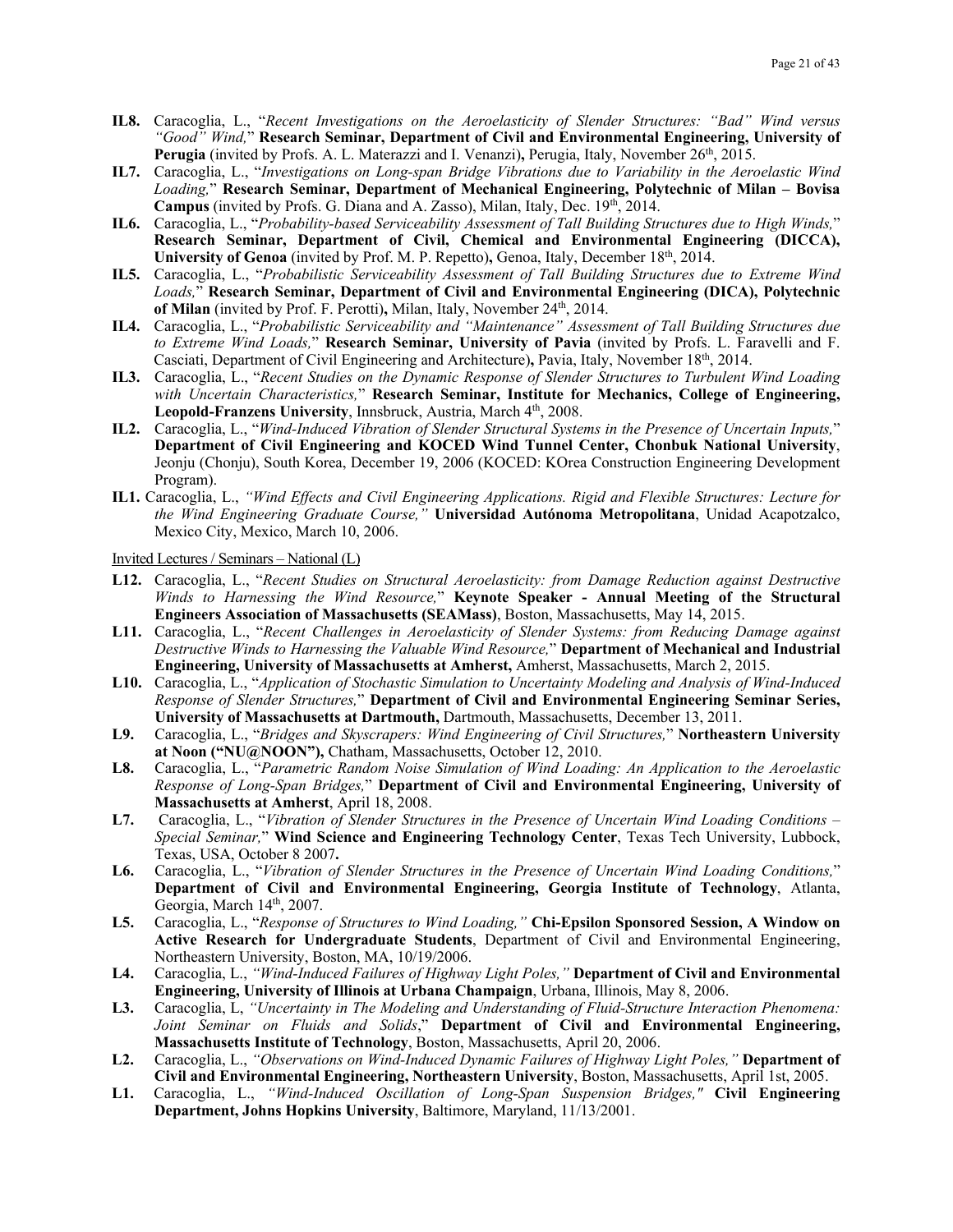Invited Workshop Presentations – National (WP)

- **WP3.** Caracoglia, L. *"Stochastic Methods for Random Parametric Instability Analysis of Rotating Wind Turbine Blades,"* **Fluid-Structure Interactions Workshop, Department of Mechanical Engineering**, **University of Massachusetts at Amherst**, Massachusetts, USA, March 5, 2019.
- **WP2.** Caracoglia, L. *"Effects of Modeling and Measurement Errors on the Wind-Induced Dynamic Response of Flexible Structures,"* **FSI 2010: A One-Day Workshop on Fluid-Structure Interactions, Department of Mechanical Engineering**, **University of Massachusetts at Amherst**, April 8, 2010.
- **WP1.** Caracoglia, L., *"Vibration Mitigation through Cross-Ties between Cables. Analysis and Design Experiences,"* **FHWA National Workshop on Wind Induced Vibration of Cable Stay Bridges, Federal Highway Administration and Missouri Department of Transportation**, Saint Louis, Missouri, USA, April 26, 2006 (with S. Hague, Chief Structural Engineer, HNTB, Kansas City).

#### Invited Workshop Presentations – International (IWP)

- **IWP7.** Caracoglia, L., *"Recent Studies on the Resilience of Structural Systems Affected by Stationary and Nonstationary Wind Hazards,"* **5th Global Summit of GADRI** (Global Alliance of Disaster Research Institutes), Virtual International Summit, [https://gadri.net/summit/,](https://gadri.net/summit/) August 31, 2021.
- **IWP6.** V. Le\*\*,‡ and Caracoglia, L., *"Performance-Based Design of Vertical Structures Impacted By Thunderstorm Downburst and Tornado Wind Loads by Wavelet-Galerkin Approach,"* **First Northeastern University – Tongji University Workshop on Wind Engineering** (NU-TJU WWE1), Boston, Massachusetts, USA, June 22-26, 2019.
- **IWP5.** S. Li\*\*,‡ and Caracoglia, L., *"Numerical and Experimental Studies on Stochastic Flutter of Offshore Wind Turbine Blades,"* **First Northeastern University – Tongji University Workshop on Wind Engineering**  (NU-TJU WWE1), Boston, Massachusetts, USA, June 22-26, 2019.
- **IWP4.** Caracoglia, L., *"Use of Stochastic Calculus for Non-Deterministic Flutter Analysis of Wind Turbine Blades under Random Perturbations (Special Presentation),"* **First Northeastern University – Tongji University Workshop on Wind Engineering** (NU-TJU WWE1), Boston, Massachusetts, USA, June 22-26, 2019.
- **IWP3.** Caracoglia, L., *"Reduced-order Modeling to Investigate the Response of Tall Buildings under Stochastic Wind Loading,"* **International Conference on Interdisciplinary Research Cooperation, 2013***,*  International Centre of Excellence Telč*,* Academy of Sciences of the Czech Republic*,* Telč*,* Czech Republic*,*  October 30-31, 2013.
- **IWP2.** Caracoglia, L., *"Reduced-order Modeling to Investigate the Response of Tall Buildings under Stochastic Wind Loading,"* **International Conference on Interdisciplinary Research Cooperation, 2013***,*  International Centre of Excellence Telč*,* Academy of Sciences of the Czech Republic*,* Telč*,* Czech Republic*,*  October 30-31, 2013.
- **IWP1.** Caracoglia, L., *"Dynamic Response of Long-Span Bridges Influenced by Wind Loading Uncertainty: A Recently-Developed Simulation Framework,"* **Second United States – Japan Workshop on "Structural Dynamics and Monitoring of Bridges and Flexible Structures against Wind Hazards"**, Northeastern University, November 12-14, 2011.

#### **3. GRANTS**

#### **3.1. External**

#### Funded – Active

- **L. Caracoglia (PI),** *Exploiting the Wind Energy Resource through Aeroelastic Vibration and Torsional Flutter* NSF, CMMI, Dynamics, Control and Systems Diagnostics (DCSD) Sept. 1st 2020 – Aug. 31st, 2023, \$438,521
- **L. Caracoglia (PI),** *Performance-Based Wind Engineering: Stochastic Approximation for the Wind-Induced Dynamics of the Next-Generation Tall Buildings and Tower Structures,* NSF, CMMI, Engineering for Civil Infrastructure (ECI), May 1st 2019 – April 30th 2022, \$257,777.

#### Funded – Completed

- **L. Caracoglia (PI),** *INTERN DCL NSF 18-102: Stochastic and Risk Analysis of Wind Turbine Blade Failures due to Flow Instabilities - Expanding Research Goals through Industry Collaboration,* National Science Foundation (NSF), CMMI, Dynamics, Control and Systems Diagnostics (DCSD), July 1<sup>st</sup>, 2020 – December 31st, 2021 (Grant Supplement), \$46,743.
- **L. Caracoglia (Co-PI).** Prof. Yahya Modarres-Sadeghi (PI) from University of Massachusetts Amherst, *Collaborative Research: Active Control of Nonlinear Flow-Induced Instability of Wind Turbine Blades under Stochastic Perturbations,* NSF, CMMI, Dynamics, Control and Systems Diagnostics (DCSD), September 1st,  $2015 -$  August  $31<sup>st</sup>$ ,  $2018$  (no cost extension,  $08/31/20$ ),  $$155,000$  (\$285,000 awarded to UMass Amherst).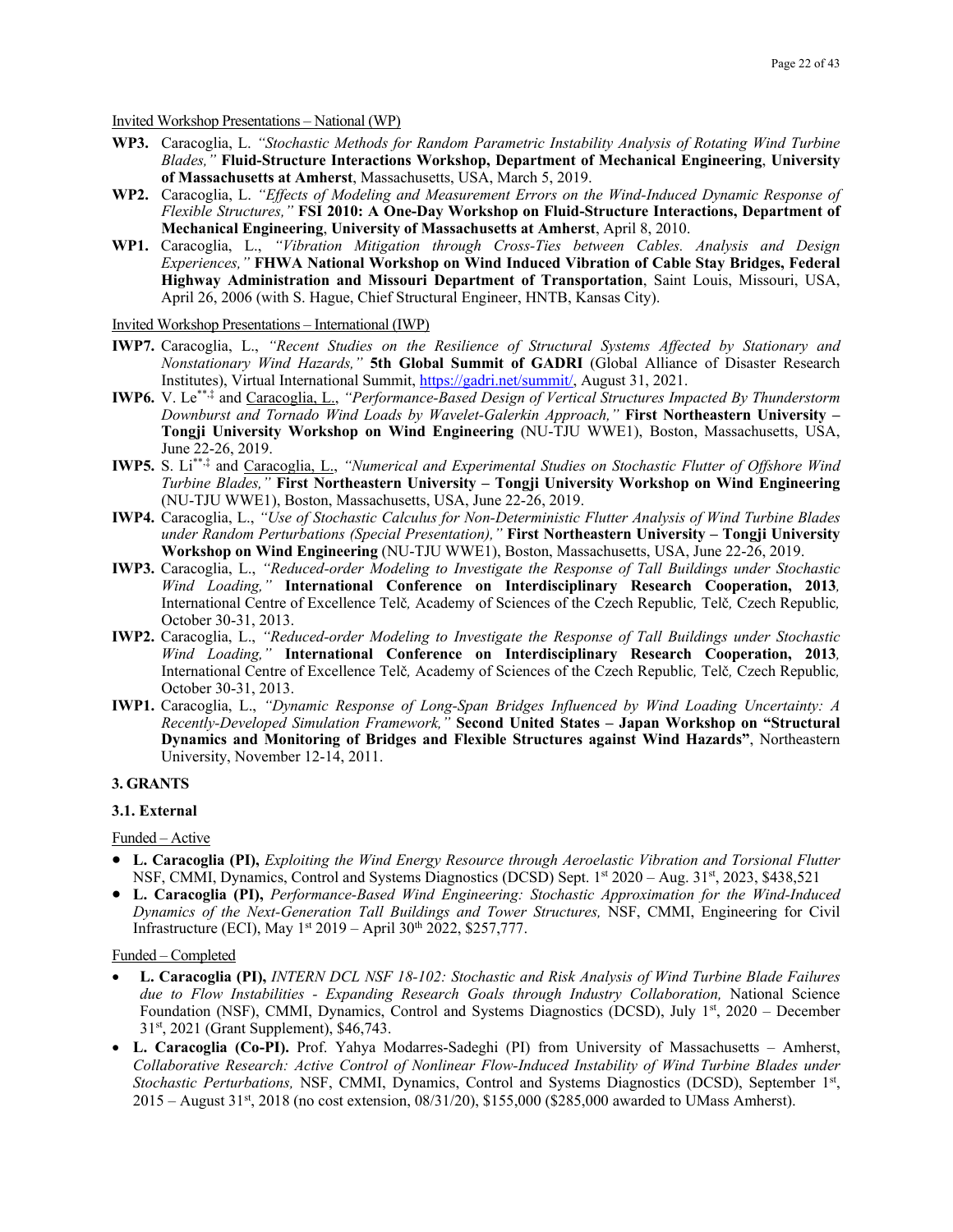- **L. Caracoglia (PI),** *Analytical Method to Assess Dynamic Response of Tall Buildings to Downburst Windstorm,* NSF, CMMI, Hazard Mitigation and Structural Engr., May 1st, 2014 - April 30th, 2018, \$274,296.
- **L. Caracoglia (PI),** *CAREER: An Innovative Performance-Based Simulation Framework for High-Rise Buildings against Wind Hazards,* NSF CAREER-Grant, Division of Civil, Mechanical and Manufacturing Innovation (CMMI), August 2009- August 2014, \$430,000.
- **L. Caracoglia (PI),** *The Third AAWE Workshop Student Travel Grant, Hyannis, Massachusetts, August 12-14, 2012* NSF, CMMI, September 2012 – August 2013, \$10,000.
- **L. Caracoglia (PI),** *A Probability-Based Methodology for the Analysis of Fluctuating Wind Loads on Cable-Supported Bridges,* NSF, CMMI, Sept. 1, 2006 – August 31, 2009 (No-cost extension until 2010) \$119,421.
- **L. Caracoglia (PI),** *Dynamic Analysis and Testing of Highway Light Poles,* Illinois Department of Transportation (sub-contracted from Univ. of Illinois at Urbana-Champaign), June 2005 - August 2005, \$7,792

#### Pending

• **L. Caracoglia (co-PI),** Prof. Yahya Modarres-Sadeghi (PI) from University of Massachusetts – Amherst, *Collaborative Research: Modeling the Influence of Turbulence on Flow-Induced Instabilities of Large Wind Turbine Blades,* NSF, CMMI, January 2022, \$305,100 (~\$400K to UMass – Amherst).

Not-funded (examples)

- **L. Caracoglia (PI),** *BRITE Fellow: Combating Research Discrimination through Innovative Wind Engineering - Examination of Climate Change Effects on Thunderstorm Disasters on Civil Structures,* NSF, CMMI, May 25, 2021, \$981,520.
- **L. Caracoglia (PI),** Svend Ole Hansen (co-PI), *Investigating Higher-mode Experimental Aeroelasticity for Performance-Based Wind Engineering of the Next-Generation Vertical Structures, equipped with Structural Control Devices* NSF, CMMI, Engr. for Civil Infrastructure (ECI) May 18, 2021, \$399,641 (LC \$312,032).
- **L. Caracoglia (PI)**, "Urban Resilience against Tornadic and other Nonstationary Wind Hazards using Artificial-Intelligence-Based Surrogate Models", NSF, CMMI, Disaster Resilience Research Grants, September 2020, \$397,610.
- **L. Caracoglia (PI)**, "Probabilistic Engineering Design for Nonstationary Thunderstorm Loads: Numerical and Experimental Implementations", NSF, CMMI, Engineering for Civil Infrastructure (ECI), December 2020, \$305,676
- E. Melachrinoudis (PI), Y. Levendis (co-PI), **L. Caracoglia (co-PI)**, James Smith and Qian Yu (from UMass Amherst), "ECO-CBET Preliminary: Collaborative Research: Wildfire Spread Prediction and Population Protection for a Sustainable Environment at the Wildland-Urban Interface", National Science Foundation, ECO-CBET, February 11th, 2021, \$1,181,809 (LC \$393,936 approx.)
- **L. Caracoglia (PI)**, "Multi-disciplinary, Theoretical Framework for the Economic Modeling and Financial Loss Analysis Induced by Wind Loads on Tall Structures", NSF, Division of Social and Economic Sciences, Economics, January 2020, \$289,121

## **3.2. Internal to Northeastern University**

#### Funded – Active (none)

Funded – Completed

- **L. Caracoglia (PI),** *"Machine Learning Algorithms for Performance-based Tornado Engineering in the MATLAB® Computing Environment"*, MathWorks Micro-grant, NU (program supervised by Prof. M. Leeser), September 2019 – March 2020 (awarded on 2/26/2019), \$19,981.
- **L. Caracoglia (PI),** *Advancing MatLab Computations for Stochastic Simulation of Climate-Change-Induced Hurricane Damage,* MathWorks Micro-grant, NU (awarded by Prof. M. Leeser), July 2015 – July 2016, \$20,000.
- **L. Caracoglia (PI)** and Bernardo Barbiellini Amidei (co-PI, Department of Physics, NU), *Stochastic Algorithms for the Study of Non-Linear Cable Network Dynamics: Application to the Mitigation of Stay-Cable Vibration,*  "Tier 1" Interdisciplinary Grants, Provost's Office, NU, July 2011 – August 2014 (after approval of no-cost extension), \$50,000.
- Middler Student: Frank Xia **(supervisor: L. Caracoglia),** *Experimental Verification of Wind-borne Debris Trajectory Model,* Undergraduate Research Program (REU), Provost's Office, NU, Jan. – May 2012, \$1,000.
- Junior Student: Sara Coyle **(supervisor: L. Caracoglia)**, *Design and Calibration of a New Test Chamber for Measuring Wind-borne Debris Trajectories,* Undergraduate Research Program (REU), Provost's Office, NU, April – May 2010, \$1,000.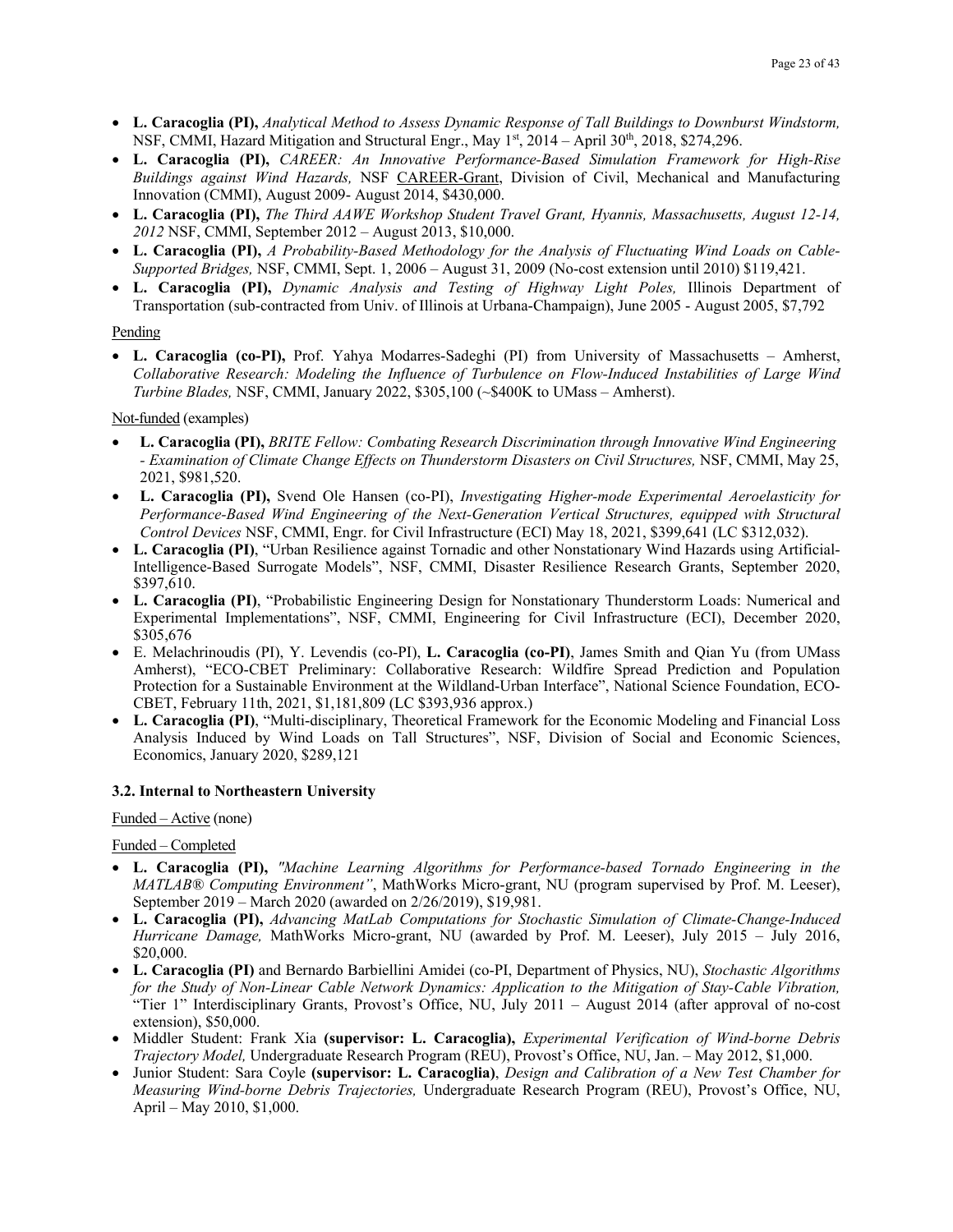- Senior Student: John M. Schroeder **(supervisor: L. Caracoglia**), *Design of a Small-scale Force Balance for Wind Tunnel Applications,* Undergraduate Research Program (REU), Provost's Office, NU, July 2 – October 31 2007, \$1,000.
- **L. Caracoglia (PI),** *Parametric Random Noise Representation of Wind Turbulence and Its Effects on the Aeroelasticity of Long-Span Bridges,* Research and Scholarship Development Fund, Provost's Office, NU, July 2006 - June 2007, \$14,266.

#### Pending

• **L. Caracoglia (PI)** and Rachel Rodgers (co-PI, Bouvé College, NU), *Engineering Psychology and User-Wind-Load Performance of Slender Bridges: Vibration Suppression by Gyroscopic Absorber,* "Tier 1" Interdisciplinary Grants, Provost's Office, NU, (Fiscal Year 2021), \$50,000.

#### Not-funded (examples only)

- **L. Caracoglia (PI)**, *Machine Learning Applications for Stochastic Flutter Control and Avoidance in Large-Scale Wind Turbine Blades*, MathWorks Micro-grant, NU (program supervised by Prof. M. Leeser), September 2021 – March 2022, \$24,980.
- **L. Caracoglia (PI)** and Juliet Davidow (co-PI, Dept. of Psychology, COS, NU), *Multi-disciplinary Optimization of a Gyroscopic Vibration Absorber for Slender Bridges by Wind-Structure-Driver-Absorber Interaction and Psychological Investigations*, "Tier 1" Interdisciplinary Grants, Provost's Office, NU (Fiscal Year 2021), July 2021 – September 2022, \$50,000.

#### **4. TEACHING AND ADVISING**

#### **4.1. Courses Taught at Northeastern University** *(Please refer to Table 2 below)* **Table 2.** List of Courses with Student Evaluations (Table with footnotes continues on the next pages)

|                                 |                                 |                                            | Number of           | Overall                        | Comparison <sup>(5)</sup> |            |                   |
|---------------------------------|---------------------------------|--------------------------------------------|---------------------|--------------------------------|---------------------------|------------|-------------------|
| Course<br>number <sup>(6)</sup> | <b>Course title</b>             | Course type $(4)$                          | students<br>(Number | effectiveness                  | <b>CIV</b>                | <b>ALL</b> |                   |
|                                 |                                 |                                            | responded)          | $score^{(1,2,3)}$              | courses &                 | courses    | $\boldsymbol{\&}$ |
|                                 |                                 |                                            |                     |                                | <b>Faculty</b>            | Faculty    |                   |
| <b>CIVG 354</b>                 | Wind Engr. (Fall '05).          | Graduate. Semester (R)                     | 6(5)                | 2.6 Learning                   | 3.6                       | 3.8        |                   |
|                                 | <b>NEW by Caracoglia</b>        |                                            |                     | 3.0 Instructor                 | 4.1                       | 4.1        |                   |
| <b>CIVU 425</b>                 | <b>Steel Design</b>             | Under-graduate $(J/S)$ .                   | 33(24)              | 3.3 Learning                   | 3.7                       | 3.8        |                   |
|                                 | (Spring 2006)                   | Semester $(R)$                             |                     | 2.9 Instructor                 | 4.0                       | 4.1        |                   |
| <b>CIVU 425</b>                 | Steel Design                    | Under-graduate $(J/S)$ .                   | 23(21)              | 2.8 Learning                   | 3.0                       | 3.5        |                   |
|                                 | (Fall 2006)                     | Semester $(R)$                             |                     | 2.7 Instructor                 | 3.1                       | 3.8        |                   |
| <b>CIVG 352</b>                 | <b>Bridge Design</b>            | Graduate. Half-                            | 8(6)                | 3.0 Learning                   | 3.8                       | 3.7        |                   |
|                                 | (Spring 2007)                   | Semester $(R)$                             |                     | 3.4 Instructor                 | 4.1                       | 4.1        |                   |
| <b>CIVG 354</b>                 | Wind Engineering                | Graduate. Semester (R)                     | 6(6)                | 4.0 Learning                   | 3.7                       | 3.8        |                   |
|                                 | (Fall 2007)                     |                                            |                     | 3.7 Instructor                 | 4.0                       | 4.1        |                   |
| <b>CIVU 425</b>                 | <b>Steel Design</b>             | Under-graduate (J/S).                      | 32(13)              | 2.8 Learning                   | 3.4                       | 3.3        |                   |
|                                 | (Spring 2008)                   | Semester $(R)$                             |                     | 2.7 Instructor                 | 4.4                       | 4.2        |                   |
| <b>CIVU 425</b>                 | Steel Design                    | Under-graduate $(J/S)$ .                   | 28(12)              | 4.3 Learning                   | 3.9                       | 4.0        |                   |
|                                 | (Fall 2008)                     | Semester $(R)$                             |                     | 3.9 Instructor                 | 4.0                       | 4.2        |                   |
| <b>CIVG 352</b>                 | <b>Bridge Design</b>            | Graduate. Half-                            | 7(6)                | 3.5 Learning                   | 3.9                       | 4.0        |                   |
|                                 | (Fall 2008)                     | Semester $(R)$                             |                     | 4.0 Instructor                 | 4.0                       | 4.2        |                   |
| <b>CIVG 353</b>                 | Pre-stressed Concrete (Fall     | Graduate. Half-                            | 7(3)                | 3.7 Learning                   | 3.9                       | 4.0        |                   |
|                                 | 2008)                           | Semester $(R)$                             |                     | 4.0 Instructor                 | 4.0                       | 4.2        |                   |
| <b>CIVG 351</b>                 | Behavior of Steel               | Graduate. Semester (R)                     | 8(3)                | 4.3 Learning                   | 4.1                       | 4.1        |                   |
|                                 | Structures (Spr. '09)           |                                            |                     | 4.0 Instructor                 | 4.1                       | 4.2        |                   |
| <b>CIVE 2320</b>                | Structural Analysis 1 (Fall     | Under-graduate $(M)$ .                     | 43(13)              | 4.4 Learning                   | 4.1                       | 4.1        |                   |
| <b>CIVE 7354</b>                | 2009)<br>Wind Engineering (Fall | Semester $(R)$                             |                     | 3.6 Instructor                 | 4.1<br>4.1                | 4.2<br>4.1 |                   |
|                                 | 2009)                           | Graduate. Semester (R)                     | 11(2)               | 5.0 Learning<br>5.0 Instructor | 4.1                       | 4.2        |                   |
| <b>CIVE 3425</b>                |                                 |                                            |                     |                                | 4.3                       | 4.1        |                   |
|                                 | <b>Steel Design</b>             | Under-graduate $(J/S)$ .                   | 60(31)              | 3.9 Learning                   | 4.4                       | 4.3        |                   |
| <b>CIVE 3425</b>                | (Spring 2010)<br>Steel Design   | Semester $(R)$<br>Under-graduate $(J/S)$ . | 27(9)               | 3.5 Instructor<br>4.3 Learning | 4.2                       | 4.3        |                   |
|                                 | (Fall 2010)                     | Semester $(R)$                             |                     | 3.9 Instructor                 | 4.2                       | 4.2        |                   |
| <b>CIVE 2221</b>                | Statics & Strength of           | Under-graduate (Sp).                       | 46(12)              | 3.3 Learning                   | 4.2                       | 4.3        |                   |
|                                 | Materials (Fall 2010)           | Semester $(R)$                             |                     | 2.6 Instructor                 | 4.2                       | 4.2        |                   |
| <b>CIVE 2320</b>                | Structural Analysis 1           | Under-graduate $(M)$ .                     | 47(10)              | 3.3 Learning                   | 3.6                       | 4.1        |                   |
|                                 | (Spring 2011)                   | Semester $(R)$                             |                     | 2.8 Instructor                 | 4.1                       | 4.3        |                   |
| <b>CIVE 2221</b>                | Statics & Strength of           | Under-graduate (Sp).                       | 50(23)              | 4.1 Learning                   | 4.1                       | 4.3        |                   |
| Section 01                      | Materials (Fall 2011)           | Semester $(R)$                             |                     | 3.4 Instructor                 | 4.3                       | 4.3        |                   |
| <b>CIVE 2221</b>                | Statics & Strength of           | Under-graduate (Sp).                       | 50(19)              | 4.3 Learning                   | 4.1                       | 4.3        |                   |
| Section 02                      | Materials (Fall 2011)           | Semester $(R)$                             |                     | 4.2 Instructor                 | 4.3                       | 4.3        |                   |
| CIVE 7354 -                     | Wind Engineering (Spring)       | Graduate. Semester (R)                     | 14(6)               | 3.8 Learning                   | 4.3                       | 4.2        |                   |
| V30                             | 2012)                           |                                            |                     | 3.7 Instructor                 | 4.2                       | 4.3        |                   |
| CIVE 7354 -                     | Wind Engineering (Spring)       | Graduate. Semester (E)                     | 11(6)               | 3.2 Learning                   | 4.3                       | 4.2        |                   |
| V35                             | 2012)                           | - video-stream                             |                     | 3.8 Instructor                 | 4.2                       | 4.3        |                   |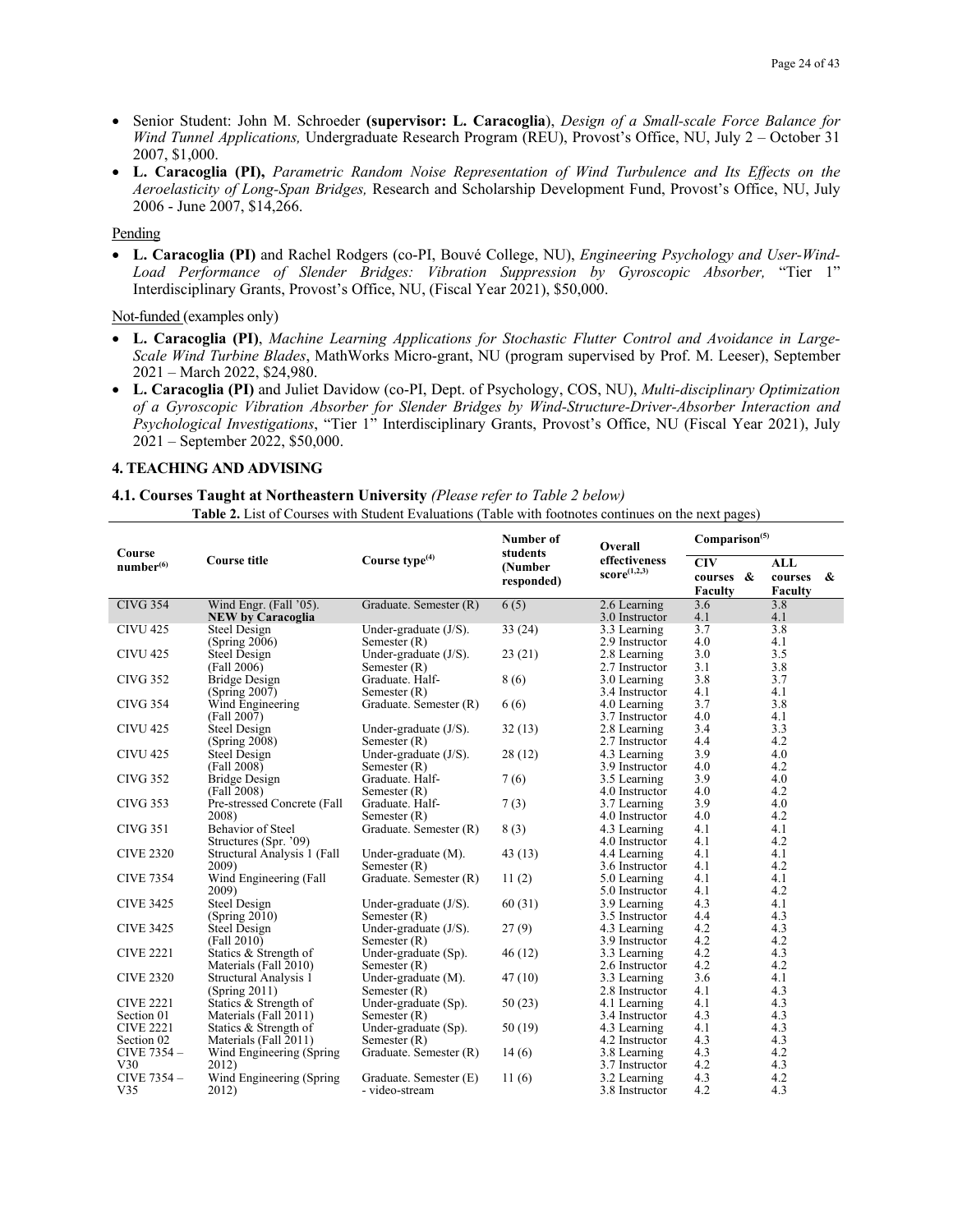## **Table 2.** List of Courses with Student Evaluations (Continued)

|                                |                                                    |                                            | Number of          | Overall                        | Comparison <sup>(5)</sup> |                |
|--------------------------------|----------------------------------------------------|--------------------------------------------|--------------------|--------------------------------|---------------------------|----------------|
| Course                         | Course title                                       | Course type $(4)$                          | students           | effectiveness                  | <b>CIV</b>                | ALL            |
| number                         |                                                    |                                            | (Number            | $score^{(1,2,3)}$              | courses &                 | courses<br>- & |
|                                |                                                    |                                            | responded)         |                                | <b>Faculty</b>            | Faculty        |
| <b>CIVE 2221</b>               | Statics & Strength of                              | Under-graduate (Sp).                       | 59 (40)            | 4.3 Learning                   | 4.2                       | 4.1            |
| Section 02<br><b>CIVE 3425</b> | Materials (Fall 2012)<br>Steel Design              | Semester $(R)$<br>Under-graduate $(J/S)$ . | 26 (10)            | 3.8 Instructor<br>4.0 Learning | 4.2<br>4.2                | 4.3<br>4.1     |
|                                | (Fall 2012)                                        | Semester (R)                               |                    | 3.1 Instructor                 | 4.2                       | 4.3            |
| CIVE 7354 -                    | Wind Engineering (Spring)                          | Graduate. Semester (R)                     | 15 (10)            | 3.1 Learning                   | 4.3                       | 4.2            |
| V30<br>CIVE 7354 -             | 2013)                                              | Graduate. Semester (E)                     |                    | 3.4 Instructor                 | 4.3<br>N/A                | 4.3<br>N/A     |
| V35                            | Wind Engineering (Spring)<br>2013)                 | - video-stream                             | 3                  | N/A                            |                           |                |
| <b>CIVE 2221</b>               | Statics & Strength of                              | Under-graduate (Sp).                       | 43 (30)            | 4.3 Learning                   | 4.2                       | 4.2            |
| Section 02                     | Materials (Fall 2013)                              | Semester (R)                               |                    | 4.0 Instructor                 | 4.2                       | 4.3            |
| <b>ENSY 7374</b>               | Wind Energy Technology<br>$(F.2013)$ , NEW with M. | Graduate. Semester (E)                     | 9(7)               | 3.6 Learning<br>4.3 Instructor | 4.1<br>4.3                | 4.2<br>4.3     |
|                                | Taslim (MIE)                                       |                                            |                    |                                |                           |                |
| CIVE 7354 -                    | Wind Engineering (Spring                           | Graduate. Semester (R)                     | 11(5)              | 3.0 Learning                   | 4.4                       | 4.3            |
| V30<br>CIVE 7354 -             | 2014)<br>Wind Engineering (Spring)                 | Graduate. Semester (E)                     | 2                  | 3.4 Instructor<br>N/A          | N/A                       | N/A            |
| V35                            | 2014)                                              | - video-stream                             |                    |                                |                           |                |
| <b>CIVE 2221</b>               | Statics & Strength of                              | Under-graduate (Sp).                       | 13(3)              | 5.0 Learning                   | 4.4                       | 4.3            |
| <b>CIVE 2221</b>               | Materials (Sp. 2014)<br>Statics & Strength of      | Semester $(R)$<br>Under-graduate (Sp).     | 17(10)             | 4.0 Instructor<br>4.1 Learning | 4.2                       | 4.1            |
|                                | Materials (Fall 2015)                              | Semester $(R)$                             |                    | 4.3 Instructor                 | 4.3                       | 4.3            |
| <b>CIVE 3425</b>               | Steel Design                                       | Under-graduate $(J/S)$ .                   | 43 (24)            | 3.6 Learning                   | 4.2                       | 4.1            |
| CIVE $7354-$                   | (Fall 2015)                                        | Semester $(R)$                             |                    | 3.6 Instructor                 | 4.3                       | 4.3            |
| V30                            | Wind Engineering (Spring)<br>2016)                 | Graduate. Semester (R)                     | 4(3)               | 4.3 Learning<br>4.3 Instructor | N/A                       | 4.0<br>4.3     |
| CIVE 7354 -                    | Wind Engineering (Spring)                          | Graduate. Semester (E)                     | 4                  | N/A                            | N/A                       | N/A            |
| V35                            | 2016)                                              | - video-stream                             |                    |                                |                           |                |
| <b>CIVE 2221</b>               | Statics & Strength of<br>Materials (Fall 2016)     | Under-graduate (Sp).<br>Semester $(R)$     | 19(14)             | 4.2 Learning<br>3.7 Instructor | N/A                       | 4.2<br>4.3     |
| <b>ENSY 5585</b>               | Wind Energy Systems                                | Senior / Graduate.                         | 4                  | N/A                            |                           |                |
|                                | (Fall 16), w/ M. Taslim                            | Semester (E)                               |                    |                                |                           |                |
| <b>CIVE 3425</b>               | Steel Design<br>(Spring 2017)                      | Under-graduate $(J/S)$ .<br>Semester $(R)$ | 17(7)              | 4.8 Learning<br>4.8 Instructor | 4.3<br>4.3                | 4.2<br>4.2     |
| CIVE 7354 -                    | Wind Engineering (Spring)                          | Graduate. Semester (R)                     | $12 + 6$ video,    | 3.7 Learning                   | 4.2                       | 4.2            |
| V30 and V35                    | 2017)                                              | and $(E)$ – video s.                       | (7)                | 3.7 Instructor                 | 4.3                       | 4.2            |
| CIVE 2221 -                    | Statics & Strength of                              | Under-graduate (Sp).                       | 27(15)             | 4.1 Learning                   | 4.4<br>4.5                | 4.3<br>4.4     |
| Section 1<br><b>CIVE 3425</b>  | Materials (Fall 2017)<br>Steel Design              | Semester $(R)$<br>Under-graduate $(J/S)$ . | 17(11)             | 3.4 Instructor<br>4.0 Learning | 4.4                       | 4.3            |
|                                | (Fall 2017)                                        | Semester $(R)$                             |                    | 3.8 Instructor                 | 4.5                       | 4.4            |
| CIVE 7354 -                    | Wind Engineering (Spring)                          | Graduate. Semester (R)                     | 13(7)              | 3.8 Learning                   | 4.4                       | 4.3            |
| V30, V35<br>CIVE 2221-         | 2018)<br>Statics & Strength of                     | and $(E)$<br>Under-graduate (Sp).          | 13 (10)            | 4.0 Instructor<br>4.0 Learning | 4.4<br>4.3                | 4.4<br>4.3     |
| Section 1                      | Materials (Fall 2018)                              | Semester $(R)$                             |                    | 3.7 Instructor                 | 4.3                       | 4.4            |
| <b>CIVE 3425</b>               | Steel Structure Design                             | Under-graduate $(J/S)$ .                   | 20(9)              | 4.3 Learning                   | 4.3                       | 4.3            |
| $ENSY 5585 -$                  | (Fall 2018)<br>Wind Energy Systems                 | Semester $(R)$<br>Graduate. Semester (E)   | 15(10)             | 4.1 Instructor<br>4.1 Learning | 4.3<br>4.3                | 4.4<br>4.3     |
| V30                            | (Fall 2018), MIE                                   |                                            |                    | 4.3 Instructor                 | 4.4                       | 4.4            |
| CIVE 7354 -                    | Wind Engineering (Spring)                          | Graduate. Semester (R)                     | $4 + 3$ video (3)  | 3.7 Learning                   | 4.4                       | 4.3            |
| V30, V35<br>CIVE 2221-         | 2019)<br>Statics & Solid Mechanics                 | and $(E)$<br>Under-graduate (Sp).          | 27(6)              | 4.3 Instructor<br>4.2 Learning | 4.4<br>4.4                | 4.4<br>4.3     |
| Section 3                      | (Fall 2019)                                        | Semester $(R)$                             |                    | 3.8 Instructor                 | 4.4                       | 4.4            |
| <b>CIVE 3425</b>               | Steel Structure Design                             | Under-graduate $(J/S)$ .                   | 15(7)              | 3.9 Learning                   | 4.4                       | 4.3            |
| ENSY 5585 -                    | (Fall 2019)<br>Wind Energy Systems                 | Semester $(R)$<br>Graduate. Semester (E)   | $3 + 2$ video (2)  | 3.4 Instructor<br>4.0 Learning | 4.4<br>4.3                | 4.4<br>4.3     |
| V30, V35                       | (Fall 2019), MIE                                   |                                            |                    | 4.0 Instructor                 | 4.4                       | 4.4            |
| <b>CIVE 3425</b>               | Steel Structure Design                             | Under-graduate $(J/S)$ .                   | 36(20)             | 4.1 Learning                   | 4.5                       | 4.3            |
| CIVE 2221-                     | (Spring 2020)<br>Statics & Solid Mechanics         | Semester $(R)$<br>Under-graduate (Sp).     |                    | 4.1 Instructor                 | 4.6<br>4.4                | 4.5<br>4.3     |
| Section 3                      | (Fall 2020)                                        | Semester $(R)$                             | 24 (12)            | 4.5 Learning<br>3.8 Instructor | 4.4                       | 4.4            |
| <b>CIVE 3425</b>               | Steel Structure Design                             | Under-graduate $(J/S)$ .                   | 28(14)             | 4.6 Learning                   | 4.4                       | 4.3            |
|                                | (Fall 2020)                                        | Semester $(R)$                             |                    | 4.1 Instructor                 | 4.4                       | 4.4            |
| ENSY 5585 -<br>V30, V35        | Wind Energy Systems<br>(Fall 2020), MIE            | Graduate. Semester (E)                     | $12 + 1$ video (3) | 4.7 Learning<br>4.7 Instructor | 4.4<br>4.4                | 4.3<br>4.4     |
| CIVE 7354 -                    | Wind Engineering (Spring                           | Graduate. Semester (R)                     | $12 + 4$ video     | 3.7 Learning                   | 4.4                       | 4.4            |
| V30, V35                       | 2021)                                              |                                            | (12)               | 3.8 Instructor                 | 4.5                       | 4.5            |
| CIVE 2221-<br>Section 3        | Statics & Solid Mechanics<br>(Fall 2021)           | Under-graduate (Sp).<br>Semester $(R)$     | 32(16)             | 4.4 Learning<br>3.6 Instructor | 4.4<br>4.4                | 4.3<br>4.4     |
| <b>CIVE 2320</b>               | Structural Analysis (Fall                          | Under-graduate (J/S).                      | 39                 | 3.0 Learning                   | 4.4                       | 4.3            |
|                                | 2021)                                              | Semester $(R)$                             |                    | 2.3 Instructor                 | 4.4                       | 4.4            |
| ENSY 5585 -<br>V30, V35        | Wind Energy Systems<br>(Fall 2021), MIE            | Graduate. Semester (E)                     | 9(5)               | 3.8 Learning<br>4.0 Instructor | 4.4<br>4.4                | 4.3<br>4.4     |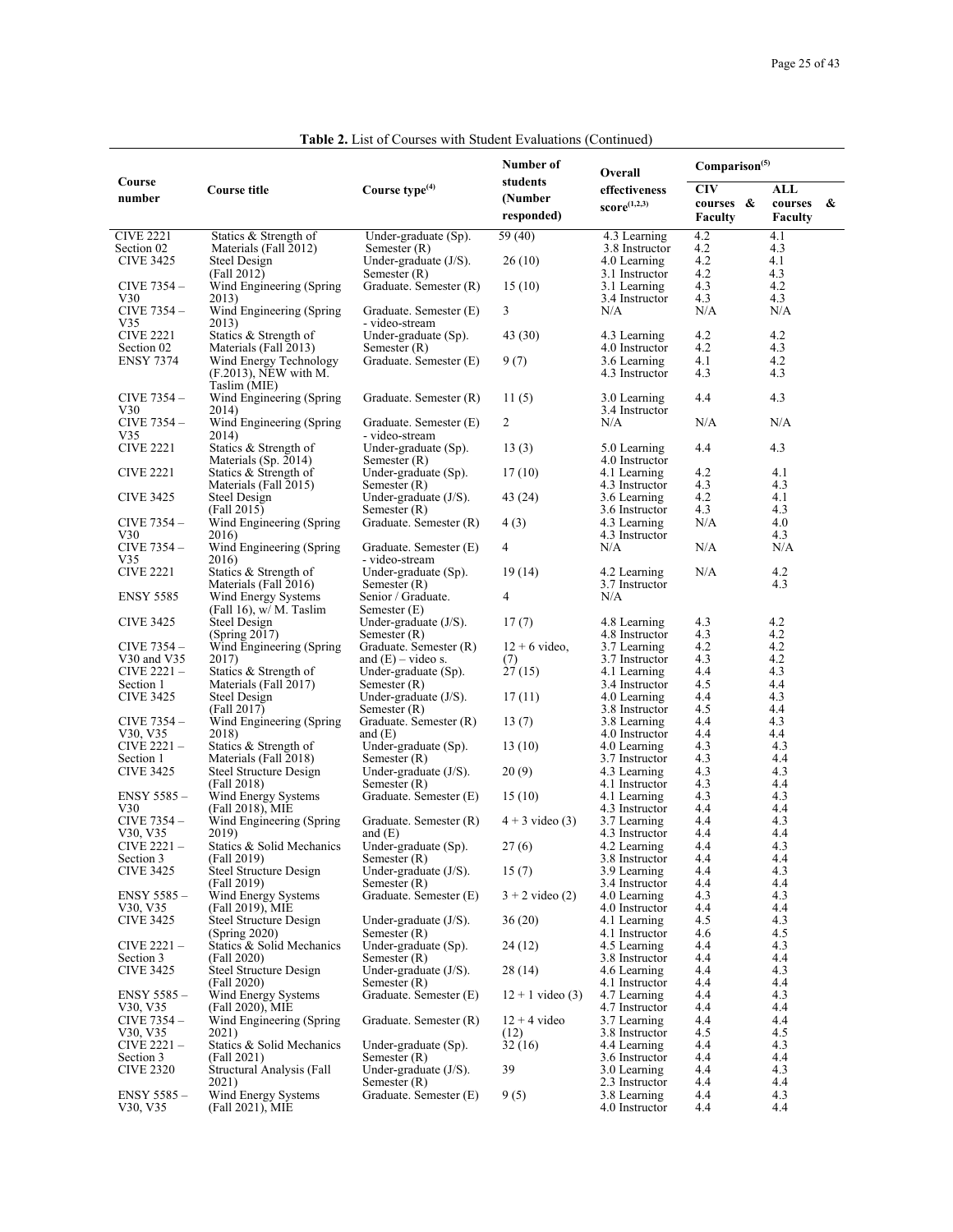#### **Table 2.** List of Courses with Student Evaluations (Continued)

|                  | Course title                            | Course type $(4)$                          | Number of<br>Overall              |                                  | Comparison <sup>(5)</sup>                 |                                 |
|------------------|-----------------------------------------|--------------------------------------------|-----------------------------------|----------------------------------|-------------------------------------------|---------------------------------|
| Course<br>number |                                         |                                            | students<br>(Number<br>responded) | effectiveness<br>score $(1,2,3)$ | CIV<br><b>&amp;</b><br>courses<br>Faculty | ALL<br>-&<br>courses<br>Faculty |
| <b>CIVE 3425</b> | Steel Structure Design<br>(Spring 2022) | Under-graduate $(J/S)$ .<br>Semester $(R)$ | 23                                | Learning<br>Instructor           |                                           |                                 |

Note (1): Mean values are reported on a scale from 0.0 to 5.0.

Note (2): The "TRACE" evaluation system, currently adopted by NU, was implemented in the Spring of 2008. Prior to this date, the "TCEP" evaluations were utilized. Note (3): For "Learning," please refer to Question #11 of TCEP, to Question Q10 of TRACE (until 2017) or question under category "Learning

Related Questions" of TRACE (2016 – present): "I learned a lot in this course." For "Instructor," please refer to Question #14 of<br>TCEP, Question Q27 of TRACE (Q24 in Spring 2008, Q28 in Spring 2010 and prior to 2017) or q

weeks, 2SH. Regular load (R), Extra compensation (E).

Note (5): Comparison against CIV courses and university-wide ("ALL") courses, taught in the same semester.

#### **4.2. Courses Taught at Other Institutions (Invited Lecturer)**

- "Introduction to Random Vibrations and Structural Reliability", Department of Structural and Geotechnical Engineering, University of Rome, La Sapienza, Italy, June 7 - 8 2021, PhD Summer Course (synchronously delivered on-line), 6 hours, 19 students.
- "Risk Analysis, Resilience and Life Cycle Cost Assessment of Structures against Wind Hazards", Department of Civil and Environmental Engineering, University of Perugia, Italy, May 10-28 2021, PhD Summer Course (synchronously delivered on-line), 18 hours, 16 students.
- "Second Online Summer School on Mechanics and Performance of Resilient Structures And Infrastructures (MECHRES20)", co-taught with Profs. Oreste S. Bursi (chair), Fabrizio Paolacci, Vincenzo Gattulli, Department of Civil, Mechanical and Environmental Engineering, University of Trento, Italy, September 8 - 11 2020, 8 hours, 15 students.
- "Direct and Inverse Dynamic Problems in Random Vibrations Module 1 Introduction to Random Vibrations and Structural Reliability", co-taught with Prof. Vincenzo Gattulli, Department of Structural and Geotechnical Engineering, University of Rome, La Sapienza, Italy, July 3 - 6 2020, PhD Summer Course (synchronously delivered on-line), 6 hours, 30 students.
- "A Short-Course in Wind Engineering, Bridge Aerodynamics and Performance-Based Design", Department of Civil, Environmental and Mechanical Engineering, University of Trento, Italy, May 20 – June 12 2020, Graduate course, MS student level (delivered on-line), 9 hours,  $20 \sim 25$  students.
- "Introduction to Urban Resilience against Wind Hazards and other Natural Threats", Department of Architecture, Geology, Environment & Constructions (ArGEnCo), University of Liège, Belgium, 29 November – 20 December 2019, Graduate course (MS students), 12 hours, 11 students.
- "A Short-Course in Wind Engineering (*Un Corso Breve in Ingegneria del Vento per Studenti Iscritti al Corso di Laurea Specialistica in Ingegneria Civile*)", Department of Civil and Environmental Engineering, University of Perugia, Italy, November 23 – 25 2015, Graduate course (for 5-th year Diploma students and PhD students), 8 hours, 10 to 20 students.

#### **4.3. Supervision of Post-Doctoral Fellows, Associates and Visiting Faculty**

| Researcher name:      | Dr. Prof. Thai-Hoa Le, Visiting Assistant Professor, on leave from Vietnam National<br>University, Hanoi, Vietnam                                                                                                           |
|-----------------------|-----------------------------------------------------------------------------------------------------------------------------------------------------------------------------------------------------------------------------|
| Co-Advisors:          | L. Caracoglia (advisor); Dr. Bernardo Barbiellini Amidei, Department of Physics,<br>College of Science, NU (co-advisor)                                                                                                     |
| Dates of supervision: | September 2013 - August 2016                                                                                                                                                                                                |
| Project description:  | Stochastic algorithms for the study of dynamics and performance of tall buildings,<br>wind turbines and long-span bridges against transient wind loads (thunderstorms,<br>downbursts) by Wavelet – Galerkin Analysis Method |
| Sponsor:              | NSF and NU Office of the Provost, Tier 1 Research Grants                                                                                                                                                                    |
| Status:               | Completed                                                                                                                                                                                                                   |
| Researcher name:      | Dr. Fabio Rizzo, Post-doctoral Fellow, University of Chieti – Pescara, Italy (visiting<br>NU on temporary leave from the Univ. of Pescara)                                                                                  |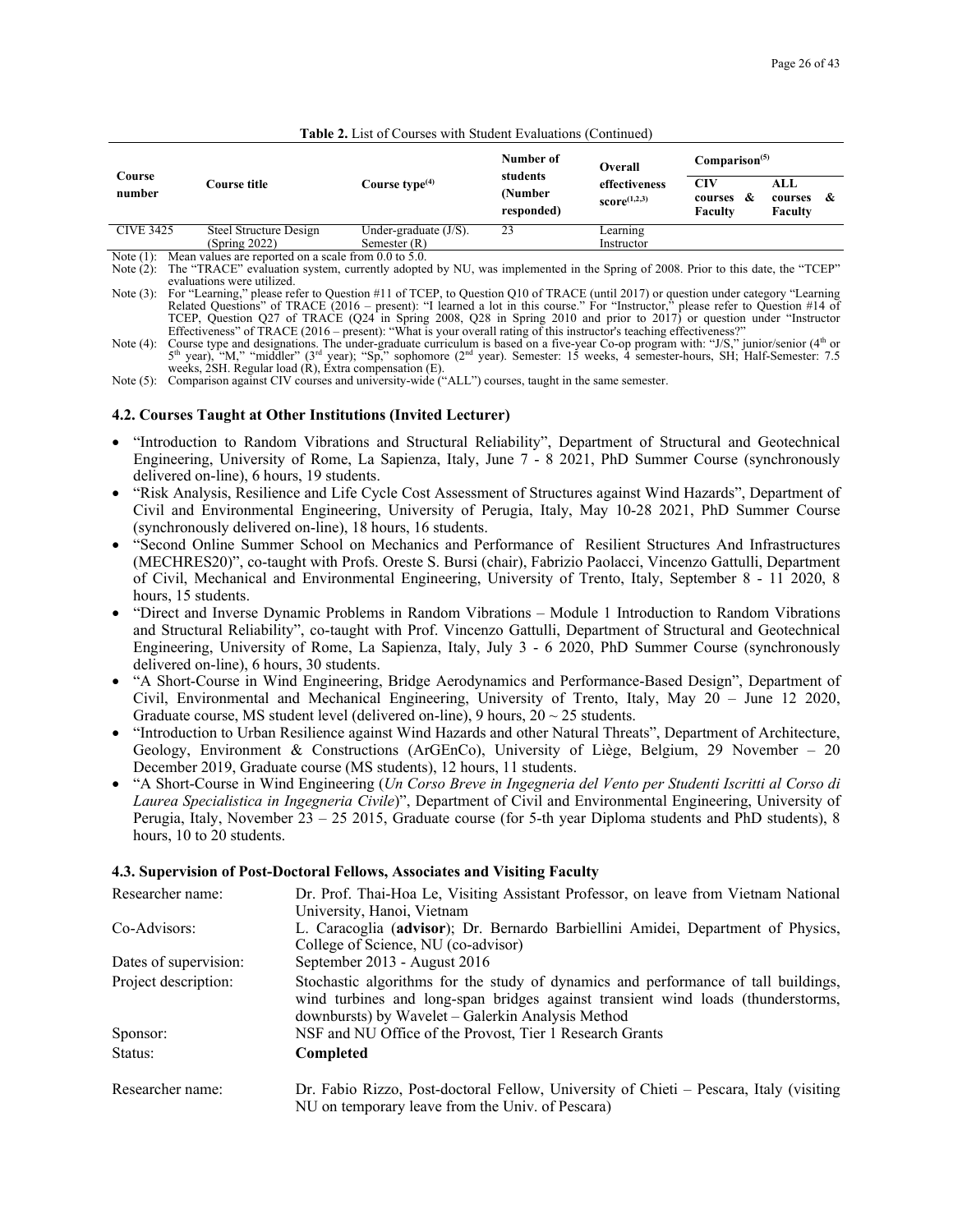| Co-Advisors:             | Professor Piero D'Asdia, University of Chieti – Pescara (advisor); L. Caracoglia (co-<br>advisor)                                                                |
|--------------------------|------------------------------------------------------------------------------------------------------------------------------------------------------------------|
| Dates of supervision:    | September 2013 – present (Dr. Rizzo visited NU in May - June 2014)                                                                                               |
| Project description:     | Estimation of flutter derivatives of closed-box girders – comparison between wind<br>tunnel tests, conducted at NU, and Computational Fluid Dynamics simulations |
| Sponsor:                 | None                                                                                                                                                             |
| Status:                  | Completed                                                                                                                                                        |
| Researcher name:         | Dr. Gian Felice Giaccu, Post-doctoral Fellow, Visiting Researcher from the<br>Department of Structural Engineering, University of Cagliari, Italy                |
| Co-Advisors:             | L. Caracoglia (advisor); Dr. Bernardo Barbiellini Amidei, Department of Physics,<br>College of Science, NU (co-advisor)                                          |
| Dates of supervision:    | August 2011 – October 2012 (Febr. 2012 – October 2012, at NU)                                                                                                    |
| Project description:     | Stochastic algorithms for the study of non-linear cable network dynamics and the<br>mitigation of stay-cable vibration                                           |
| Sponsor:                 | NU, Office of the Provost, Tier 1 Research Grants, $2011 - 2012$                                                                                                 |
| Status:                  | Completed                                                                                                                                                        |
| <b>Current Position:</b> | Assistant Professor, Department of Architecture, Design and Urban Planning,<br>University of Sassari, Alghero, Italy                                             |

## **4.4. Supervision of Graduate Students**

*Please note that students are listed in reverse chronological order. This order is based on the date of graduation or completion of supervision period. L. Caracoglia is sole supervisor, unless otherwise noted.*

| PhD Students               |                                                                                                                       |
|----------------------------|-----------------------------------------------------------------------------------------------------------------------|
| Student name:              | Mr. Lei Zhang, Civil Engineering-Structural                                                                           |
| Start date:                | September 2019                                                                                                        |
| Graduation date:           | 2022 (expected)                                                                                                       |
| Project description:       | Stochastic approximation methods for the analysis of design of next-generation tall<br>buildings and tower structures |
| Sponsor:                   | COE Fellow and NSF (as a Research Assistant)                                                                          |
| Status:                    | In progress                                                                                                           |
| Student name:              | Mr. Shaoning Li, Civil Engineering-Structural                                                                         |
| Start date:                | September 2017                                                                                                        |
| Graduation date:           | Spring $2022$ (expected) – student passed qualifying exam on $03/27/2019$                                             |
| Project description:       | Stochastic aeroelastic instability of wind turbine blades                                                             |
| Sponsor:                   | NSF (as a Research Assistant), Teaching Assistant                                                                     |
| Status:                    | In progress                                                                                                           |
| Student name:              | Mr. Viet Le, Civil Engineering-Structural                                                                             |
| Start date:                | September 2016                                                                                                        |
| Graduation date:           | May 1st, 2020 (qualifying exam passed on $04/12/2018$ )                                                               |
| Project description:       | Performance of tall buildings under non-stationary wind loads                                                         |
| <b>Dissertation Title:</b> | A performance-based wind engineering framework for vertical structures<br>subjected to nonstationary wind loads       |
| Sponsor:                   | COE Fellow, NSF and Mathworks Micro-grant (as a Research Assistant), Teaching<br>Assistant                            |
| Status:                    | Completed                                                                                                             |
| <b>Current Position:</b>   | Research Engineer, ARUP, New York, NY                                                                                 |
| Student name:              | Mr. Wei Cui, Civil Engineering-Structural                                                                             |
| Start date:                | September 2012 (supervision started in May 2013)                                                                      |
| Graduation date:           | May $5th$ , 2017 (qualifying exam passed on 11/23/2013)                                                               |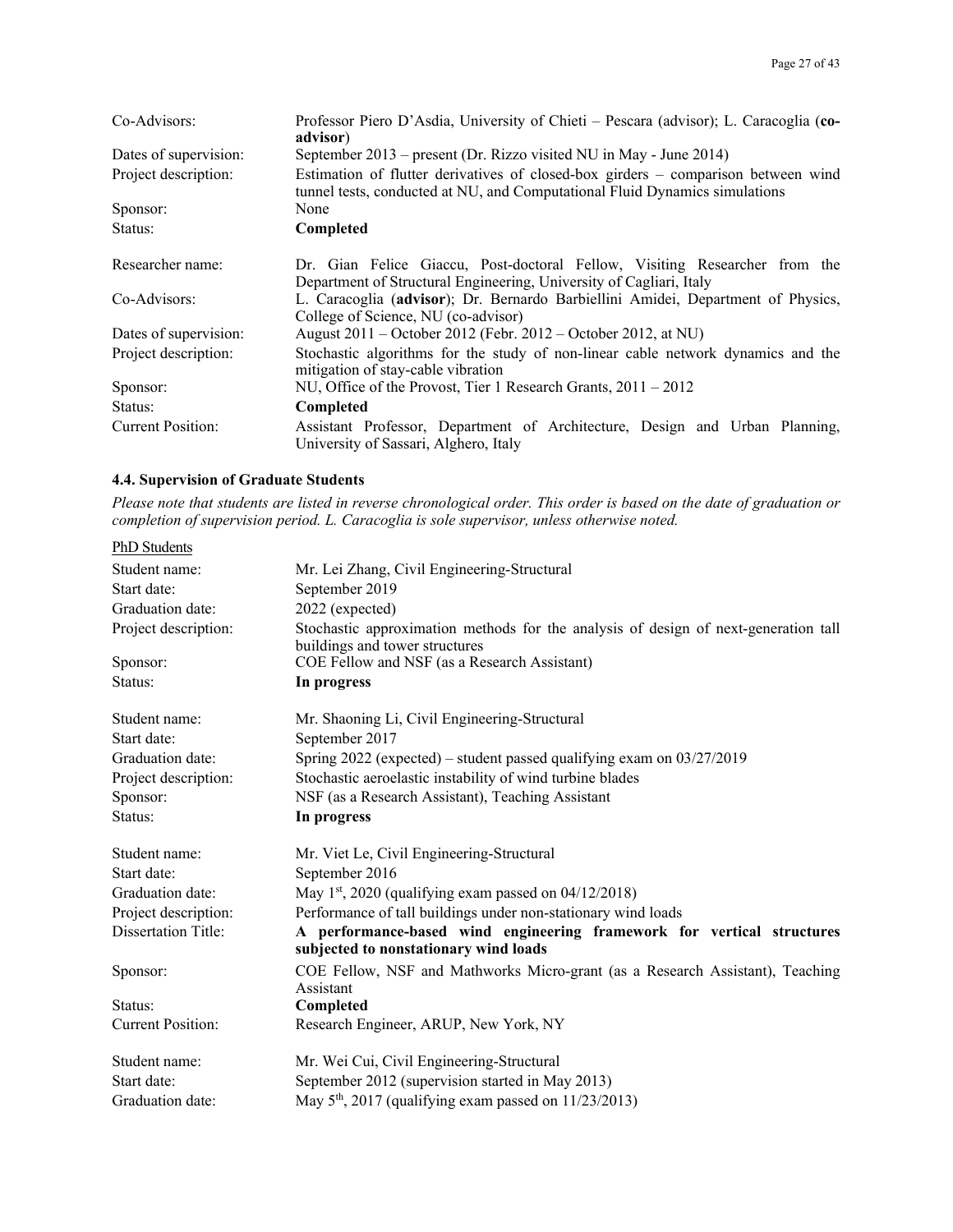| Project description:                                    | Performance-based design of tall buildings under high winds                                                                                                                                            |
|---------------------------------------------------------|--------------------------------------------------------------------------------------------------------------------------------------------------------------------------------------------------------|
| <b>Dissertation Title:</b>                              | Performance-based design framework for 3D coupled wind-induced response of<br>tall buildings in turbulent winds (URL: http://hdl.handle.net/2047/D20250947)                                            |
| Sponsor:                                                | NSF CAREER and Mathworks Micro-grant (as a Research Assistant)                                                                                                                                         |
| Status:                                                 | Completed                                                                                                                                                                                              |
| <b>Current Position</b>                                 | Assistant professor, Department of Bridge Engineering, Tongji University, Shanghai,<br>P.R. China                                                                                                      |
| Student name:                                           | Mr. Farid Moghim, Civil Engineering-Structural                                                                                                                                                         |
| Start date:                                             | June 2009                                                                                                                                                                                              |
| Graduation date:                                        | February 19, 2014 with degree conferred on May 2 <sup>nd</sup> , 2014 (qualifying exam passed in<br>Spring $2011$ )                                                                                    |
| Project description:                                    | Simulation and assessment wind-borne debris trajectory and damage to the glass<br>facades of tall buildings during extreme wind events                                                                 |
| Dissertation title:                                     | Wind-borne debris trajectory in high winds: application to the protection of tall<br>building facades (URL: http://hdl.handle.net/2047/d20005006)                                                      |
| Sponsor:                                                | NSF CAREER (as a Research Assistant)                                                                                                                                                                   |
| Status:                                                 | Completed                                                                                                                                                                                              |
| <b>Current Position:</b>                                | Risk Analyst, Liberty Mutual, Boston, MA (formerly, Research Engineer, AIR<br>Worldwide, Boston, MA)                                                                                                   |
| Student name:                                           | Mr. Dong-Woo Seo, Civil Engineering-Structural                                                                                                                                                         |
| Start date:                                             | September 2008                                                                                                                                                                                         |
| Graduation date:                                        | February 28, 2013 with degree conferred in May 2013 (qualifying exam passed in<br>Spring $2011$ )                                                                                                      |
| Project description:                                    | Analysis of uncertainty propagation in aeroelastic systems: Wind-induced response<br>simulation on long-span bridges                                                                                   |
| Dissertation title:                                     | Effects of errors in flutter derivatives on the wind-induced response of cable-<br>supported bridges                                                                                                   |
| Sponsor:                                                | NSF (as a Research Assistant) in 2008-2010 (TA/RA in 2011-2012)                                                                                                                                        |
| Status:                                                 | Completed                                                                                                                                                                                              |
| <b>Current Position:</b>                                | Research Engineer, Structural Engineering Research Division, Korea Institute of Civil<br>Engineering and Construction Technology, KICT, South Korea                                                    |
| PhD Students (Visiting from Institutions other than NU) |                                                                                                                                                                                                        |
| Student name:                                           | Ms. Laura Ierimonti, PhD Student, Department of Civil and Environmental<br>Engineering, University of Perugia, Italy                                                                                   |
| Co-Advisors:                                            | Prof. Ilaria Venanzi, University of Perugia (primary advisor); L. Caracoglia (co-<br>advisor during the study visit at NU, member of the examination committee and<br>external reviewer of the thesis) |
| Dates of supervision:                                   | January 2016 – March 2016 (visit to NU)                                                                                                                                                                |
| Graduation date:                                        | May 2018 (PhD degree conferred by Universities of Florence, Perugia, Pisa, and<br>Braunschweig - Italy/Germany)                                                                                        |
| Project description:                                    | Risk design optimization of smart flexible structures (tall buildings)                                                                                                                                 |
| Dissertation title:                                     | Life-cycle cost-based design of wind excited tall buildings                                                                                                                                            |
| Sponsor:<br>Status:                                     | University of Florence, Italy; University of Perugia, Italy<br>Completed                                                                                                                               |
| Student name:                                           | Mr. Bastian Nebenführ, PhD Student, Division of Fluid Dynamics, Department of<br>Applied Mechanics, Chalmers University of Technology, Sweden                                                          |
| Co-Advisors:                                            | Prof. Lars Davidson, Chalmers University of Technology (primary advisor); L.<br>Caracoglia (co-advisor)                                                                                                |
| Dates of supervision:                                   | April 16, 2013 - July 1 <sup>st</sup> , 2013 (visit to NU)                                                                                                                                             |
| Graduation date:                                        | 2015 (PhD conferred by Chalmers University of Technology)                                                                                                                                              |
| Project description:                                    | Modeling, simulation and verification of CFD algorithms for solution of fluid-structure<br>interaction problems on large wind turbines in forested areas                                               |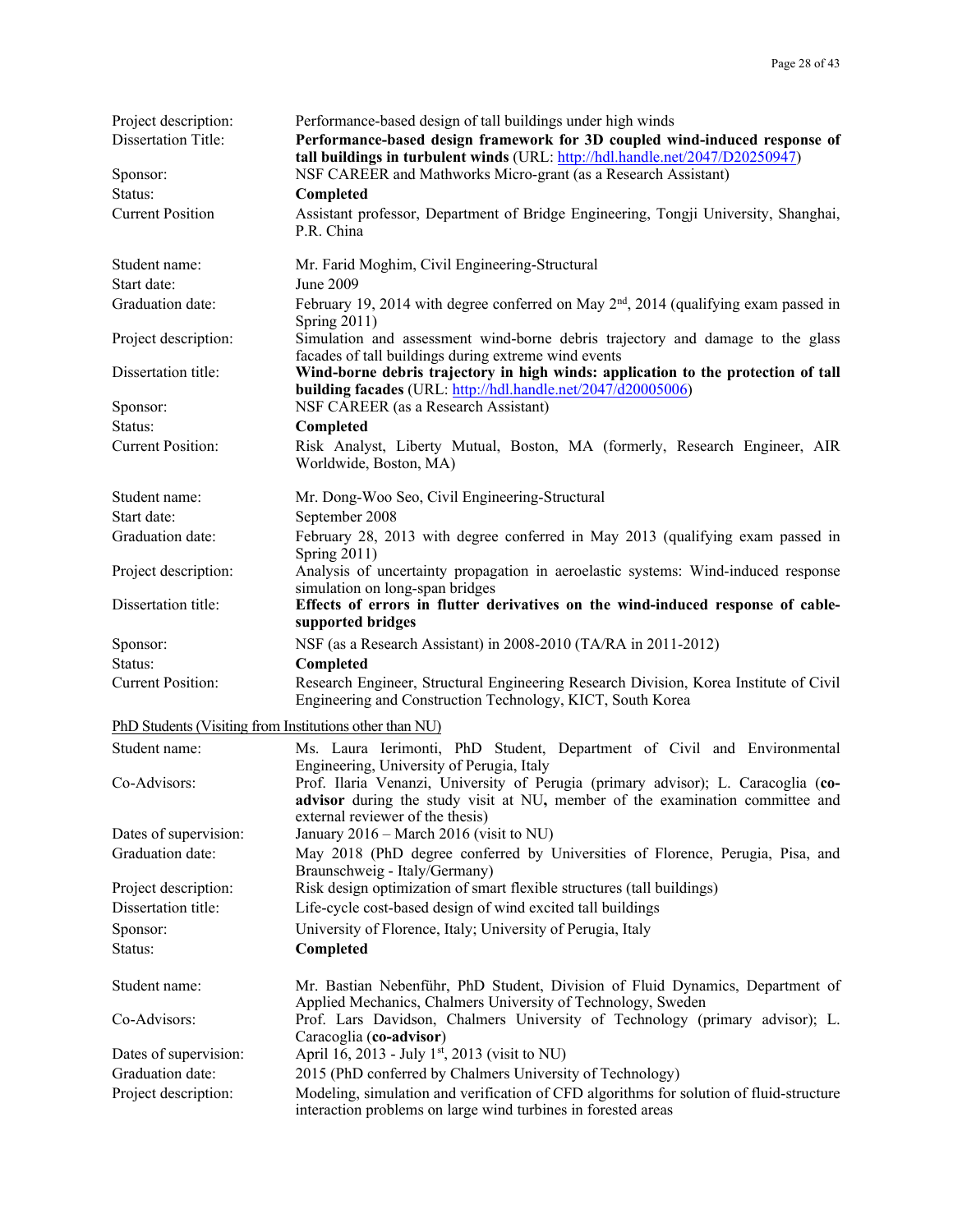| Dissertation title:     | Turbulence-resolving simulations for engineering applications                                                                                                                 |
|-------------------------|-------------------------------------------------------------------------------------------------------------------------------------------------------------------------------|
| Sponsor:                | Swedish Wind Power Technology Center (SWPTC), Chalmers University of<br>Technology                                                                                            |
| Status:                 | Completed (student visited NU in summer 2013)                                                                                                                                 |
| Student name:           | Mr. Thomas Canor, Visiting Research Assistant at NU (CEE) and PhD Student,<br>Department of Civil Engineering, University of Liège, Belgium                                   |
| Co-Advisors:            | Professor Vincent Denoël (primary advisor), Technical University of Liège; L.<br>Caracoglia (co-advisor during the study visit at NU, member of the examination<br>committee) |
| Dates of supervision:   | February 2013 - April 2013; December 2013 (visit to NU)                                                                                                                       |
| Graduation date:        | May 2014 (PhD degree conferred by the University of Liège, Belgium)                                                                                                           |
| Project description:    | Use of Stochastic Calculus for the solution of random bridge flutter problem<br>contaminated by modeling errors                                                               |
| Dissertation title:     | New perspectives on probabilistic methods for nonlinear transient dynamics in<br>civil engineering                                                                            |
| Sponsor:                | FNRS - Fonds National de la Recherche Scientifique, Brussels, Belgium                                                                                                         |
| Status:                 | Completed                                                                                                                                                                     |
| Current position        | Senior Risk Advisor, KPMG, Belgium                                                                                                                                            |
| Student name:           | Mr. Philipp Egger, Visiting Research Assistant at NU (CEE) and PhD Student,<br>Department of Structural Engineering, Technical University of Vienna, Austria                  |
| Co-Advisors:            | Professor Johann Kollegger (primary advisor), Technical University of Vienna; L.<br>Caracoglia (co-advisor during the study visit at NU)                                      |
| Dates of supervision:   | January 2011 – present (January 2011 - June 2011 at NU)                                                                                                                       |
| Graduation date:        | 2020, expected (PhD conferred by Technical University of Vienna)                                                                                                              |
| Project description:    | Innovative Damping System for Stay-Cables – Modeling and Simulation                                                                                                           |
| Dissertation title:     | <b>TBA</b>                                                                                                                                                                    |
| Sponsor:                | Austrian Marshall Plan Foundation (Marshallplan Jubiläumsstiftung), Vienna, Austria<br>and Technical University of Vienna in 2011                                             |
| Status:                 | In progress (collaboration will continue until student graduation)                                                                                                            |
| <b>Current Position</b> | VSL International, Köniz, Switzerland                                                                                                                                         |
| Student name:           | Mr. Gian Felice Giaccu, Visiting Research Assistant at NU (CEE) and PhD Student,<br>Department Structural Engr., University of Cagliari, Italy                                |
| Co-Advisors:            | Professor Gian Paolo Gamberini, University of Cagliari (primary advisor); L.<br>Caracoglia (co-advisor); Dr. Francesco Cambuli, University of Cagliari (co-advisor)           |
| Dates of supervision:   | February 2009 - August 2009 (visit to NU)                                                                                                                                     |
| Graduation date:        | January 2010 (PhD degree awarded from University of Cagliari)                                                                                                                 |
| Project description:    | Nonlinear dynamic simulation of stay/cross-tie systems and in-plane cable networks                                                                                            |
| Dissertation title:     | Sulla dinamica del sistema stralli-connettori (in Italian)                                                                                                                    |
| Sponsor:                | University of Cagliari (while visiting NU)                                                                                                                                    |
| Status:                 | Completed                                                                                                                                                                     |
| Current position        | Assistant Professor, University of Sassari, Italy                                                                                                                             |
|                         | PhD Students (Advised while Collaborating / Working at other Institutions)                                                                                                    |
| Student name:           | Mr. Giuseppe Abbiati, PhD Student, Department of Civil, Environmental and<br>Mechanical Engineering, University of Trento, Italy                                              |
| Co-Advisors:            | Prof. Salvatore Bursi, University of Trento (primary advisor)                                                                                                                 |
| Dates of supervision:   | August - September 2013 (supervised by Luca Caracoglia while working as a<br>Research Fellow at the University of Trento, Italy in 2013)                                      |
| Graduation date:        | 2014 (PhD conferred by University of Trento, Italy)                                                                                                                           |
| Project description:    | Propagation of coupling uncertainties to experimental seismic fragility curves of a<br>typical piping system                                                                  |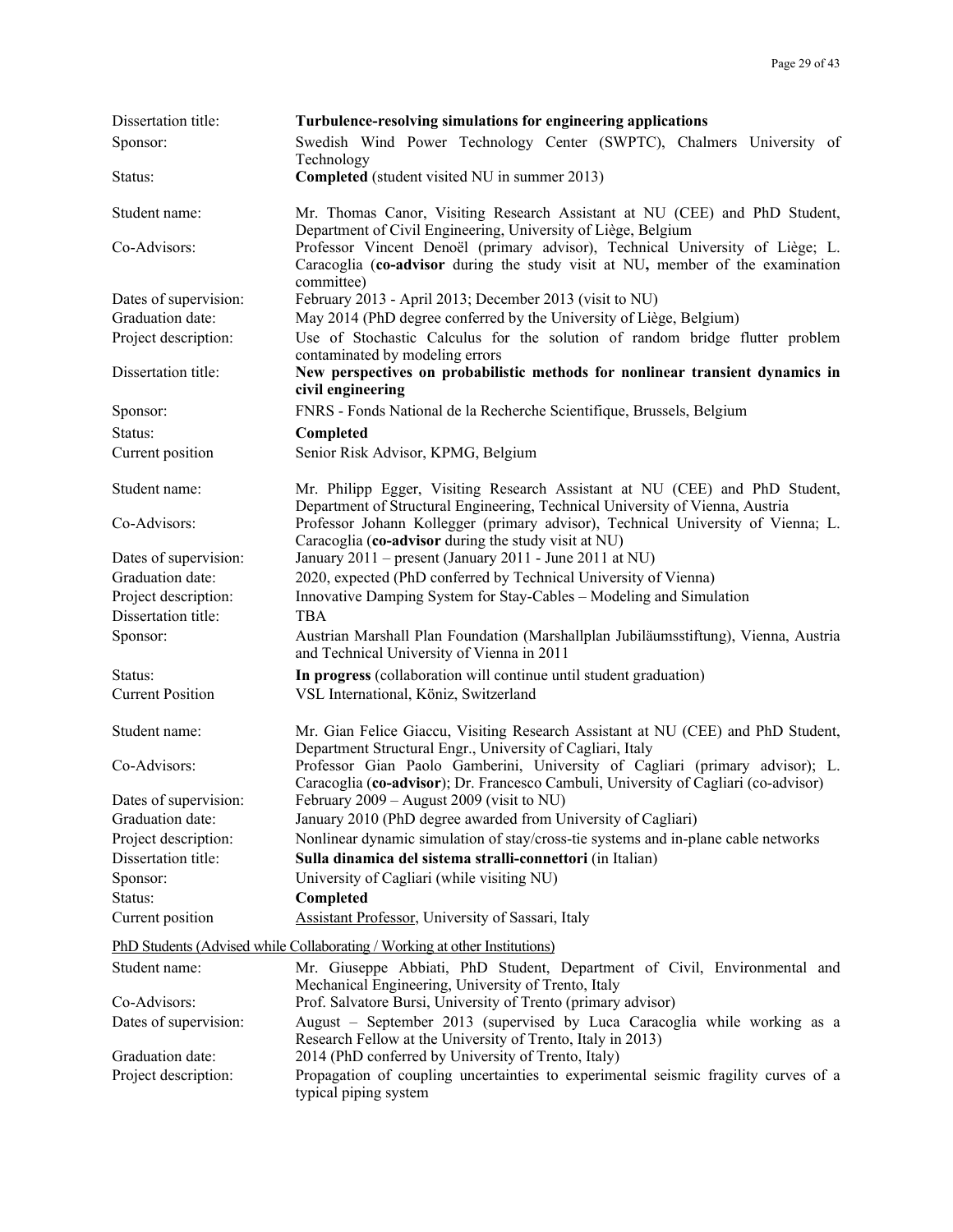| Dissertation title:            | N/A                                                                                                                                                   |
|--------------------------------|-------------------------------------------------------------------------------------------------------------------------------------------------------|
| Sponsor:                       | University of Trento                                                                                                                                  |
| Status:                        | Completed                                                                                                                                             |
| Current position               | Post-doctoral Fellow, ETH, Zurich, Switzerland                                                                                                        |
| MS Students with Thesis/Report |                                                                                                                                                       |
| Student name:                  | Mr. William Michalski, Graduate Certificate in Engineering Leadership - Gordon                                                                        |
|                                | Leadership Program (with concentration in Civil and Environmental Engineering)                                                                        |
| Start date:                    | September 2015                                                                                                                                        |
| Graduation date:               | July 2016 (data of submission of Gordon Thesis) – student completed MS degree<br>studies and graduated in 2018                                        |
| Project description:           | Wind load analysis a power line support structure                                                                                                     |
| Leadership Challenge           | Sustainable design - Envision's application to the Ticonderoga 115kV overhead                                                                         |
| Project Report title:          | line refurbishment                                                                                                                                    |
| Sponsor:                       | Black & Veatch                                                                                                                                        |
| Status:                        | Completed                                                                                                                                             |
| Student name:                  | Mr. Daniel Bissex, Electrical and Computer Engineering                                                                                                |
| Co-Advisors:                   | Professor Gilead Tadmor, Electrical and Computer Engineering (primary advisor); L.<br>Caracoglia (co-advisor)                                         |
| Start date:                    | September 2008                                                                                                                                        |
| Graduation date:               | 2010                                                                                                                                                  |
| Project description:           | Accelerated compression of large data sets and reduced order modeling of fluid flows                                                                  |
|                                | (MS Thesis)                                                                                                                                           |
| Sponsor:                       | IGERT Fellow, Intelligent Diagnostics for Aging Infrastructures - NSF                                                                                 |
| Status:                        | Completed                                                                                                                                             |
| Student name:                  | Ms. Naimi Pathak, Civil Engineering-Structural                                                                                                        |
| Start date:                    | June 2009                                                                                                                                             |
| Graduation date:               | August 2009                                                                                                                                           |
| Project description:           | Finite-element analysis of tall buildings under wind excitation                                                                                       |
| MS Report title:               | Finite element modeling and validation of second generation wind excited tall<br>benchmark building                                                   |
| Sponsor:                       | CEE Department (one semester only; as a Teaching Assistant)                                                                                           |
| Status:                        | Completed                                                                                                                                             |
| Student name:                  | Mrs. Marra A. Smith (formerly Giuliani), Civil Engineering-Structural                                                                                 |
| Start date:                    | January 2008                                                                                                                                          |
| Graduation date:               | August 2009                                                                                                                                           |
| Project description:           | Performance-based design of slender structures against extreme winds                                                                                  |
| MS Thesis title:               | A Monte Carlo based method for the dynamic performance analysis of tall<br>buildings under turbulent wind (URL: http://hdl.handle.net/2047/d20000048) |
| Sponsor:                       | CEE Department (as a Teaching Assistant)                                                                                                              |
| Status:                        | Completed                                                                                                                                             |
| Student name:                  | Ms. Raulina Brito-Piña, Civil Engineering-Structural                                                                                                  |
| Start date:                    | January 2008                                                                                                                                          |
| Graduation date:               | May 2009                                                                                                                                              |
| Project description:           | Experimental measurement of aeroelastic coefficients for flutter and buffeting analysis                                                               |
| MS Thesis title:               | of long-span bridges<br>Extraction of Aeroelastic Coefficients for Bridge Decks from Small-scale Wind                                                 |
| Sponsor:                       | <b>Tunnel Tests</b><br>NSF (as a Research Assistant)                                                                                                  |
| Status:                        | Completed                                                                                                                                             |
|                                |                                                                                                                                                       |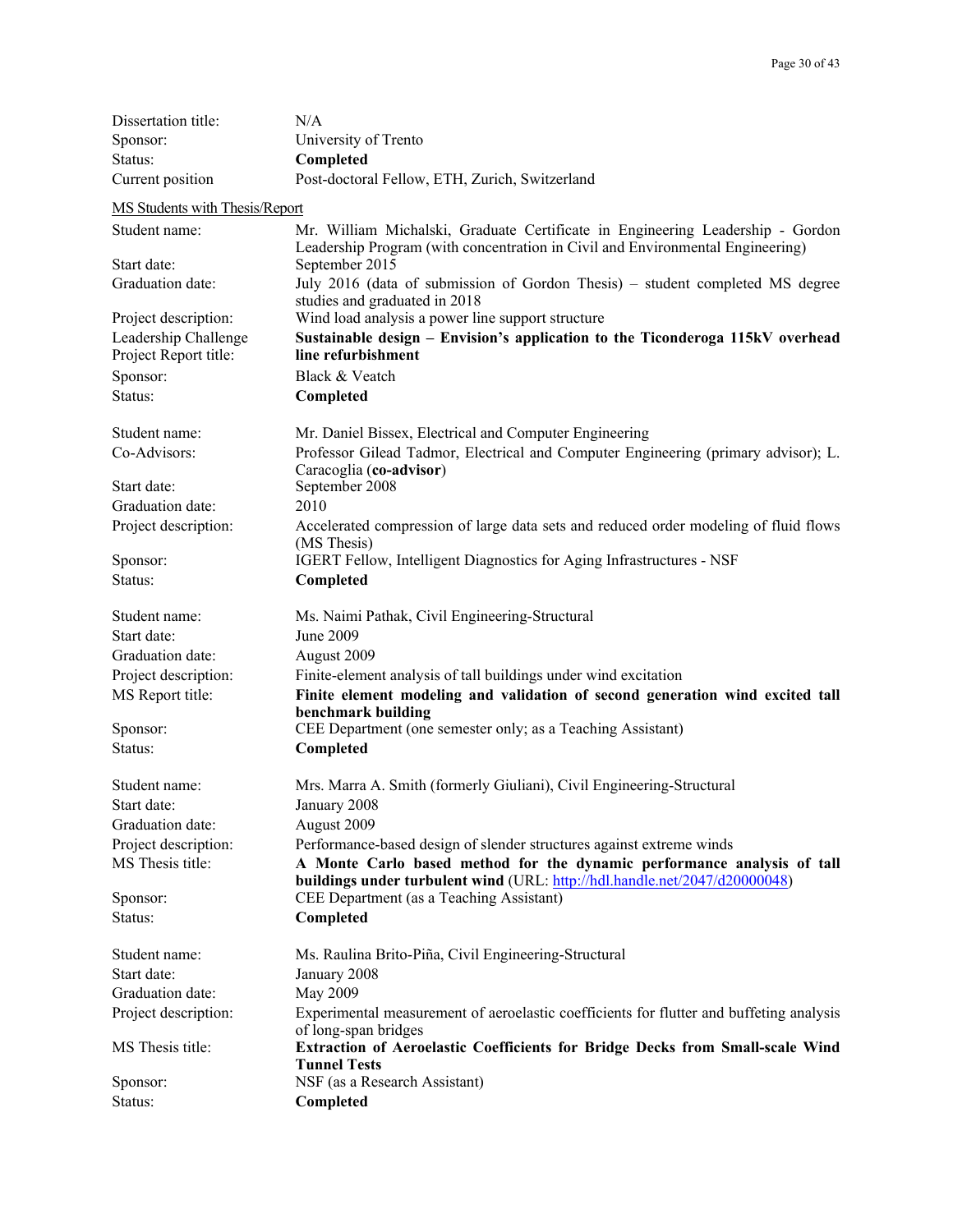| Current position         | Research engineer, AIR Worldwide, Boston, MA                                                                                                                                                                                        |
|--------------------------|-------------------------------------------------------------------------------------------------------------------------------------------------------------------------------------------------------------------------------------|
| Student name:            | Mr. Antonio Velazquez-Hernandez, Civil Engineering-Structural                                                                                                                                                                       |
| Start date:              | January 2005                                                                                                                                                                                                                        |
| Graduation date:         | August 2007                                                                                                                                                                                                                         |
| Project description:     | Monte-Carlo-based algorithms for buffeting analysis of long-span bridges                                                                                                                                                            |
| MS Thesis title:         | Simulation of long-span bridge buffeting response with uncertain definition of<br>selected aerodynamic parameters                                                                                                                   |
| Sponsor:                 | NU Provost's Office and CEE Department (as a Research Assistant)                                                                                                                                                                    |
| Status:                  | Completed                                                                                                                                                                                                                           |
| <b>Current Position:</b> | Assistant Professor, Department of Civil Engineering, Ohio University                                                                                                                                                               |
|                          | MS Students with Thesis (Visiting from Institutions other than NU)                                                                                                                                                                  |
| Student name:            | Mr. Daniele Crisman, MS Student, Department of Civil Engineering and Architecture,<br>University of Trieste, Italy                                                                                                                  |
| Co-Advisors:             | Prof. Salvatore Noè, University of Trieste (advisor); L. Caracoglia (co-advisor during<br>the study visit at NU)                                                                                                                    |
| Dates of supervision:    | September 2018 – December 2018 (at NU)                                                                                                                                                                                              |
| Graduation date:         | March 19, 2021                                                                                                                                                                                                                      |
| Project description:     | Database Assisted-Design (DAD) of low-rise buildings for wind loads: applicability to<br>European and Italian standards                                                                                                             |
| Diploma Thesis title:    | Metodologia DAD (database assisted-design) per edifici industriali sotto l'azione del<br>vento e la sua applicabilità nella normativa italiana ed europea (in Italian).                                                             |
| Sponsor:                 | Study fellowship, University of Trieste, Italy                                                                                                                                                                                      |
| Status:                  | Completed                                                                                                                                                                                                                           |
| Student name:            | Ms. Arianna Stragapede, MS Student (MS student / Five-year Diploma), Aeronautical<br>and Aerospace Engineering, Rome University "Sapienza", Italy                                                                                   |
| Co-Advisors:             | Professors Annalisa Fregolent (primary advisor) and Franco Mastoddi (co-advisor),<br>Department of Mechanics and Aeronautics, University of Rome "La Sapienza"; L.<br>Caracoglia (external co-advisor during the study visit at NU) |
| Dates of supervision:    | October 2016 – February 2017 (at NU)                                                                                                                                                                                                |
| Graduation date:         | March 14, 2017                                                                                                                                                                                                                      |
| Project description:     | Aeroelastic instabilities of wind turbine blades                                                                                                                                                                                    |
| MS Thesis title:         | Non-deterministic flutter analysis of a reference wind turbine blade                                                                                                                                                                |
| Sponsor:                 | Study fellowship, University of Rome "La Sapienza"                                                                                                                                                                                  |
| Status:                  | Completed                                                                                                                                                                                                                           |
| Student name:            | Ms. Giulia Ansaldi, MS Student, Department of Civil and Environmental Engineering,<br>Polytechnic University of Milan, Italy                                                                                                        |
| Co-Advisors:             | Professor Federico Perotti, Polytechnic University of Milan (primary advisor);<br>Professor Luca Martinelli, Polytechnic University of Milan (co-advisor); L. Caracoglia<br>(external co-advisor during the study visit at NU)      |
| Dates of supervision:    | July $2015$ – September 2015 (at NU)                                                                                                                                                                                                |
| Graduation date:         | December 2015                                                                                                                                                                                                                       |
| Project description:     | Analysis of wind loading uncertainty and estimation of wind hazard and structural                                                                                                                                                   |
| Diploma Thesis title:    | fragility curves for the 2nd-generation tall benchmark building<br>L'effetto delle incertezze sulla risposta dinamica di edifici alti soggetti all'azione<br>del vento (in Italian)                                                 |
| Sponsor:                 | Study fellowship, Polytechnic University of Milan                                                                                                                                                                                   |
| Status:                  | Completed                                                                                                                                                                                                                           |
| Student name:            | Mr. Albertomaria Franzoni, MS Student, Department of Civil and Environmental<br>Engineering, Polytechnic University of Milan, Italy                                                                                                 |
| Co-Advisors:             | Professor Federico Perotti, Polytechnic University of Milan (primary advisor);                                                                                                                                                      |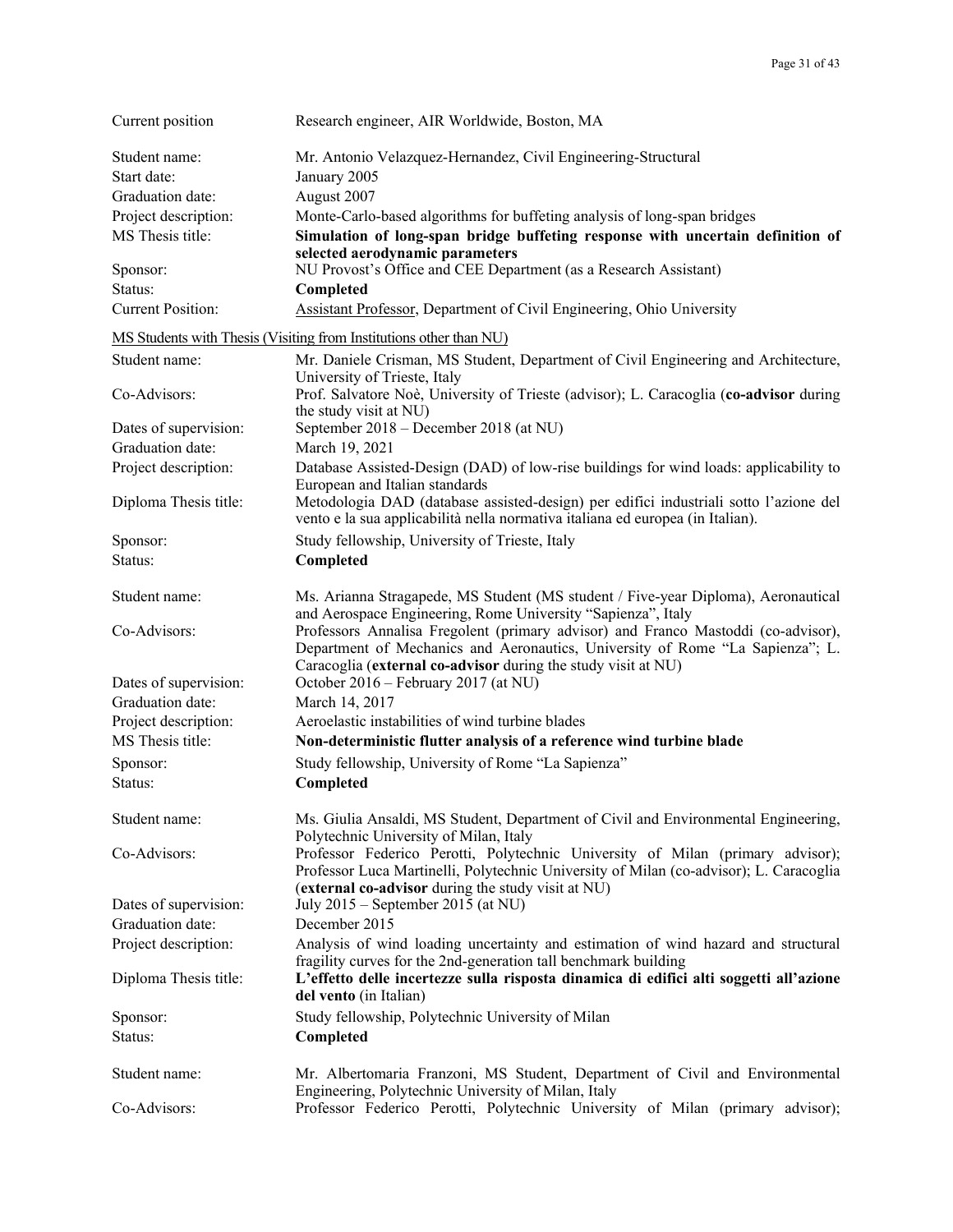|                       | Professor Luca Martinelli, Polytechnic University of Milan (co-advisor); L. Caracoglia<br>(external co-advisor during the study visit at NU)                                                                  |
|-----------------------|---------------------------------------------------------------------------------------------------------------------------------------------------------------------------------------------------------------|
| Dates of supervision: | May 2013 - August 2013 (at NU)                                                                                                                                                                                |
| Graduation date:      | November 2013                                                                                                                                                                                                 |
| Project description:  | Study of turbulent wind loading on large-roof structures with special emphasis to the                                                                                                                         |
| Diploma Thesis title: | case of an aircraft hangar<br>Verifica numeric-sperimentale delle sollecitazioni indotte dal vento in un hangar<br>per aeromobili (in Italian)                                                                |
| Sponsor:              | None                                                                                                                                                                                                          |
| Status:               | Completed                                                                                                                                                                                                     |
| Student name:         | Mr. Luca Scintu, MS/BS Student (Five-year Diploma), Department of Civil<br>Engineering, Structural Engr. and Architecture, University of Cagliari, Italy                                                      |
| Co-Advisors:          | Dr. Gian Felice Giaccu (primary advisor); L. Caracoglia (external co-advisor);<br>Bernardo Barbiellini (co-advisor, NU)                                                                                       |
| Dates of supervision: | May 2013 - August 2013 (at NU)                                                                                                                                                                                |
| Graduation date:      | October 8, 2014 (Five-year diploma degree from University of Cagliari)                                                                                                                                        |
| Project description:  | Analysis of wind-induced response of tall buildings under uncertain wind loads due to<br>turbulence modeling simplification; Stochastic Gradient Approximation and Stochastic<br><b>Approximation Methods</b> |
| Diploma Thesis title: | Approccio Stocastico per l'analisi dinamico - prestazionale di Edifici alti soggetti<br>al carico turbolento del vento (in Italian)                                                                           |
| Sponsor:              | NU Office of the Provost, Tier 1 Research Grants (partial support)                                                                                                                                            |
| Status:               | Completed                                                                                                                                                                                                     |
| Student name:         | Mr. Alessandro De Carlo, Visiting Research Assistant at NU and MS/BS Student<br>(Five-year Diploma), Dept. of Civil Engr., University of Trieste, Italy                                                       |
| Co-Advisors:          | Prof. Salvatore Noè, University of Trieste (advisor); L. Caracoglia (external co-<br>advisor during NU visit, member of the examination committee)                                                            |
| Dates of supervision: | June 2008 – July 2008 (at NU)                                                                                                                                                                                 |
| Graduation date:      | October 28, 2009 (Five-year diploma degree from University of Trieste)                                                                                                                                        |
| Project description:  | Numerical simulation of time-domain aeroelastic loading for bridges                                                                                                                                           |
| Diploma Thesis title: | Analisi numerica del flutter accoppiato per ponti di grande luce mediante l'uso di<br>funzioni indiciali (in Italian)                                                                                         |
| Sponsor:              | None                                                                                                                                                                                                          |
| Status:               | Completed                                                                                                                                                                                                     |
|                       | MS Students with Thesis (Advised while Collaborating / Working at other Institutions)                                                                                                                         |
| Student name:         | Ms. Ilaria Cirronis, MS student (MS student / Five-year Diploma), Civil Engineering /<br>Structural Engineering, University of Cagliari, Italy                                                                |
| Co-Advisors:          | Dr. Gian Felice Giaccu (primary advisor); L. Caracoglia (external co-advisor);                                                                                                                                |
| Dates of supervision: | April 2017                                                                                                                                                                                                    |
| Graduation date:      | April 26, 2017 (MS degree conferred by the University of Cagliari)                                                                                                                                            |
| Project description:  | Examining pointing error of the Sardinia Radio Telescope induced by wind load                                                                                                                                 |
| MS Thesis title:      | vibration<br>Sardinia Radio Telescope: valutazione del pointing error determinata dall'azione<br>turbolenta del vento (in Italian)                                                                            |
| Sponsor:              | None                                                                                                                                                                                                          |
| Status:               | Completed                                                                                                                                                                                                     |
| Student name:         | Mr. Matteo Izzi, MS/BS Student (Five-year Diploma), Department of Civil<br>Engineering and Architecture, University of Trieste, Italy                                                                         |
| Co-Advisors:          | Prof. Salvatore Noè, University of Trieste (advisor); L. Caracoglia (external co-<br>advisor and member of the examination committee)                                                                         |
| Dates of supervision: | December $2012 -$ October 2013                                                                                                                                                                                |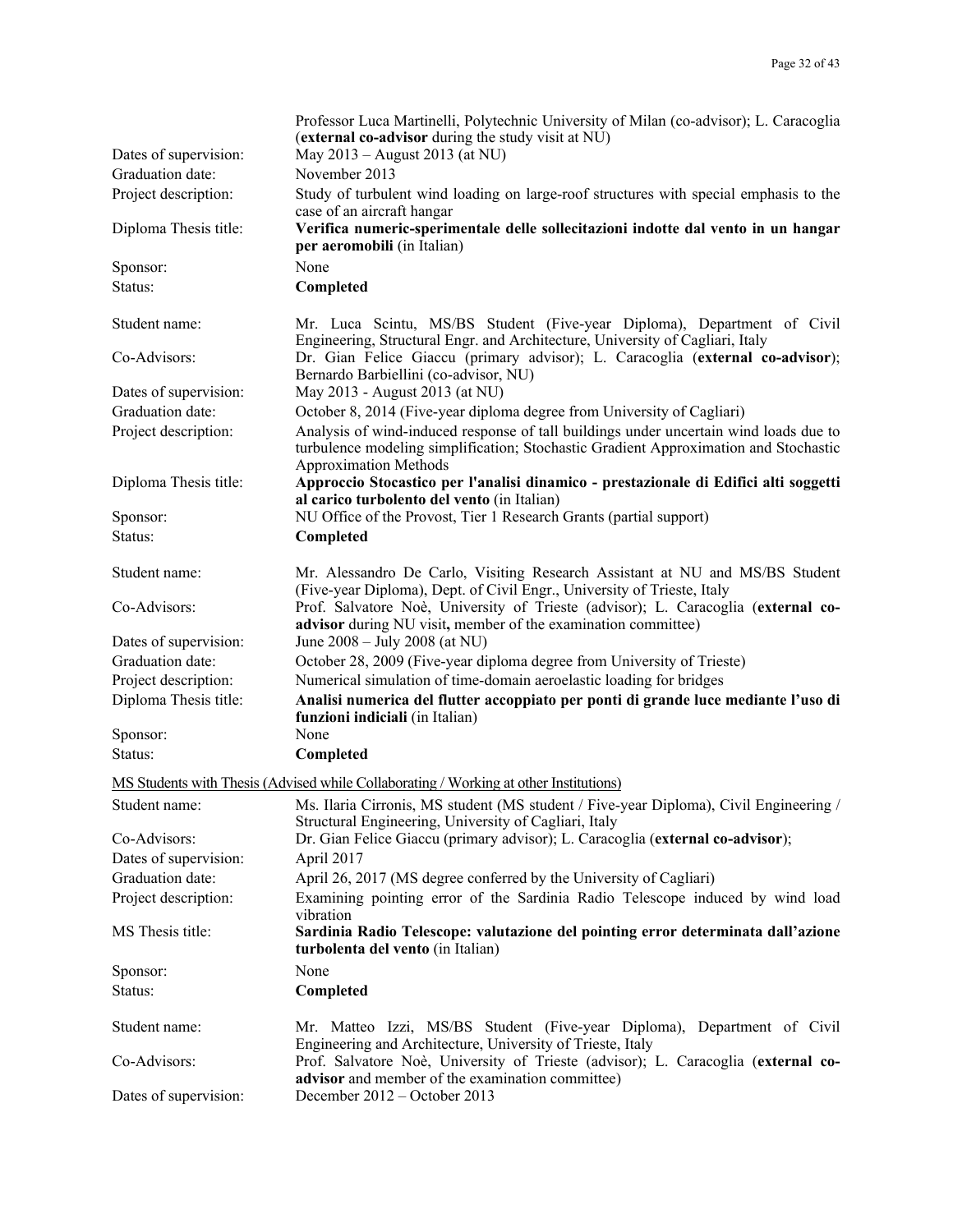| Graduation date:<br>Project description: | October 2013 (Five-year diploma degree from University of Trieste)<br>Theoretical and numerical study evaluating the performance of various damping                                         |
|------------------------------------------|---------------------------------------------------------------------------------------------------------------------------------------------------------------------------------------------|
|                                          | devices for stay-cable vibration mitigation, including the use of Nonlinear Target-                                                                                                         |
|                                          | Energy-Transfer (TET) devices                                                                                                                                                               |
| Diploma Thesis title:                    | Smorzatori oleodinamici e dispositivi Targeted Energy Transfer per il controllo<br>passivo delle vibrazioni di stralli (in Italian)                                                         |
| Sponsor:                                 | None                                                                                                                                                                                        |
| Status:                                  | Completed                                                                                                                                                                                   |
| MS Students (Independent Study only)     |                                                                                                                                                                                             |
| Student name:                            | Mr. Qiming Liang, MS student in CE-Structures                                                                                                                                               |
| Dates of supervision:                    | January 2010 - August 2010                                                                                                                                                                  |
| Project description:                     | Independent study with project report (4 credits). Research on practical issues<br>associated with the use of the "DAD method" for the design of low-rise buildings<br>against wind hazards |
| Sponsor:                                 | None                                                                                                                                                                                        |
| Status:                                  | Completed                                                                                                                                                                                   |
| Student name:                            | Mr. Bing Li, MS student in CE-Structures                                                                                                                                                    |
| Dates of supervision:                    | January 2009 - April 2009                                                                                                                                                                   |
| Project description:                     | Independent study with project report (4 credits). Research on the numerical modeling<br>of the wind-borne debris trajectory equation during hurricane storms.                              |
| Sponsor:                                 | None                                                                                                                                                                                        |
| Status:                                  | Completed                                                                                                                                                                                   |
| Student name:                            | Mr. Antonio Velazquez-Hernandez, MS student in CE-Structures                                                                                                                                |
| Dates of supervision:                    | May 2005 - August 2005                                                                                                                                                                      |
| Project description:                     | Independent study with project report (4 credits). Extraction of frequency and damping<br>characteristics of highway light poles from laboratory tests                                      |
| Sponsor:                                 | Illinois Department of Transportation                                                                                                                                                       |
| Status:                                  | Completed                                                                                                                                                                                   |

# **4.5. Supervision of Undergraduate Students**

|                       | BS Students with Thesis (Visiting from Institutions other than NU or Advised while Collaborating/Working at other                                                                |
|-----------------------|----------------------------------------------------------------------------------------------------------------------------------------------------------------------------------|
| Institutions)         |                                                                                                                                                                                  |
| Student name:         | Mr. Daniele Crisman, Three-Year Engineering Diploma Student (equivalent to BS                                                                                                    |
|                       | degree), Dept. of Engineering and Architecture, University of Trieste, Italy                                                                                                     |
| Co-Advisors:          | Prof. Salvatore Noè, University of Trieste (primary advisor); L. Caracoglia (co-                                                                                                 |
|                       | <b>advisor</b> ); M. Izzi, University of Trieste (co-advisor)                                                                                                                    |
| Dates of supervision: | December 2015 – October 2016 (while student at the University of Trieste)                                                                                                        |
| Graduation date:      | October 3, 2016 (diploma degree conferred by University of Trieste)                                                                                                              |
| Project description:  | Application of the Database-Assisted-Design approach to study roof pressure<br>coefficients on low-rise buildings and comparison against the current Italian design<br>standards |
| Diploma Thesis title: | Coefficienti di pressione per la valutazione dei carichi da vento sulle coperture.                                                                                               |
|                       | Confronto tra il Database-Assisted Design del NIST e le normative vigenti                                                                                                        |
| Sponsor:              | None                                                                                                                                                                             |
| Status:               | Completed                                                                                                                                                                        |
|                       |                                                                                                                                                                                  |

## REU Students (Advised while at NU)

| Student name:         | Camille Youngberg, Civil Engineering (Middler, Class of 2014)                                                 |
|-----------------------|---------------------------------------------------------------------------------------------------------------|
| Dates of supervision: | June 2012- July 2012                                                                                          |
| Project description:  | Independent study: design of a section model for wind tunnel testing (truss-type)<br>bridge) using SolidWorks |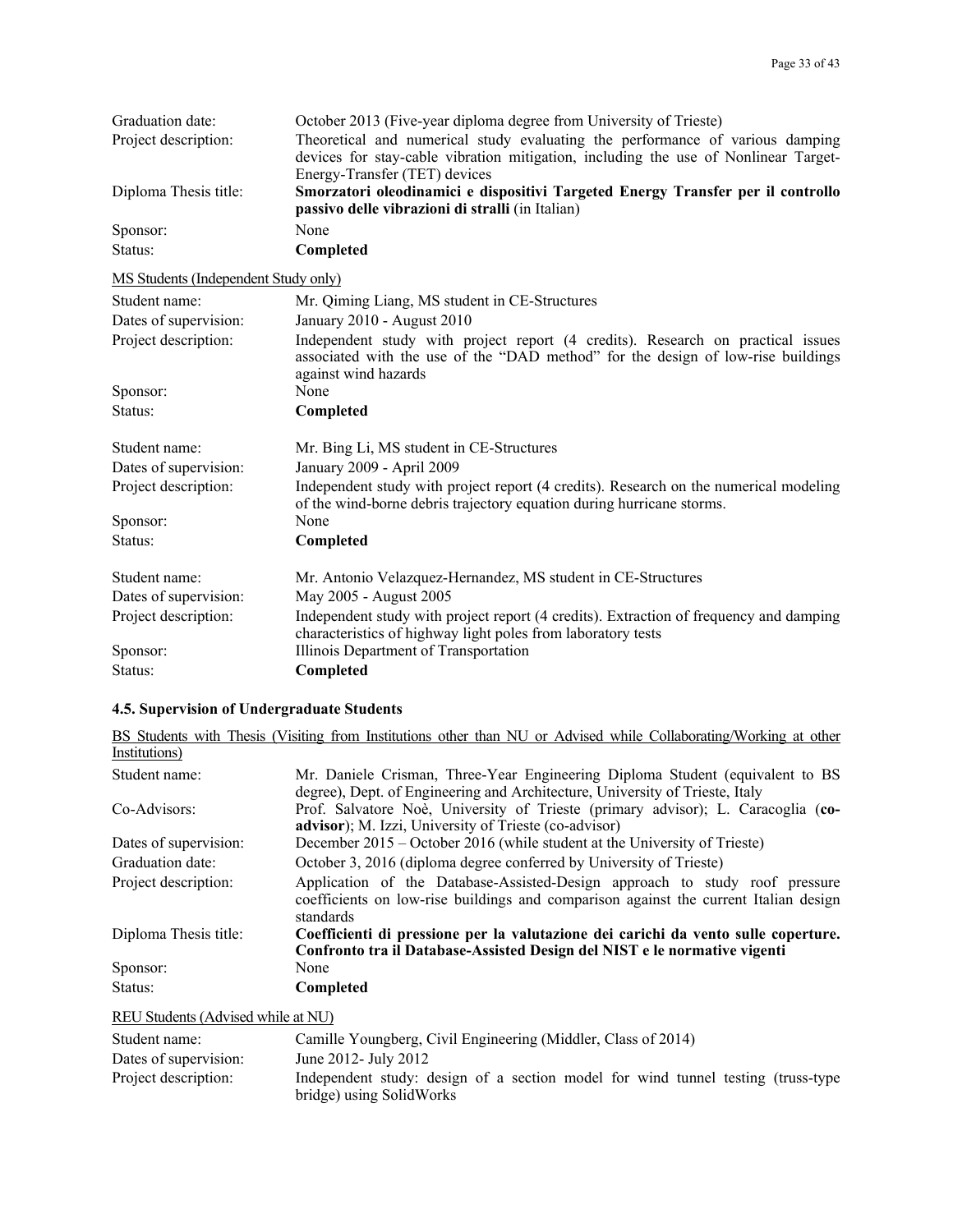| Sponsor:              | NSF-CAREER, REU                                                                                                               |
|-----------------------|-------------------------------------------------------------------------------------------------------------------------------|
| Status:               | Completed                                                                                                                     |
| Student name:         | Frank Xia, Civil Engineering (Middler/Junior, Class of 2014)                                                                  |
| Dates of supervision: | September 2011 - February 2012                                                                                                |
| Project description:  | Independent study on wind tunnel testing of wind-borne debris trajectories in high<br>winds.                                  |
| Sponsor:              | NSF-CAREER, REU                                                                                                               |
| Status:               | Completed                                                                                                                     |
| Student name:         | Said Aouinati, Mechanical Engineering (from MassBay Community College)                                                        |
| Dates of supervision: | June 2011 - August 2011 (First summer internship)                                                                             |
| (Two times)           | June 2012 - August 2012 (Second summer internship)                                                                            |
| Project description:  | Independent study on wind tunnel testing of wind-borne debris trajectories in high<br>winds.                                  |
| Sponsor:              | STEP-UP Program, Northeastern University                                                                                      |
| Status:               | Completed                                                                                                                     |
| Student name:         | Mr. John Beale, Chemical Engineering (Junior)                                                                                 |
| Dates of supervision: | July 2010 - August 2010                                                                                                       |
| Project description:  | Independent study on: technical issues in current wind-turbine technology engineering<br>practice                             |
| Sponsor:              | None                                                                                                                          |
| Status:               | Completed                                                                                                                     |
| Student name:         | Ms. Dana Peck, Civil Engineering (Junior, class of 2011)                                                                      |
| Dates of supervision: | May 2010 - February 2011                                                                                                      |
| Project description:  | Aerodynamic coefficients of plate-like objects and assistance with laboratory<br>experiments                                  |
| Sponsor:              | NSF-CAREER, REU                                                                                                               |
| Status:               | Completed                                                                                                                     |
| Student name:         | Ms. Sara Coyle, Civil Engineering (Junior, class of 2011)                                                                     |
| Dates of supervision: | January 2010 - May 2010                                                                                                       |
| Project description:  | Assistance to experimental activities in the small-scale wind tunnel and design of new<br>chamber components for the facility |
| Sponsor:              | NSF-CAREER, REU and NU Provost's Office                                                                                       |
| Status:               | Completed                                                                                                                     |
| Student name:         | Mr. John M. Schroeder, Civil Engineering (Senior, graduated in 2008)                                                          |
| Dates of supervision: | Summer 2007 - Fall 2007                                                                                                       |
| Project description:  | Design of a small-scale force balance for wind tunnel applications                                                            |
| Sponsor:              | NSF (partially) and NU Provost's Office                                                                                       |
| Status:               | Completed                                                                                                                     |
|                       |                                                                                                                               |

## **4.6. Teaching and Advising Activities – Others**

| Spring Semester 2015                       | <b>Lecturer</b> (invited session), Wind-resistant design, Structural Engineering Capstone<br>course, CIVE 4767, NU. Instructor: Prof. A. Myers. |
|--------------------------------------------|-------------------------------------------------------------------------------------------------------------------------------------------------|
| Spring 2009                                | Lecturer (two sessions), Design of steel connections, Structural Engr. Capstone<br>course, CIVE 4767, NU. Instructor: Professor M.L. Wang.      |
| Spring Semesters 2005,<br>2006, 2013, 2015 | Lecturer (invited session), Wind-resistant design, Structural Engineering Capstone<br>course, CIVE 4767, NU. Instructor: Prof. D. Bernal.       |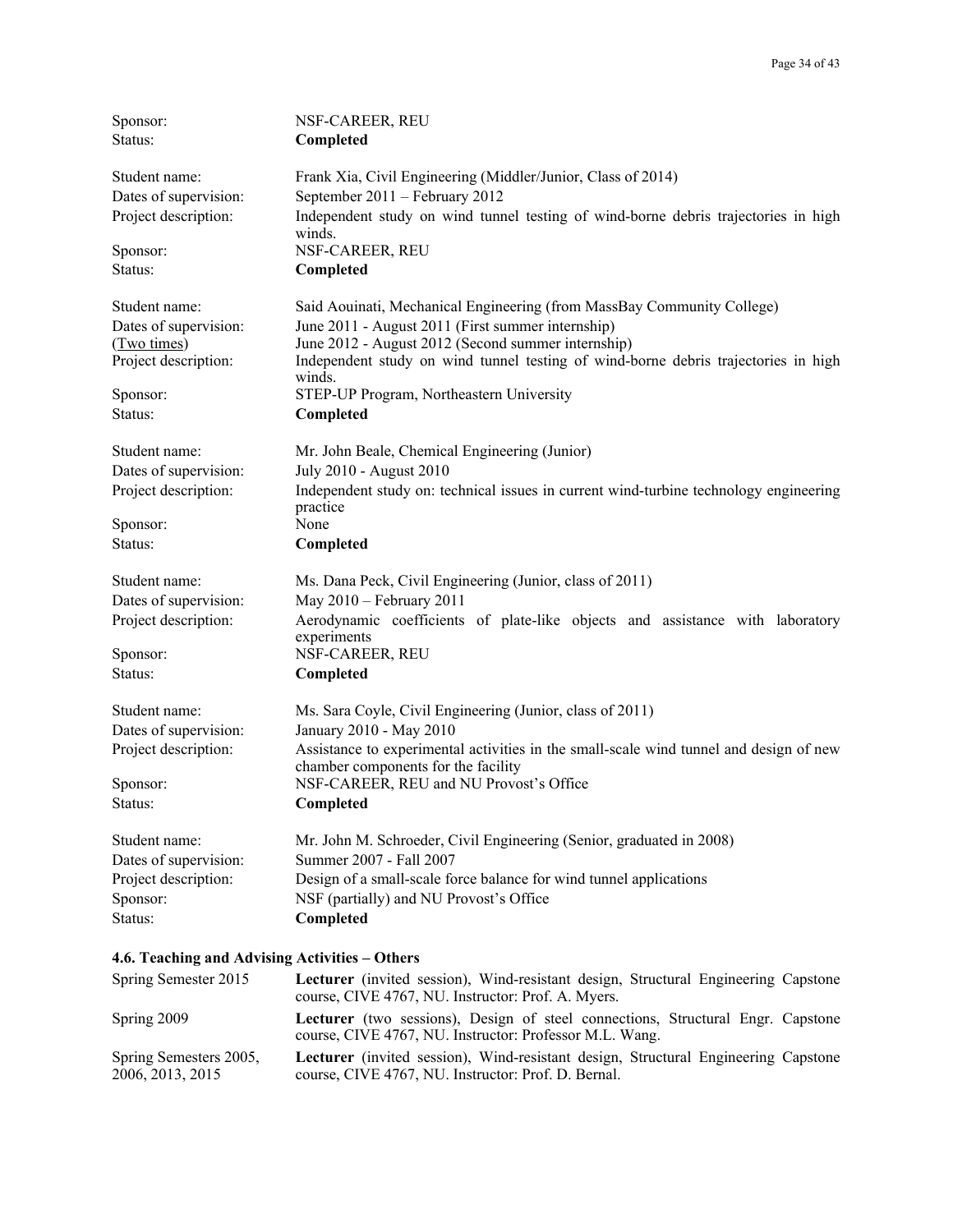## **4.7. Outreach Activities**

| 2009-2015        | <b>Organizer</b> , outreach activity for the Fluid Mechanics undergraduate course (CIVE)           |
|------------------|----------------------------------------------------------------------------------------------------|
|                  | 2331). Laboratory experience for students in collaboration with the course Instructor.             |
|                  | Description: "Measurement of boundary layer profile in a small-scale wind tunnel."                 |
| 2007-2015        | Session organizer, "Building Bridges Open House Event" for high-school students.                   |
|                  | COE, Division of Multi-Cultural Studies (part of NSF-sponsored activities).                        |
| October 2009     | Organizer, Wind Engineering laboratory session, CIVE 7354 graduate course. Hands-on                |
|                  | experience for students. Title: "Measurement of $H_1^*$ flutter derivative of a truss deck girder" |
|                  | (part of the NSF-sponsored activities).                                                            |
| October 24, 2008 | <b>Organizer</b> , technical visit to the OldCastle Rotondo Precast Plant in Rehoboth, MA. Field   |
|                  | trip for students of CIVE 7353 graduate course in collaboration with Ms. Seraderian,               |
|                  | Executive Director of PCI (Precast/Pre-stressed Concrete Institute), Northeast Region,             |
|                  | Belmont, MA.                                                                                       |
| 2007, 2009       | <b>Organizer</b> , technical visit to the Wright Brothers Wind Tunnel Laboratory, Department of    |
|                  | Aeronautical and Aerospace Engineering (AAE), MIT, Cambridge. Organized for the                    |
|                  | students of the CIVE 7354 graduate course. Host: Mr. R. Perdichizzi, Senior Technical              |
|                  | Instructor, AAE, MIT.                                                                              |
|                  |                                                                                                    |

## **5. SERVICE AND PROFESSIONAL DEVELOPMENT**

## **5.1. Service to Northeastern University**

Departmental Service: PhD Dissertation Committees and MS Thesis Reader

| April 2021              | Reader, MS Essay, Structural Engineering (Hong Yan).                                            |
|-------------------------|-------------------------------------------------------------------------------------------------|
| Dec. $2020 - Dec. 2021$ | PhD Dissertation Cmte, Structural Engr. (candidate: Andrew Summerfield).                        |
| February $2020$ – pres. | PhD Dissertation Committee, Structural Engr. (candidate: Xinlong Du).                           |
| Feb 2019 - March 2021   | PhD Dissertation Committee, Structural Engr. (candidate: Matt Joyner).                          |
| Jan 2019 - April 2020   | PhD Dissertation Committee, Structural Engr. (candidate: Chi Qiao).                             |
| Jan 2019 - August 2019  | PhD Dissertation Committee, Structural Engr. (candidate: Fariborz Mirzaie).                     |
| November $2017 -$       | PhD Dissertation Committee, Construction Management Engr. (candidate: Niloofar                  |
| December 2018           | Montazeri).                                                                                     |
| January 2017            | PhD Dissertation Cmte, Structural Engr. (candidate: Anshuman Kunwar).                           |
| September 2016          | PhD Dissertation Committee, Interdisciplinary Engr. (candidate: Hao Liu).                       |
| <b>July 2016</b>        | PhD Dissertation Cmte, Structural Engr. (candidate: Spencer Hallowell).                         |
| May 2016                | PhD Dissertation Cmte, Structural Engr. (candidate: D. Vines-Cavanaugh).                        |
| November 2015           | PhD Dissertation Committee, Geotechnical Engr. (candidate: Fritz Rudolph                        |
|                         | Pangihutan Nababan).                                                                            |
| September 2015          | PhD Dissertation Committee, Interdisciplinary Engr. Civil/Mechanical (candidate:                |
|                         | Yifeng Lu).                                                                                     |
| September 2015          | PhD Dissertation Committee, Interdisciplinary Engr. Civil/Mechanical (candidate:<br>Yubo Zhao). |
| September 2015          | PhD Dissertation Committee, Structural Engr. (candidate: Vahid Valamesh).                       |
| August 2014             | PhD Dissertation Committee, Structural Engr. (candidate: Y. Zhang).                             |
| August 2014             | PhD Dissertation Committee, Structural Engr. (candidate: B. Guldur).                            |
| August 2013             | Reader and Evaluation Committee Member, Challenge Project Report, Mechanical                    |
|                         | Engr. & Gordon Leadership Engr. Program (Christopher Magsen).                                   |
| August 2013             | Reader, MS Essay, Structural Engineering (Nestor Polanco).                                      |
| August 2012             | Reader, MS Essay, Structural Engineering (Salma Mozaffari - Kojidi).                            |
| December 2011           | PhD Dissertation Committee, Structural Engr. (candidate: S. Sagiroglu).                         |
| April 2011              | PhD Dissertation Committee, Geotechnical Engr. (candidate: E. Kianirad).                        |
| August 2011             | PhD Dissertation Committee, Structural Engr. (candidate: Y. Bulut).                             |
| Dec. 2007               | PhD Dissertation Committee, Structural Engr. (candidate: O. Tigli).                             |
| May 2007                | PhD Dissertation Committee, Structural Engr. (candidate: E. Hernandez).                         |
| June 2006               | Reader, MS Essay, Structural Engineering (Marcus J. Kösters).                                   |
| Dec. 2005               | PhD Dissertation Cmte, Structural Engr. (candidate: M. Tarnowski).                              |
|                         |                                                                                                 |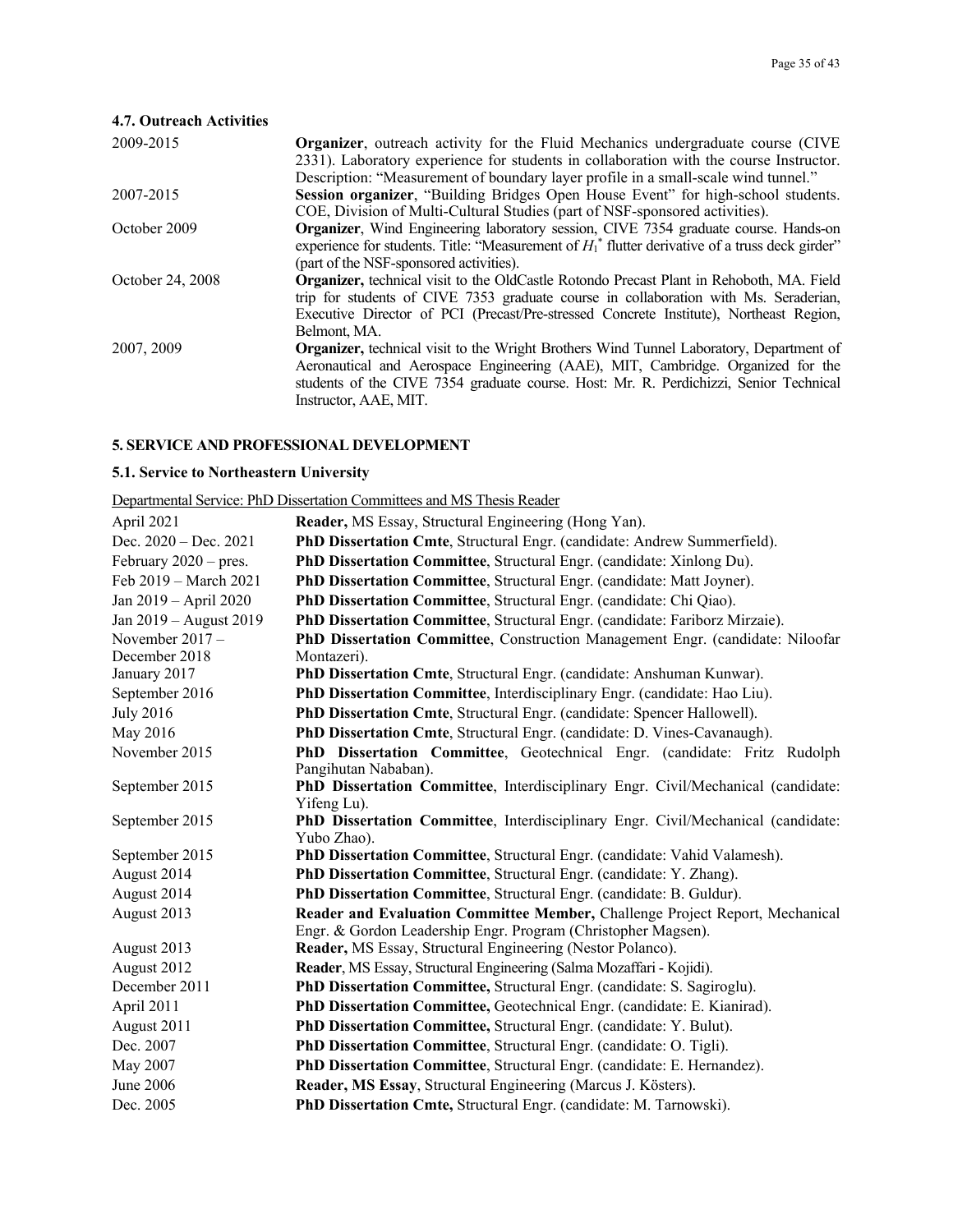Departmental Service: Other Activities and Committees

| Deparamental Dervice. Other Tech vitres and Committees |                                                                                                                                                                                                                                                                                                                                                           |
|--------------------------------------------------------|-----------------------------------------------------------------------------------------------------------------------------------------------------------------------------------------------------------------------------------------------------------------------------------------------------------------------------------------------------------|
| Sept. 2021-present                                     | Member, CEE Faculty Search Committee in Computational Mechanics                                                                                                                                                                                                                                                                                           |
| Sept. 2021-present                                     | <b>Member, CEE Awards Committee</b>                                                                                                                                                                                                                                                                                                                       |
| Sept. 2020-present                                     | Member, CEE Graduate Studies Committee (Advisor of MSCE/Struct. Students)                                                                                                                                                                                                                                                                                 |
| Sept. 2018-Aug. 2020                                   | Member, Undergraduate Studies Committee, CEE.                                                                                                                                                                                                                                                                                                             |
| February 2018                                          | Member, Merit Review Committee, CEE.                                                                                                                                                                                                                                                                                                                      |
| February 2016                                          | Member, Merit Review Committee, CEE.                                                                                                                                                                                                                                                                                                                      |
| Aug. 2011-2014                                         | Member, Graduate Studies Committee, CEE.                                                                                                                                                                                                                                                                                                                  |
| Aug. 2011-March 2012                                   | Member, CEE Faculty Search Committee (one position in computational mechanics),                                                                                                                                                                                                                                                                           |
|                                                        | academic year 2011-2012.                                                                                                                                                                                                                                                                                                                                  |
| Aug. 2011-present                                      | Member, Tenure and Promotion Committee, CEE, various years.                                                                                                                                                                                                                                                                                               |
| Aug. 2010-2104                                         | Faculty Advisor, Chi-Epsilon, CEE Honor Society, NU Student Chapter (acting<br>advisor between August 2010 and March 2011; member of Chi Epsilon since March<br>21, 2010).                                                                                                                                                                                |
| 2009-2014                                              | Advisor, AISC-ASCE Steel Bridge Competition, NU Student Chapter.                                                                                                                                                                                                                                                                                          |
| 2008-2014                                              | Lecturer, Department of Civil and Environmental Engineering and Chi-Epsilon engineering                                                                                                                                                                                                                                                                   |
|                                                        | society, Two-Hour Review Session on the Design of Steel Structures for the FE Exam (Oct.<br>2008, Apr. & Oct. 2009, Apr. 2010).                                                                                                                                                                                                                           |
| Fall '06-Spring 2008                                   | Graduate Seminar Series Coordinator, CEE (four semesters).                                                                                                                                                                                                                                                                                                |
| Spring 2011                                            | Graduate Seminar Series Coordinator, CEE, CIVE 7400 (>70 students).                                                                                                                                                                                                                                                                                       |
| 2007-2010                                              | Member, CEE Undergraduate Curriculum Committee.                                                                                                                                                                                                                                                                                                           |
| 2006-2007                                              | Member, CEE Faculty Search Committee, Structural Engineering.                                                                                                                                                                                                                                                                                             |
| October 2006                                           | Lecturer, Department of Civil and Environmental Engr. and Chi-Epsilon Engr. Society,                                                                                                                                                                                                                                                                      |
| 2005-present                                           | Sponsored session on research for undergraduate students.<br>Member, Structural Engineering PhD Qualifying Exam: January 2005 (one candidate),<br>January 2006 (three candidates), October 2006 (four candidates), January 2007 (three<br>candidates); January 2010 (one candidate); September 2010 (three candidates); January 2011<br>(two candidates). |
| 2005-present                                           | <b>Graduate Admissions Officer, CEE.</b>                                                                                                                                                                                                                                                                                                                  |
| College Service                                        |                                                                                                                                                                                                                                                                                                                                                           |
| Febr. $2019 - Dec. 2020$                               | Member, Dean's Search Committee, College of Engineering.                                                                                                                                                                                                                                                                                                  |
| February 26, 2019                                      | Member, Judging Panel, COE PhD Research Expo, College of Engr.                                                                                                                                                                                                                                                                                            |
| Dec. 2018 - Jun.2020                                   | Member, Online Instructional Quality Committee, College of Engineering                                                                                                                                                                                                                                                                                    |
| Sept. 2018 - Jun.2020                                  | Member, Sabbatical Leave Committee, College of Engineering.                                                                                                                                                                                                                                                                                               |
| October 2011-2013                                      | Member, Student Awards Committee, College of Engineering.                                                                                                                                                                                                                                                                                                 |
| 2008-2011                                              | Member, Academic Standing Committee, College of Engineering, representing the                                                                                                                                                                                                                                                                             |
|                                                        | Department of Civil and Environmental Engineering.                                                                                                                                                                                                                                                                                                        |
| 2007-2009                                              | Member, Sabbatical Leave Committee, College of Engineering (two terms)                                                                                                                                                                                                                                                                                    |
| 2006-2014                                              | Collaborator, "Building Bridges. A Window on Academic Activities in Structural<br>Engineering for High-School Students", NU College of Engineering (15 times).                                                                                                                                                                                            |
| <b>University Service</b>                              |                                                                                                                                                                                                                                                                                                                                                           |
| Sept. 2021 - April 2022                                | Member, Financial Affairs Committee, NU Faculty Senate.                                                                                                                                                                                                                                                                                                   |
| April 2021                                             | Alternate Member, University Academic Appeals Resolution Committee, NU.                                                                                                                                                                                                                                                                                   |
| July 2020 - present                                    | Member, Senate Agenda Committee, NU Faculty Senate (for two academic years).                                                                                                                                                                                                                                                                              |
| September 2019 - present                               | Member, NU Faculty Senate (elected twice, for a two-year term).                                                                                                                                                                                                                                                                                           |
| Sept. 2019 – April 2020                                | Member, Financial Affairs Committee, NU Faculty Senate.                                                                                                                                                                                                                                                                                                   |
| February 2017                                          | Award Committee Member, Outstanding Graduate Student Research Award, Provost's<br>Office, NU.                                                                                                                                                                                                                                                             |
| Dec. $2011$ - present                                  | <b>Associate University Marshal, NU Cadre.</b>                                                                                                                                                                                                                                                                                                            |
| May 6, 2011                                            | File Marshal for the College of Engineering, Graduate Commencement Ceremony,<br>Academic Year '10-'11, Matthews Arena.                                                                                                                                                                                                                                    |
| May 6, 2011                                            | File Marshal for the College of Engineering, Undergraduate Commencement Ceremony,<br>Academic Year '10-'11, TD-Boston Garden.                                                                                                                                                                                                                             |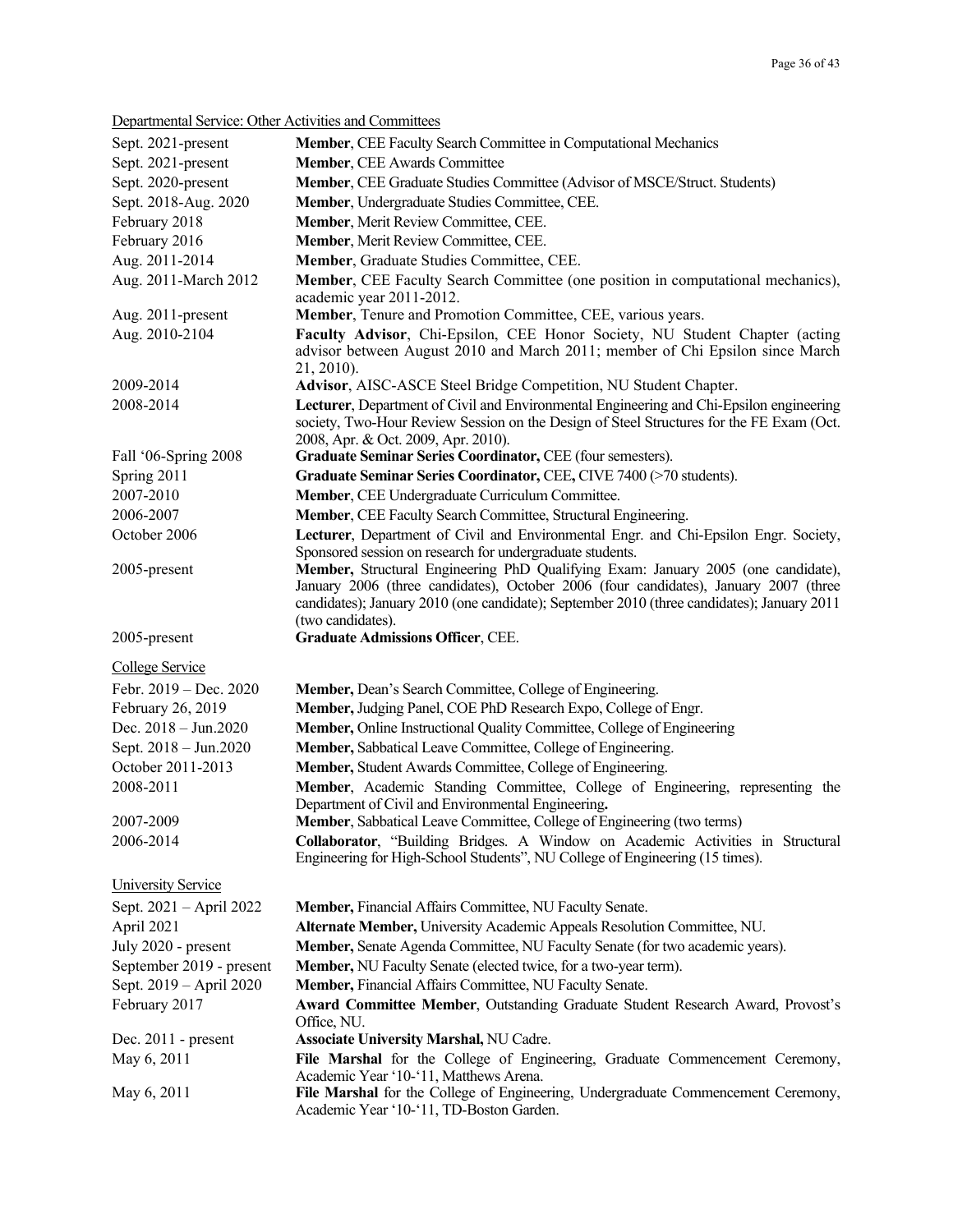| May 7, 2010                     | File Marshal for the College of Engineering, Undergraduate Commencement Ceremony,<br>Academic Year '09-'10, TD-Boston Garden.                                                                                                                                                   |
|---------------------------------|---------------------------------------------------------------------------------------------------------------------------------------------------------------------------------------------------------------------------------------------------------------------------------|
| May 1 <sup>st</sup> , 2009      | File Marshal for the College of Engineering, Graduate School Commencement Ceremony,<br>Academic Year 2008-2009, Matthews Arena.                                                                                                                                                 |
|                                 | Regional, National and International Service: PhD Jury Committees                                                                                                                                                                                                               |
| August 2021                     | PhD Dissertation Committee Member, Civil Engr., University of Genoa, Italy                                                                                                                                                                                                      |
| March 2021 – June 2021          | (candidate: Mr. Stefano Brusco, advisor Prof. Giuseppe Piccardo).<br>PhD Dissertation - External Examiner, Civil Engr., Univ. of Trondheim, Norway<br>(candidate: Mr. Tor Martin Lystad, advisor Prof. Ole Andre Øiseth).                                                       |
| March 2021 - April 2021         | PhD Dissertation - External Reviewer, Civil Engineering, University of Genoa, Italy<br>(candidate: Mr. Andrea Orlando, advisors Professors Maria Pia Repetto and Luisa<br>Carlotta Pagnini).                                                                                    |
| January 2019 – February<br>2019 | PhD Dissertation - External Reviewer, Civil Engr., University of Genoa, Italy<br>(candidate: Mr. Alberto Balbi, advisor Professor Maria Pia Repetto).                                                                                                                           |
| January 2018                    | PhD Dissertation Committee - Member, Civil Engineering, The Hong Kong<br>University of Science and Technology (candidate: Mr. Zengshun Chen, advisor<br>Professor Tim K. T. Tse).                                                                                               |
| January 2018                    | PhD Dissertation - External Evaluator, Civil Engr., University of Perugia, Italy<br>(candidate: Ms. Laura Ierimonti, advisor Professor Ilaria Venanzi).                                                                                                                         |
| May 2017                        | PhD Dissertation - External Dissertation Reviewer, Civil Engineering, University of<br>La Coruña, Spain (candidate: Miguel Cid Montoya, advisors Professors S. Hernández<br>Ibáñez and F. Nieto Mouronte).                                                                      |
| August 2016                     | PhD Dissertation Committee - External Examiner, Civil Engr., Univ. of Windsor,<br>Ontario, Canada (candidate: Javaid Ahmad, advisor Prof. S. Cheng).                                                                                                                            |
| <b>July 2016</b>                | PhD Dissertation Committee - Member and Examiner, Mechanical Engr.,                                                                                                                                                                                                             |
| May 2014                        | University of Massachusetts - Amherst (candidate: Pariya Pourazarm).<br>Member, International Jury of PhD Dissertation and Defense, Faculty of Applied<br>Sciences, University of Liège, Belgium (candidate: T. Canor).                                                         |
| November 2011                   | PhD Dissertation Committee - External Examiner, Structural Engr., Universidad<br>Autónoma Metropolitana, Unidad Azcapotzalco, Mexico City, Mexico, (candidate:<br>Juan Antonio Álvarez Arellano; primary advisor, Professor Emilio Sordo - Zabal).                              |
|                                 | Regional, National and International Service: Delegation Representative, Advisory Boards, etc.                                                                                                                                                                                  |
| $2014$ - present                | Tenure and Promotion External Reviewer, Various universities (5 cases)                                                                                                                                                                                                          |
| April 2017                      | Member, Award Committee, Richard Marshall Award 2017, American Association for<br>Wind Engineering (AAWE).                                                                                                                                                                      |
| February 21-22, 2013            | Member, United States-side Delegation, 44 <sup>th</sup> Joint Panel Meeting on Wind and Seismic<br>Effects, UJNR, National Institute for Standards and Technology, NIST. Gaithersburg,<br>Maryland, USA.                                                                        |
| 2011-2015                       | Member, Awards Committee, American Association for Wind Engr. (AAWE).                                                                                                                                                                                                           |
| July 26-28, 2010                | Invited Participant, US-side delegation, 5 <sup>th</sup> United-States Japan Workshop on Wind<br>Engineering, as part of the scientific activities of the Task Committee D, UJNR Panel on<br>Wind and Seismic Effects of the US-Japan Cooperative Program in Natural Resources, |
| October 27-28, 2009             | UJNR, Chicago, Illinois.<br>Participant, United-States-Japan "Workshop on Bridge Dynamics and Monitoring",<br>College of Engineering, JHU, Baltimore, MD (This activity was part of the UJNR Panel on<br>Wind and Seismic Effects).                                             |
| May 18-21, 2008                 | Member, United States-side Delegation, 40 <sup>th</sup> Joint Panel Meeting on Wind and Seismic<br>Effects, UJNR, National Institute for Standards and Technology, NIST. Gaithersburg,<br>Maryland, USA.                                                                        |
| May 14-19, 2007                 | Member, United States-side Delegation, 39th Joint Panel Meeting on Wind and Seismic<br>Effects, UJNR, Tsukuba, Japan.                                                                                                                                                           |

## **5.2. External Services – Professional**

## Scientific or Professional Advisory Boards

May 2020 - present Board of Directors, American Association for Wind Engineering AAWE – affiliated with IAWE (**Member**)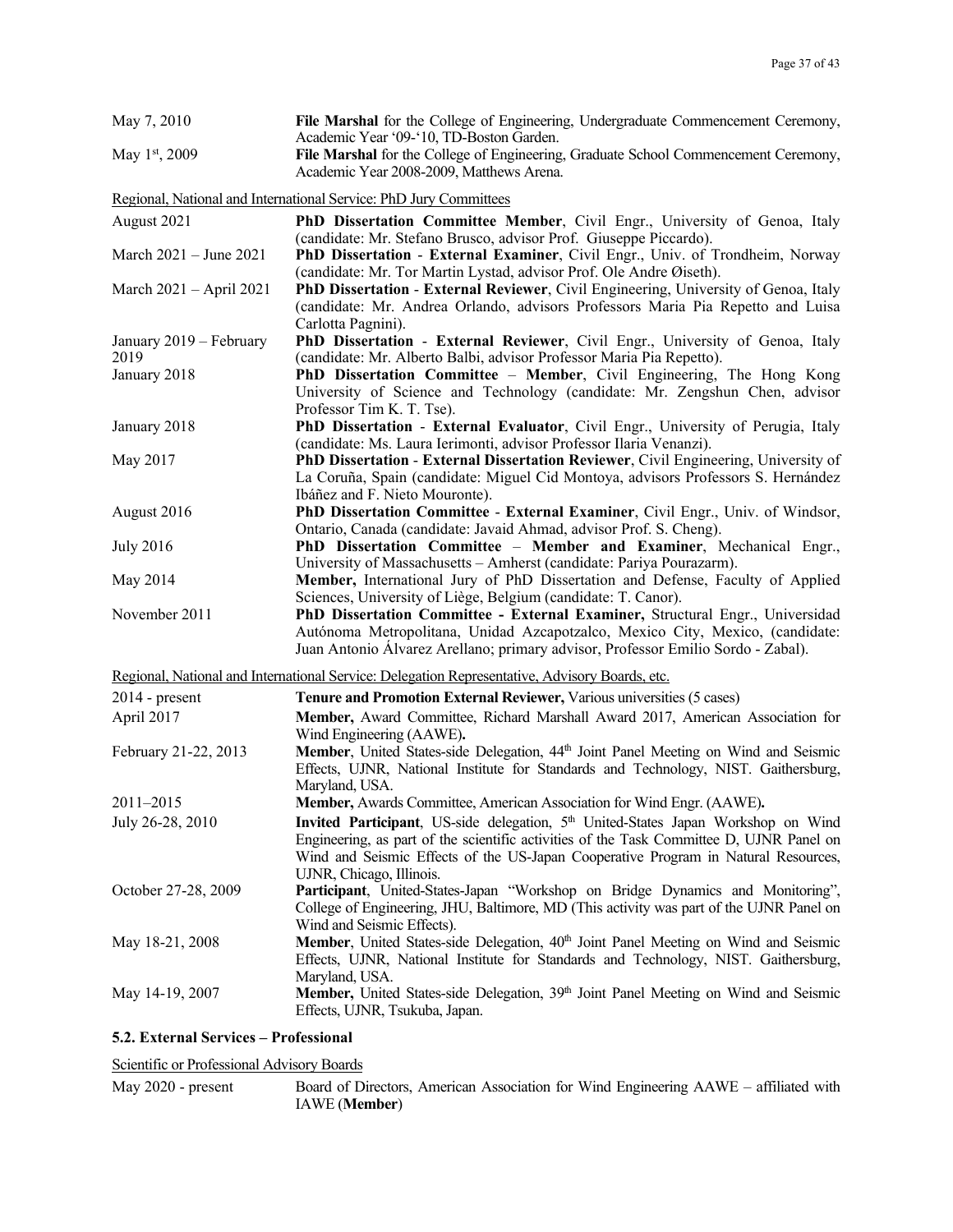| November 2019 - present                                          | Executive Board, Italian National Association for Wind Engineering ANIV – affiliated with<br><b>IAWE</b> (Member)                                                                                                                                                                             |
|------------------------------------------------------------------|-----------------------------------------------------------------------------------------------------------------------------------------------------------------------------------------------------------------------------------------------------------------------------------------------|
| October 1, 2013-                                                 | International Advisory Board, Centre of Excellence Telč, Ministry of Education, Youths and                                                                                                                                                                                                    |
| December 2018                                                    | Sports, Czech Republic - Advanced Research Centre for Cultural Heritage Interdisciplinary                                                                                                                                                                                                     |
| Sept. 2012 - July 2017                                           | Projects, supported by European Commission 5 <sup>th</sup> Framework Programme (Member)<br>International Executive Board, International Association for Wind Engineering - IAWE<br>(Member)                                                                                                   |
| <b>Editorship of Technical Journals (with editor privileges)</b> |                                                                                                                                                                                                                                                                                               |
| March 2021-present                                               | Special Collection Guest co-Editor, Risk-Informed and Life-Cycle Analyses of Structures<br>and Infrastructures, ASCE Journal of Structural Engineering, Elsevier.                                                                                                                             |
| Sept. 2017-present                                               | Member of the International Editorial Board and Associate Editor, Journal of Fluids<br>and Structures, Elsevier.                                                                                                                                                                              |
| March 2014-present                                               | <b>Associate Editor, ASCE Journal of Bridge Engineering.</b>                                                                                                                                                                                                                                  |
| February $2015 -$ June<br>2016                                   | Special Guest Editor, Advances in Materials Science and Engineering, Special Issue on<br>"Advanced Materials and Technologies for Structural Performance Improvement (AMTI)",<br>Hindawi Publishing Corporation (principal Guest Editor: Prof. Stefano Sorace, University of<br>Udine, Italy) |
|                                                                  | Editorial Boards of Technical Journals (without editor privileges)                                                                                                                                                                                                                            |
| Dec. $2019$ - present                                            | <b>Member, International Editorial Board, Structural Safety, Elsevier.</b>                                                                                                                                                                                                                    |
| Dec. $2019$ - present                                            | Member, International Editorial Board, Wind and Structures, Techno Press.                                                                                                                                                                                                                     |
|                                                                  | the matter than the state of the talks to the                                                                                                                                                                                                                                                 |

#### Nov. 2016 - present **Member**, Intern. Editorial Board, Structural Control and Health Monitoring, Wiley. Dec. 2012 - present **Member**, International Editorial Board, Engineering Structures, Elsevier.

#### Technical Journal Reviewer

*The alphabetical list includes those journals, for which reviews are conducted regularly – two or more times per year – and those for which review has been invited more occasionally. The Impact Factor (IF) of the Journal from year 2020 is provided:* (1) Advanced Steel Construction – An International Journal (IF: 1.317); (2) Advances in Engineering Software, Elsevier (IF: 4.141); (3) Advances in Structural Engineering, SAGE Publications (IF: 1.800); (4) Ain Shams Engineering Journal, Elsevier (IF: 3.18); (5) Alexandria Engineering Journal, Elsevier (IF: 3.732); (6) Applied Energy, Elsevier (IF: 9.746); (7) Archive of Applied Mechanics, Springer (IF: 1.976) (8) ASCE Journal of Aerospace Engineering (IF: 1.761); (9) ASCE Journal of Bridge Engineering (IF: 2.196); (10) ASCE Journal of Engineering Mechanics (IF: 2.003); (11) ASCE Journal of Structural Engineering (IF: 2.454); (12) ASCE-ASME Journal of Risk and Uncertainty in Engineering Systems, Part A: Civil Engineering (IF: 1.331); (13) ASME Journal of Computational and Nonlinear Dynamics (IF: 2.085); (14) ASME Journal of Vibration and Acoustics (IF: 1.583); (15) Bulletin of Earthquake Engineering, Springer (IF:3.827); (16) Composite Structures, Elsevier (IF: 5.407); (17) Computer-Aided Civil and Infrastructure Engineering, Wiley (IF: 11.775); (18) Computers and Fluids, Elsevier (IF: 3.013); (19) Computers and Structures, Elsevier (IF: 4.578); (20) Earthquake Spectra, EERI (IF: 3.030); (21) Earthquakes and Structures - An International Journal, Techno Press, South Korea (IF: 2.018); (22) Engineering Computations, Emerald Group Publishing (IF: 1.593); (23) Engineering Structures, Elsevier (IF: 4.471); (24) Experimental Thermal and Fluid Science, Elsevier (IF: 3.232); (25) Experimental Techniques, Society for Experimental Mechanics, Springer (IF: 1.167); (26) Experiments in Fluids, Springer (IF: 2.480); (27) International Journal of Ambient Energy, Taylor-Francis (IF: 2.330) (28) International Journal of Non-Linear Mechanics, Elsevier (IF: 2.985); (29) Journal of Applied and Computational Mechanics (Ahvaz, Iran, IF: N/A); (30) Journal of Building Engineering, Elsevier (IF: 5.318), (31) Journal of Civil Engineering and Management, Taylor & Francis (IF: 2.338); (32) Journal of Computational Physics, Elsevier (IF: 3.553); (33) Journal of Earthquake Engineering, Taylor & Francis (IF: 3.994); (34) Journal of Fluids and Structures, Elsevier (IF: 2.917); (35) Journal of the Franklin Institute, Elsevier (IF: 4.504); (36) Journal of Sound and Vibration, Elsevier (IF: 3.655); (37) Journal of Vibration and Control, SAGE Publications (IF: 3.095); (38) Journal of Wind Engineering and Industrial Aerodynamics, Elsevier (IF: 4.082); (39) Measurement, Journal of the International Measurement Confederation – IMEKO - Elsevier (IF: 3.927); (40) Meccanica, International Journal of the Italian Association of Theoretical and Applied Mechanics, AIMETA, Springer-Netherlands (IF: 2.258); (41) Natural Hazards, Journal of the International Society for the Prevention and Mitigation of Natural Hazards, Springer (IF: 3.102); (42) Natural Hazards Review, ASCE (IF: 1.667); (43) Nonlinear Dynamics, Springer (IF: 5.022); (44) Ocean Engineering, Elsevier (IF: 3.795); (45) Probabilistic Engineering Mechanics, Elsevier (IF: 3.350); (46) Reliability Engineering & System Safety, Elsevier (IF: 6.188); (47) Simulation Modelling Practice and Theory, International Journal of the Federation of European Simulation Societies (EUROSIM), Elsevier (IF: 3.272); (48) Smart Structures and Systems - An International Journal, Techno Press, South Korea (IF: 3.342); (49) Structural Control and Health Monitoring, Wiley InterScience (IF: 4.819); (50) Structural Engineering International – IABSE, Taylor & Francis (IF: 1.056) (51) Structural Engineering and Mechanics - An International Journal, Techno Press, South Korea (IF: 3.542), (52) Structural Safety, Elsevier (IF: 5.047); (53) Structure and Infrastructure Engineering, Taylor-Francis (IF: 3.087); (54) The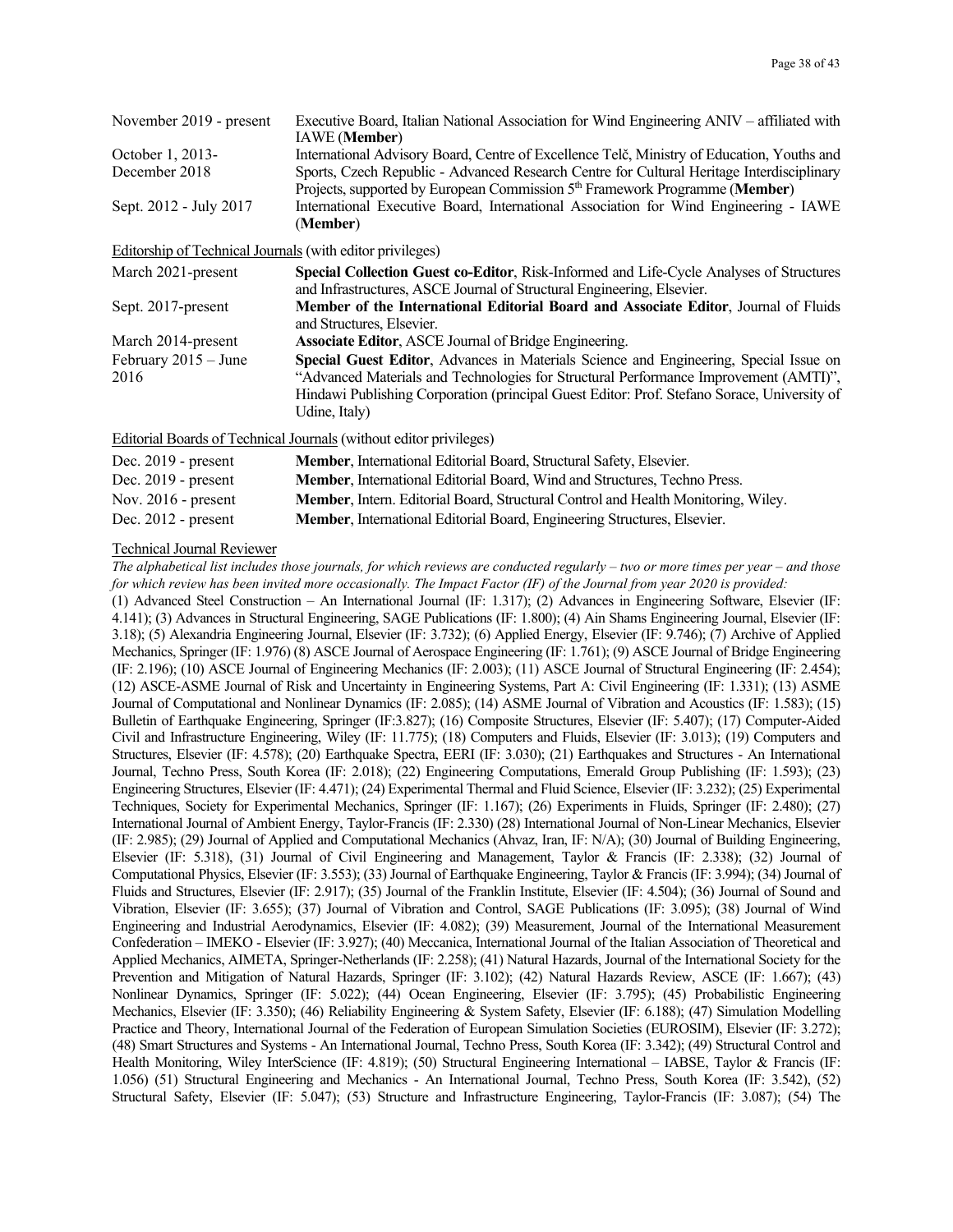Structural Design of Tall and Special Buildings (IF: 2.344); (55) Wave Motion, Elsevier (IF: 2.020); (56) Wind and Structures - Techno Press, South Korea (IF: 2.470); (57) Wind Engr. SAGE Publ. (IF: 1.400).

Technical Book or Book Proposal Reviewer

| April 2019                                        | Book chapter review for a book on fluid-structure interactions (two chapters, 50 pages).<br>Author and title are not included for confidentiality. Requested by Book Project Coordinator,                                                                          |
|---------------------------------------------------|--------------------------------------------------------------------------------------------------------------------------------------------------------------------------------------------------------------------------------------------------------------------|
|                                                   | Springer Nature, Chennai, India (Reviewer).                                                                                                                                                                                                                        |
| November 2018                                     | Book proposal for a book on wind load effects on structures. Author and title are not<br>included for confidentiality. Requested by Editor, CRC Press, Boca Raton, Florida (Rev.)                                                                                  |
| <b>July 2016</b>                                  | Book proposal for a book on wind effects on building structures. Author and title are not<br>included for confidentiality Requested by Editor, J Wiley & Sons, Ltd (Reviewer).                                                                                     |
| April 2011                                        | Book proposal for a book on wind effects on long-span bridges. Author and title are not<br>included for confidentiality. Requested by Editor, J Wiley & Sons, Ltd (Reviewer).                                                                                      |
| January 2011                                      | Textbook on Structural Steel Design (pre-print version, 800 pages). Author and title are not<br>included for confidentiality. Requested by John Wiley & Sons, Ltd (Reviewer).                                                                                      |
| November 2009                                     | Book proposal for a technical publication discussing the new wind loading provisions of<br>ASCE7-10. Author and title are not included for confidentiality but are available, if needed.<br>Requested by the ASCE Press Acquisition Editor, Reston, VA (Reviewer). |
|                                                   | Research Panelist / Reviewer (for NSF or other Research Agencies)                                                                                                                                                                                                  |
| <b>July 2021</b>                                  | National Science Foundation, CMMI-DCSD (MCA, Virtual Panelist).                                                                                                                                                                                                    |
| June 2021                                         | National Science Foundation, CMMI-ECI (Reviewer by mail – one proposal).                                                                                                                                                                                           |
| December 2020                                     | National Science Foundation, CMMI-DCSD (CAREER, Virtual Panelist).                                                                                                                                                                                                 |
| September 2020                                    | National Science Foundation, CMMI-NHERI (Virtual Panelist).                                                                                                                                                                                                        |
| May 2020                                          | National Science Foundation, CMMI-SBIR (Virtual Panelist).                                                                                                                                                                                                         |
| April 2020                                        | National Science Foundation, CMMI (Virtual Panelist).                                                                                                                                                                                                              |
| September 2019                                    | National Science Foundation, CMMI (Panelist).                                                                                                                                                                                                                      |
| October 2018                                      | National Science Foundation, CMMI (Panelist).                                                                                                                                                                                                                      |
| September 24, 2018                                | Massachusetts Institute of Technology, Sea Grant Technical Review (Panelist).                                                                                                                                                                                      |
| September 2017                                    | National Science Foundation, CMMI (Reviewer by mail – one proposal).                                                                                                                                                                                               |
| November 2016                                     | National Science Foundation, CMMI (Panelist).                                                                                                                                                                                                                      |
| May 2016                                          | National Science Foundation, CMMI (Reviewer by mail - four proposals).                                                                                                                                                                                             |
| June 2015                                         | National Science Foundation, CMMI (Panelist).                                                                                                                                                                                                                      |
| April 10-11, 2013                                 | National Science Foundation, CBET, Wind Energy Panel (Panelist).                                                                                                                                                                                                   |
| February 13-14, 2013                              | NASA Aeronautics Scholarship Program 2013, American Society of Engineering<br>Education, Washington DC. For fields: aeronautical/aerospace engr. (Panelist).                                                                                                       |
| February 13, 2013                                 | SMART Defense Scholarship for Service Program 2013, Department of Defense of the<br>United States, American Society of Engr. Education, Washington DC (Reviewer).                                                                                                  |
| October 26, 2011                                  | National Science Foundation, CMMI (Panelist).                                                                                                                                                                                                                      |
| May 20, 2011                                      | National Science Foundation, CMMI (Panelist).                                                                                                                                                                                                                      |
| February 11-13, 2011                              | ASEE & National Science Foundation Graduate Research Fellowship Program (GRFP).<br>(Panelist, "Civil & Environmental Engineering Panel").                                                                                                                          |
| February $4-6$ , 2010                             | ASEE & National Science Foundation Graduate Research Fellowship Program (GRFP).<br>(Panelist, "Civil & Environmental Engineering Panel").                                                                                                                          |
| December 2, 2009                                  | National Science Foundation, Division of Civil, Mechanical and Manufacturing Innovation,<br>CMMI (Reviewer by mail; CAREER proposal).                                                                                                                              |
| November 6, 2009                                  | National Science Foundation, CMMI (Panelist).                                                                                                                                                                                                                      |
| December 2007                                     | National Science Foundation, CMMI (Panelist).                                                                                                                                                                                                                      |
| November 2006                                     | National Science Foundation, CMMI (Panelist).                                                                                                                                                                                                                      |
| April 2005                                        | National Science Foundation, CMMI (Panelist).                                                                                                                                                                                                                      |
| <b>International Research Panelist / Reviewer</b> |                                                                                                                                                                                                                                                                    |

| August 2021 | Fund for Scientific Research-FNRS (F.R.S.-FNRS), Brussels, Belgium (Proposal Review.) |
|-------------|---------------------------------------------------------------------------------------|
| July 2021   | Italian Ministry of Education, University and Research (MIUR), PRIN 2020 – research   |
|             | proposals of national interest (Scientific Proposal Reviewer).                        |
| May 2021    | Italian Ministry of Education, University and Research (MIUR), Rita Levi Montalcini   |
|             |                                                                                       |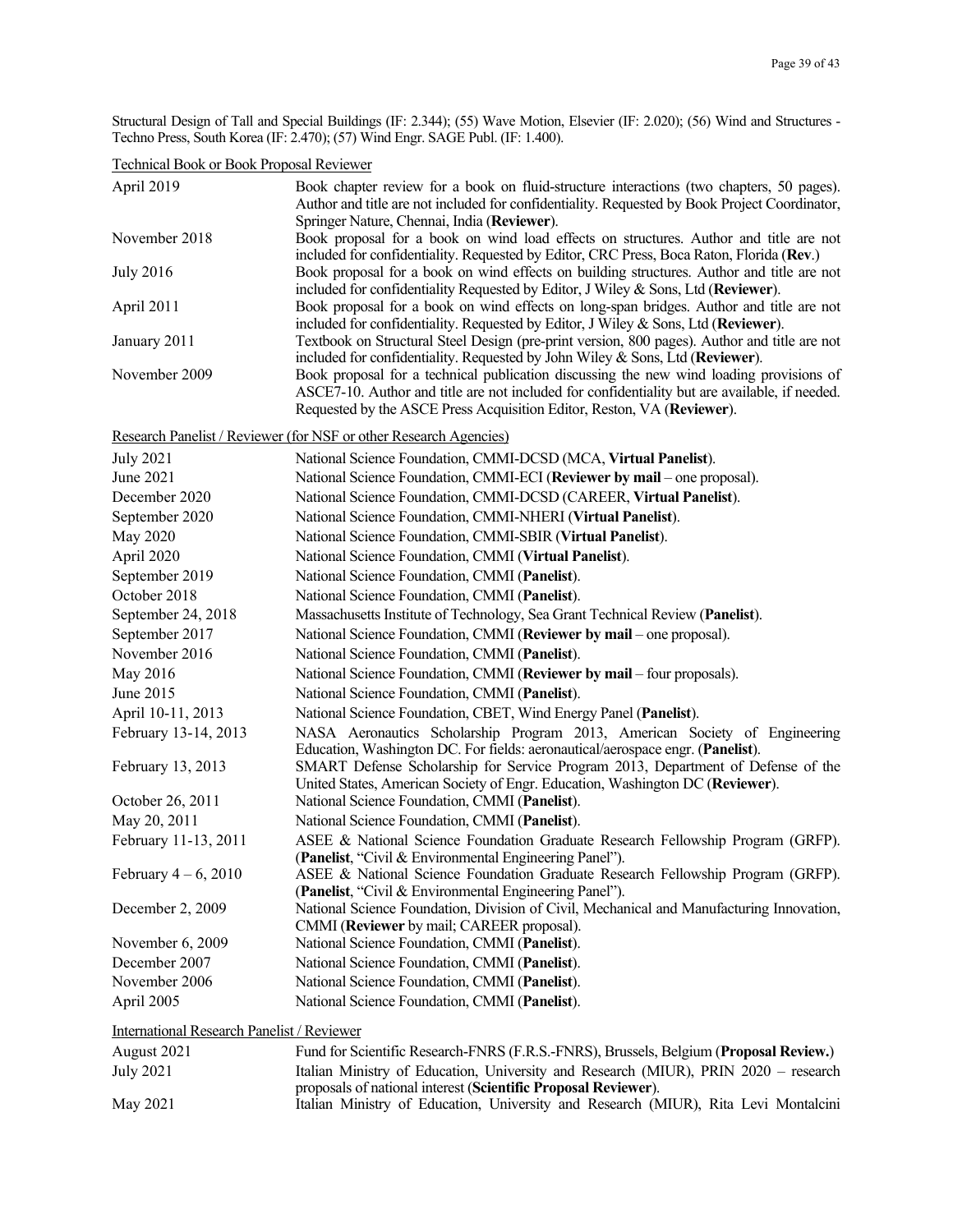|                                               | Program for Young Researchers 2021 (Proposal Reviewer by mail).                                                                                                                |
|-----------------------------------------------|--------------------------------------------------------------------------------------------------------------------------------------------------------------------------------|
| February 2021                                 | Research Grants Council of Hong Kong, China (Scientific Proposal Reviewer).                                                                                                    |
| November 2020                                 | National Agency for Investigation and Development, Ministry of Science, Technology,<br>Knowledge and Innovation, Government of Chile - FONDECYT (Proposal Reviewer).           |
| June $-$ July 2020                            | GAČR - Czech Science Foundation (Scientific Proposal Reviewer).                                                                                                                |
| February - March 2020                         | Research Grants Council of Hong Kong, China (Proposal Reviewer).                                                                                                               |
| February 2019                                 | Research Grants Council of Hong Kong, China (Proposal Reviewer).                                                                                                               |
| November 2018                                 | Italian Ministry of Education, University and Research (MIUR), Rita Levi Montalcini<br>Program for Young Researchers 2018 (Proposal Reviewer).                                 |
| $July - August 2018$                          | University of Florence, Italy, Competitive Proposals for Your Investigators / Researchers<br>(Scientific Proposal Reviewer).                                                   |
| June $-$ August 2018                          | GAČR - Czech Science Foundation (Scientific Proposal Reviewer).                                                                                                                |
| December 2017                                 | Natural Sciences and Engineering Research Council of Canada, Discovery Grant proposals<br>(Scientific Proposal Reviewer).                                                      |
| December 2016                                 | Natural Sciences and Engineering Research Council of Canada, Discovery Grant proposals<br>(Scientific Proposal Reviewer).                                                      |
| June $-$ July 2016                            | GAČR - Czech Science Foundation (Scientific Proposal Reviewer).                                                                                                                |
| August 2015                                   | POLIMI International Fellowships 2015, Politecnico di Milano, Italy (Proposal Reviewer).                                                                                       |
| June $-$ July 2014                            | GAČR - Czech Science Foundation (Scientific Proposal Reviewer).                                                                                                                |
| August 2013                                   | GAČR - Czech Science Foundation (Scientific Proposal Reviewer).                                                                                                                |
| March - April 2012                            | Canada Foundation for Innovation, Leaders Opportunity Fund (Reviewer).                                                                                                         |
| January 2012                                  | City University of Hong Kong, P.R. China, Research Committee, Strategic Research<br>Program, (Proposal Reviewer).                                                              |
| <b>International Scientific Award Referee</b> |                                                                                                                                                                                |
| June-July 2010                                | 2010 State Natural Science Award of the People's Republic of China, National Office for<br>Science and Technology Awards, Beijing, P.R. China (International Referee by mail). |
| <b>Technical Committees</b>                   |                                                                                                                                                                                |
| 2020-present                                  | Performance Based Wind Engineering, Structural Engineering Institute, American Society<br>of Civil Engineers, ASCE ("Affiliate or Friend")                                     |
| 2012-present                                  | Fluid Dynamics Committee, Engineering Mechanics Institute, American Society of Civil<br>Engineers, ASCE (Member)                                                               |
| 2011-present                                  | Probabilistic Methods Committee, Engineering Mechanics Institute, American Society of<br>Civil Engineers, ASCE (Member)                                                        |
| 2007-2008                                     | International Technical Committee on Fluid-Structure Interaction, Pressure Vessels and<br>Piping Division (PVP), American Society of Mechanical Engineers, ASME (Affiliate).   |
| 2006-present                                  | Dynamics Committee, Engineering Mechanics Institute, American Society of Civil<br>Engineers, ASCE (Member)                                                                     |
| 2006-present                                  | Task Committee D on Wind Engineering, UJNR Panel on Wind and Seismic Effects,<br>UJNR: United States-Japan Cooperative Program in Natural Resources (Affiliate).               |
|                                               | Conference-Related Activities: Principal Conference Chairman                                                                                                                   |

| January 2019 – May 2019 | <b>Organizer and Faculty Advisor, First Northeastern University – Tongji University</b>      |
|-------------------------|----------------------------------------------------------------------------------------------|
|                         | Workshop on Wind Engineering, Northeastern University, Boston, Massachusetts, May 22-        |
|                         | 25, 2019.                                                                                    |
| September 2012 - June   | International Conference Chairman and Principal Organizer, BBAA VIII, 8th                    |
| 2016                    | International Colloquium on Bluff Body Aerodynamics and Applications, Northeastern           |
|                         | University, Boston, Massachusetts, June 7-11 2016. More than 240 participants from 25        |
|                         | countries. Total conference income to Northeastern University: \$187,365 (registration fees, |
|                         | university housing, contributions from sponsors, 20% tax/service fee to NU, etc.)            |
| January 2012 - August   | Workshop Chairman and Principal Organizer, $3rd$ American Association for Wind               |
| 2012                    | Engineering Workshop, Hyannis, Massachusetts, August 12-14, 2012 (65 participants).          |
| November 12-14, 2011    | Workshop Chairman and Organizer, 2 <sup>nd</sup> US-Japan mini-Workshop on "Structural       |
|                         | Dynamics and Monitoring of Bridges and Flexible Structures against Wind Hazards",            |
|                         | Northeastern University (by invitation).                                                     |
|                         |                                                                                              |

# Conference-Related Activities: Board or Scientific Committee Member

January 2022 – Sept. 2022 International Scientific Committee, 8<sup>th</sup> European-African Conference on Wind Engineering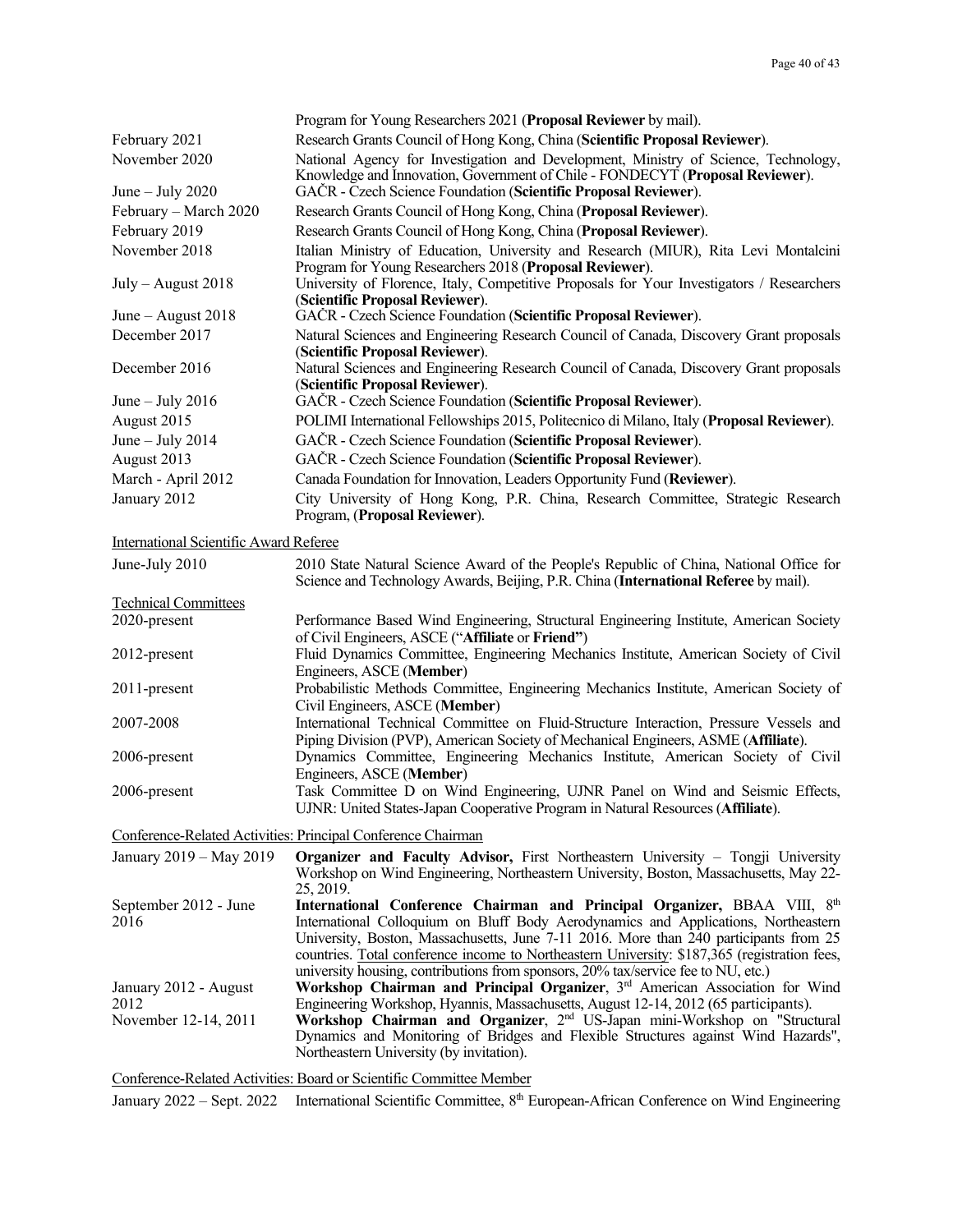|                                  | (8EACWE2022), Bucharest, Romania, 20-23 September 2022 (Member).                                                                                                                               |
|----------------------------------|------------------------------------------------------------------------------------------------------------------------------------------------------------------------------------------------|
| June 2021 – May 2022             | Scientific Committee, 14th Americas Conference on Wind Engineering, (ACWE 2022),<br>Texas Tech University, Lubbock, Texas, USA, 17-19 May 2022 (Member).                                       |
| March 2021 - May 2021            | Scientific Committee, 6 <sup>th</sup> AAWE Workshop, American Association for Wind Engineering,<br>Clemson Univ. South Carolina, USA, May 12-14, 2021 (Member).                                |
| January 2021 - September<br>2021 | International Scientific Committee, International Symposium on Dynamics<br>and<br>Aerodynamics of Cables (ISDAC 2021), University of Stavanger, Norway, September 16-<br>17, 2021 (Member).    |
| December 2019 -                  | International Scientific Committee, 16th Conference of the Italian Association for Wind                                                                                                        |
| September 2020                   | Engineering (IN-VENTO 2020), Lake Como, Italy, September 6-9, 2020 (Member).                                                                                                                   |
| December 2019 -                  | International Scientific Committee, International Symposium on the Dynamics and                                                                                                                |
| September 2020                   | Aerodynamics of Cables, ISDAC 2020, University of Stavanger, Norway, September 24-25,<br>2020 (Member).                                                                                        |
| December 2018 - June             | Scientific Committee, 2nd National Conference on Wind Engineering (2NCWE 2019),                                                                                                                |
| 2019                             | Romanian Association for Wind Engineering (ARIV), June 16 - 7, 2019 (Member).                                                                                                                  |
| November $2017 - June$           | International Scientific Committee, 7th International Symposium on Computational Wind                                                                                                          |
| 2018                             | Engineering (CWE2018), Seoul, South Korea, June 18 - 22, 2018 (Member).                                                                                                                        |
| July 2017 - 2018                 | International Scientific Committee, 15th Conference of the Italian Association for Wind<br>Engineering (IN-VENTO 2018), Napoli, Italy, September 9-12, 2018 (Member).                          |
| December 2016 - March<br>2018    | International Advisory Board, International Workshop on Wind-Related Disasters and<br>Mitigation, Tohoku University, Sendai, Japan, March 11 - 14, 2018 (Member).                              |
| March 2017 - October<br>2017     | Intern. Scientific Committee, International Symposium on the Dynamics and Aerodynamics<br>of Cables, ISDAC 2017, Univ. of Porto, Portugal, October 30-31, 2017 (Member).                       |
| September 2016 - May             | Scientific Committee, 13th Americas Conference on Wind Engineering, (ACWE 2017),                                                                                                               |
| 2017<br>September 2015 - July    | Gainesville, Florida, USA, 21-24 May 2017 (Member).<br>International Scientific Committee, Seventh European-African Conference on Wind                                                         |
| 2017                             | Engineering (EACWE 2017), Liège, Belgium, July 3-6, 2017 (Member).                                                                                                                             |
| October $2015 -$                 | International Scientific Committee, 14th Conference of the Italian Association for Wind                                                                                                        |
| September 2016                   | Engineering (IN-VENTO 2016), Perugia, Italy, September 25-28, 2016 (Member).                                                                                                                   |
| 2014-2015                        | International Scientific Committee, 14th International Conference on Wind Engineering (14-                                                                                                     |
| July 2013 - Jun. 2014            | ICWE), Porto Alegre, Brazil, June 21-26, 2015 (Member).<br>Scientific Committee, 13th Conference of Italian Association for Wind Engineering (IN-                                              |
|                                  | VENTO 2014), University of Genoa, Italy, June 22-25, 2014 (Member)                                                                                                                             |
| January - August 2013            | Scientific Committee, 2013 Conf. Engr. Mechanics Institute, American Association of Civil                                                                                                      |
|                                  | Engineers, Northwestern Univ., Evanston, Illinois, USA, August $4 - 7$ , 2013 (Member)                                                                                                         |
| February 2013                    | Technical Committee, 12 <sup>th</sup> Americas Conference on Wind Engineering (ACWE-12) of the<br>AAWE (American Assoc. for Wind Engr.), Seattle, WA, June 2013 (Paper Reviewer).              |
| 2010-2011                        | International Advisory Board, 13 <sup>th</sup> International Conference on Wind Engineering (13-                                                                                               |
|                                  | ICWE), Amsterdam, NL, 2011 (Member and Paper Reviewer).                                                                                                                                        |
| May 23-27, 2010                  | Special Reviewers Board, 5 <sup>th</sup> International Symposium on Computational Wind Engineering<br>(CWE2010), Chapel Hill, North Carolina, USA (Member and reviewer abstracts $\&$ papers). |
| September 20-23, 2009            | International Reviewing Committee, 8 <sup>th</sup> International Symposium on Cable Dynamics, AIM<br>Montefiore Institute (Belgium), Paris, France (Member).                                   |
| 2008                             | International Scientific Committee, 6 <sup>th</sup> International Colloquium on Bluff-Body                                                                                                     |
|                                  | Aerodynamics and Applications (BBAA VI). Center for Wind Engineering Research<br>(CIRIVE), Polytechnic of Milan, Milan, Italy, 2008 (Member).                                                  |
|                                  | Conference-Related Activities: Session Chairman, Session Organizer, Paper Reviewer                                                                                                             |
| November $1-5$ , 2021            | International Mechanical Engineering Congress and Exposition - IMECE2021, American                                                                                                             |
|                                  | Society of Mechanical Engineers, Virtual Conference, Session "07-13-01 Optimization,                                                                                                           |
|                                  | Uncertainty and Probability I" (Session Co-Chairman).                                                                                                                                          |
| June 28-30, 2021                 | COMPDYN 2021, 8 <sup>th</sup> Inter. Conference on Computational Methods in Structural Dynamics<br>and Earthquake Engineering, Video-streamed from Athens, Greece, Mini-symposium 24           |
|                                  | "Life-Cycle Risk-Based Structural Assessment and Cost Analysis" (Co-Organizer).                                                                                                                |
| January 2019                     | 15 <sup>th</sup> International Conference on Wind Engineering (ICWE 15), International Association                                                                                             |
|                                  | for Wind Engr. (IAWE), Beijing, P.R. China, September 1-6, 2019 (Paper Reviewer).                                                                                                              |
| September 12, 2017               | X International Conference on Structural Dynamics, EURODYN 2017, Rome, Italy,<br>September 10-13, 2017, Mini-Symposium MS25 on "Energy Sink and Energy Harvesting",                            |
|                                  | Session MS25.II (Session Co-Chairman).                                                                                                                                                         |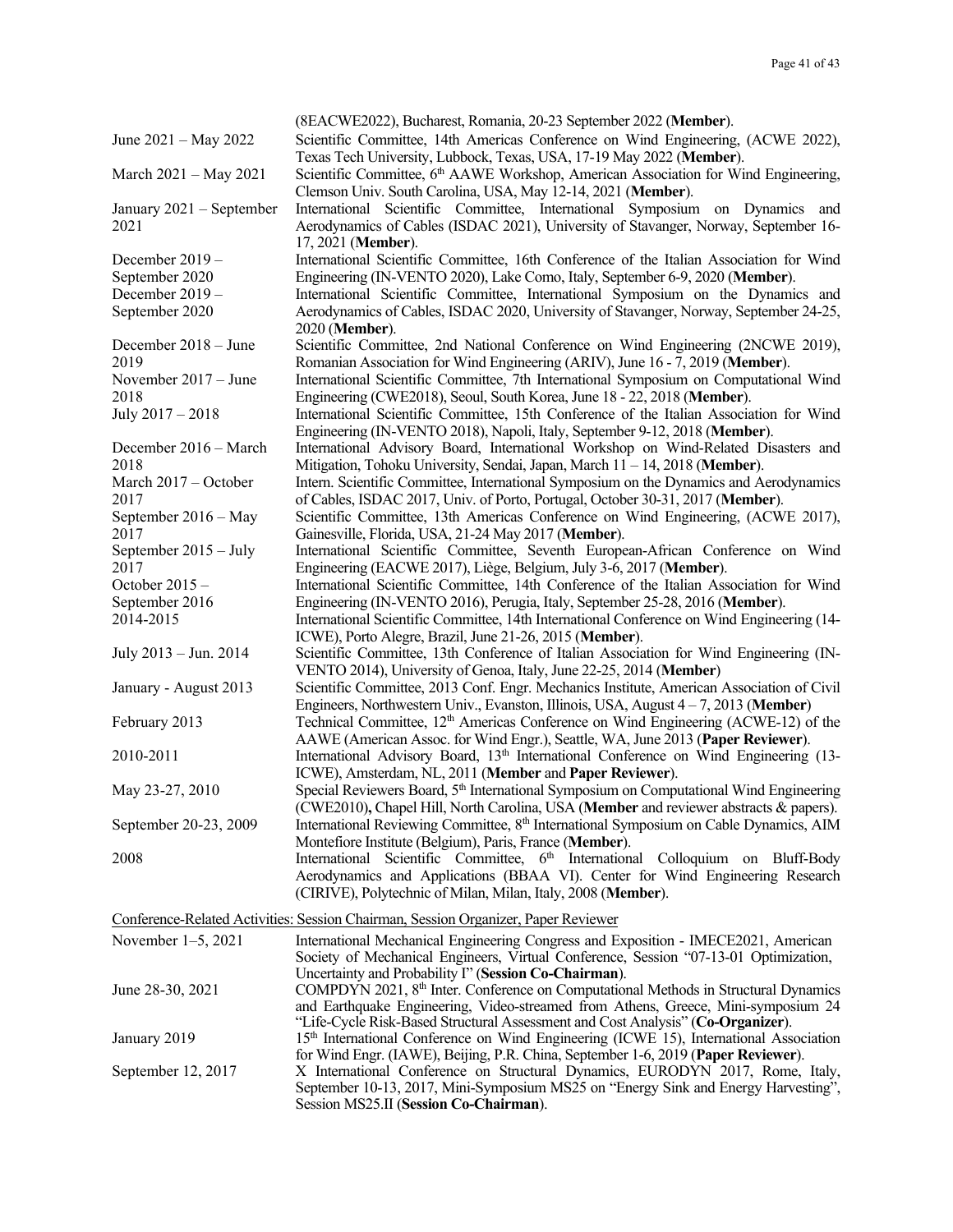| July 4, 2017                                                 | 7th European and African Conference on Wind Engineering (EACWE 2017), Liège,<br>Belgium, July 4-7, 2017, Technical Session on "Probabilistic Methods" (Chairman).                                                                                                                                                                                        |
|--------------------------------------------------------------|----------------------------------------------------------------------------------------------------------------------------------------------------------------------------------------------------------------------------------------------------------------------------------------------------------------------------------------------------------|
| May 24, 2017                                                 | 13th Americas Conference on Wind Engineering (13ACWE), University of Florida,<br>Gainesville, Florida, USA, May 21-24, 2017, Technical Session on "High-Rise and Super-                                                                                                                                                                                  |
| September 2016                                               | Tall Buildings I" (Session Chairman).<br>14th Conference of the Italian Association for Wind Engineering (IN-VENTO 2016),<br>Perugia, Italy, September 25-28, 2016, Technical Session B on "Wind-induced Load and                                                                                                                                        |
| June 2015                                                    | Vibration 1" (Session Co-Chairman).<br>14th International Conference on Wind Engineering (14-ICWE), Porto Alegre, Brazil, June<br>21-26, 2015, Technical Session on "Wind Turbines: Control" (Session Chairman).                                                                                                                                         |
| June 2014                                                    | 13th Conference of the Italian National Association for Wind Engineering on Wind<br>Engineering (IN-VENTO 2014), Genoa, Italy, June 22-25, 2014, Technical Session on                                                                                                                                                                                    |
| August 2013                                                  | "Aeroelasticity" (Session Co-Chairman).<br>EMI2013, 2013 Conference of the Engineering Mechanics Institute, American Association<br>of Civil Engineers, Northwestern University, Evanston, Illinois, USA, August $4 - 7$ , 2013,<br>Session "Applied Aerodynamics for Engineering Systems and Applications" (Invited                                     |
| June 2013                                                    | <b>Session Organizer and Session Co-Chairman)</b><br>$12th$ Americas Conference on Wind Engineering, Seattle, Washington, USA, June $16 - 19$<br>2013, Session 12 "Cable-Stayed Bridges and Cable Dynamics" (Session Moderator)                                                                                                                          |
| February 2013                                                | Technical Committee, 12 <sup>th</sup> Americas Conference on Wind Engr. (ACWE-12) of the AAWE                                                                                                                                                                                                                                                            |
| October 2012                                                 | (American Association for Wind Engr.), Seattle, Washington, June 2013 (Paper Reviewer).<br>12 <sup>th</sup> Italian Conference on Wind Engineering "In-Vento-2012", Italian National Association<br>for Wind Engineering, ANIV, Venice, Italy, October 7-10, 2012, Technical Session D                                                                   |
| September 2012                                               | "Bridges and Aeroelasticity" (Session Co-Chairman).<br>$7th$ International Colloquium on Bluff Body Aerodynamics and Applications, Shanghai,                                                                                                                                                                                                             |
| July 10-15, 2011                                             | China, September 2-6, 2012, Session C-2 "Prism Aerodynamics - Circular" (Chairman).<br>13th International Conference on Wind Engineering, ICWE13, Amsterdam, NL, Technical                                                                                                                                                                               |
| July 10-15, 2011                                             | Session on "Cable aerodynamics - Galloping (Part 2)" (Session Co-Chairman)<br>13 <sup>th</sup> International Conference on Wind Engineering, ICWE13, Amsterdam, NL, 2011.<br>Special Technical Session on "Aero-elastic stability and post-critical processes of slender                                                                                 |
| June 2-4, 2011                                               | structures" (Session Co-Organizer and Co-Chairman)<br>EMI2011, Engineering Mechanics Institute, American Society of Civil Engineers,<br>Northeastern University, Boston, USA. Session #25 "Flow-Induced Vibration - Part 1 and                                                                                                                           |
| May 9-11, 2011                                               | Part 2" (Two-part Session Organizer).<br>"Sixth Subrata Chakrabarti International Conference on Fluid Structure Interaction 2011,"<br>Orlando, Florida, USA. Wessex Institute of Technology. Session 2 "Hydrodynamic Forces                                                                                                                              |
| 2010                                                         | and Offshore Structures" (Session Chairman).<br>ASME Pressure Vessels and Piping (PVP) Conference, American Society of Mechanical<br>Engineers, Washington, DC (Reviewer of a technical paper, invited by ASME-PVP Fluid-                                                                                                                                |
| May 23-27, 2010                                              | Structure Interaction Technical Committee).<br>5 <sup>th</sup> Intern. Symposium on Computational Wind Engr. (CWE2010), Chapel Hill, NC, USA.                                                                                                                                                                                                            |
| May 19-21, 2008                                              | Session 9-3: Wind-structure interaction III: Bridges and cables (Invited Co-Chairman).<br>1st Inaugural Conference of the Engineering Mechanics Institute (EM08), American Society<br>of Civil Engineers, University of Minnesota, Minneapolis, USA. Session "Structural                                                                                 |
| July 1-6, 2007                                               | Mechanics" (Session Chairman).<br>12 <sup>th</sup> International Conference on Wind Engineering, Australasian Wind Engineering Society,                                                                                                                                                                                                                  |
| June 3-6, 2007                                               | Cairns, Australia. Session "Bridges 7 - Flutter" (Invited Session Co-Chairman).<br>18 <sup>th</sup> Engr. Mechanics Division Conference of the American Society of Civil Engineers,<br>Virginia Tech University, Blacksburg, Virginia, USA. Session "Dynamics" (Chairman).                                                                               |
| National and International Scientific Workshop Participation |                                                                                                                                                                                                                                                                                                                                                          |
| February 18-29, 2020                                         | NHERI DesignSafe-CI Workshop on Artificial Intelligence in Natural Hazards Engineering,                                                                                                                                                                                                                                                                  |
| September 14, 2012                                           | University of Texas, Austin, February 18-19, 2020 (Participant by invitation only)<br>UMass - Northeastern Workshop on Fluid-Structure Interactions, Department of Mechanical<br>Engineering, University of Massachusetts, Amherst, September 14, 2012 - Five oral<br>presentations by NU researchers affiliated with the "Wind Engineering and Dynamics |
| June 13-14, 2012                                             | Research Group" led by L. Caracoglia (Workshop Co-Organizer).<br>National Workshop "Measurement Science R&D Roadmap - Windstorm and Coastal<br>Inundation Impact Reduction", organized by the National Institute for Standards and<br>Technology (NIST) and NSF, American Society of Civil Engr., Reston, Virginia (Invited).                            |
| March 11-13, 2012                                            | 3rd US-Japan mini-Workshop on "Structural Dynamics and Monitoring of Bridges and                                                                                                                                                                                                                                                                         |